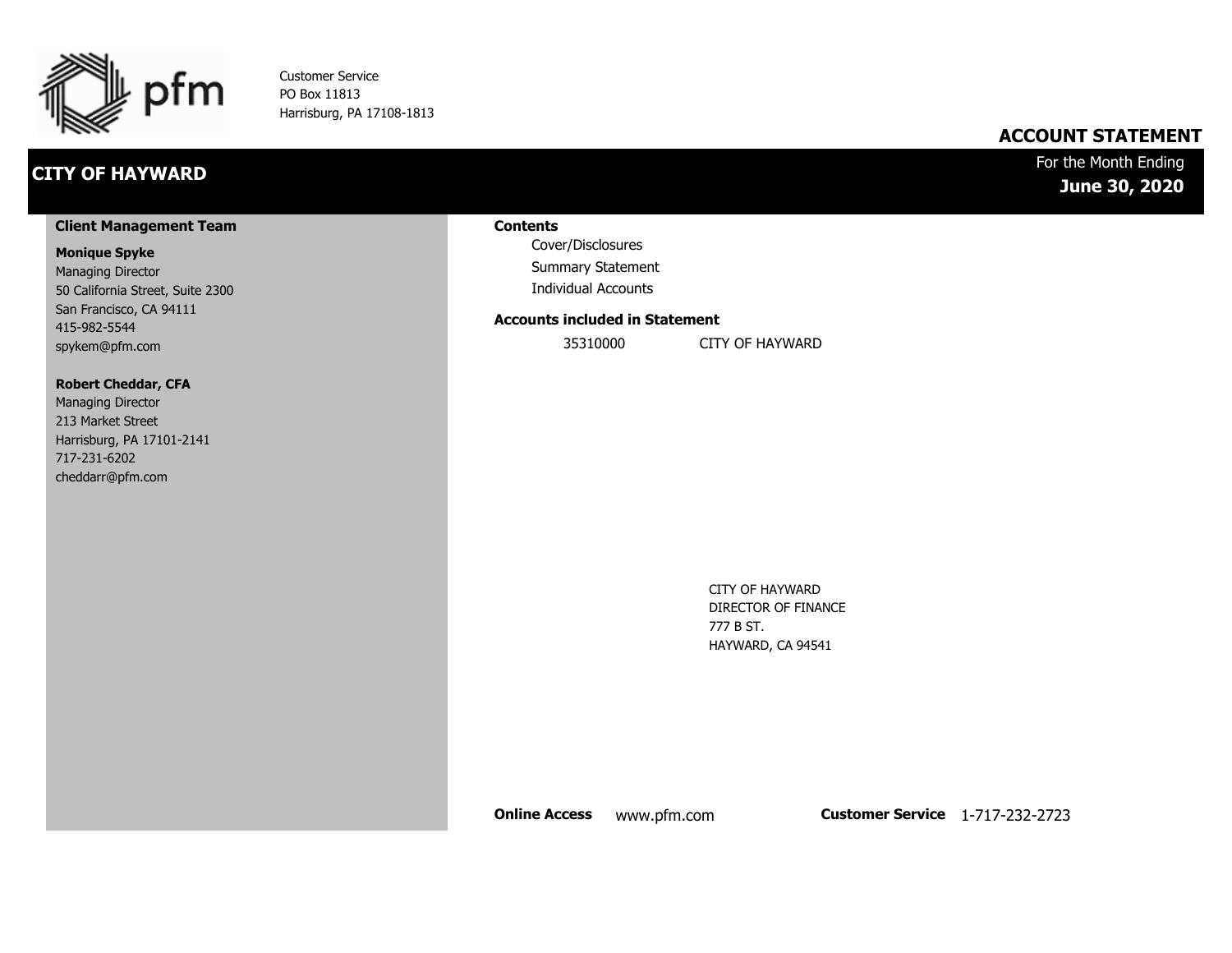

#### **Important Disclosures**

### Important Disclosures

This statement is for general information purposes only and is not intended to provide specific advice or recommendations. PFM Asset Management LLC ("PFM") is an investment advisor registered with the Securities and Exchange Commission, and is required to maintain a written disclosure statement of our background and business experience. If you would like to receive a copy of our current disclosure statement, please contact Service Operations at the address below.

**Proxy Voting** PFM does not normally receive proxies to vote on behalf of its clients. However, it does on occasion receive consent requests. In the event a consent request is received the portfolio manager contacts the client and then proceeds according to their instructions. PFM's Proxy Voting Policy is available upon request by contacting Service Operations at the address below.

**Questions About an Account** PFM's monthly statement is intended to detail our investment advisory activity as well as the activity of any accounts held by clients in pools that are managed by PFM. The custodian bank maintains the control of assets and executes (i.e., settles) all investment transactions. The custodian statement is the official record of security and cash holdings and transactions. PFM recognizes that clients may use these reports to facilitate record keeping and that the custodian bank statement and the PFM statement should be reconciled and differences resolved. Many custodians use a settlement date basis which may result in the need to reconcile due to a timing difference.

**Account Control** PFM does not have the authority to withdraw funds from or deposit funds to the custodian. Our clients retain responsibility for their internal accounting policies; implementing and enforcing internal controls and generating ledger entries or otherwise recording transactions.

**Market Value** Generally, PFM's market prices are derived from closing bid prices as of the last business day of the month as supplied by Refinitiv or Bloomberg. Where prices are not available from generally recognized sources the securities are priced using a yield-based matrix system to arrive at an estimated market value. Prices that fall between data points are interpolated. Non-negotiable FDIC-insured bank certificates of deposit are priced at par. Although PFM believes the prices to be reliable, the values of the securities do not always represent the prices at which the securities could have been bought or sold. Explanation of the valuation methods for a registered investment company, local government investment program,or TERM funds is contained in the appropriate fund offering documentation or information statement.

**Amortized Cost** The original cost of the principal of the security is adjusted for the amount of the periodic reduction of any discount or premium from the purchase date until the date of the report. Discount or premium with respect to short term securities (those with less than one year to maturity at time of issuance) is amortized on a straightline basis. Such discount or premium with respect to longer term securities is amortized using the constant yield basis.

**Tax Reporting** Cost data and realized gains / losses are provided for informational purposes only. Please review for accuracy and consult your tax advisor to determine the tax consequences of your security transactions. PFM does not report such information to the IRS or other taxing authorities and is not responsible for the accuracy of such information that may be required to be reported to federal, state or other taxing authorities. **Financial Situation** In order to better serve you, PFM should be promptly notified of any material change in your investment objective or financial situation.

**Callable Securities** Securities subject to redemption prior to maturity may be redeemed in whole or in part before maturity, which could affect the yield represented.

Portfolio The securities in this portfolio, including shares of mutual funds, are not guaranteed or otherwise protected by PFM, the FDIC (except for certain non-negotiable certificates of deposit) or any government agency. Investment in securities involves risks, including the possible loss of the amount invested. Actual settlement values, accrued interest, and amortized cost amounts may vary for securities subject to an adjustable interest rate or subject to principal paydowns. Any changes to the values shown may be reflected within the next monthly statement's beginning values. **Rating** Information provided for ratings is based upon a good faith inquiry of selected sources, but its accuracy and completeness cannot be guaranteed. Shares of some money market and TERM funds are marketed through representatives of PFM's wholly owned subsidiary, PFM Fund Distributors, Inc. PFM Fund Distributors, Inc. is registered with the SEC as a broker/dealer and is a member of the Financial Industry Regulatory Authority ("FINRA") and the Municipal Securities Rulemaking Board ("MSRB"). You may reach the FINRA by calling the FINRA Regulator Public Disclosure Hotline at 1-888-289-9999 or at the FINRA Regulation Internet website address www.nasd.com. A brochure describing the FINRA Regulation Public Disclosure Program is also available from the FINRA upon request.

#### **Key Terms and Definitions**

*Dividends* on money market funds consist of interest earned, plus any discount ratably amortized to the date of maturity, plus all realized gains and losses on the sale of securities prior to maturity, less ratable amortization of any premium and all accrued expenses to the fund. Dividends are accrued daily and may be paid either monthly or quarterly. The monthly earnings on this statement represent the estimated dividend accrued for the month for any program that distributes earnings on a quarterly basis. There is no guarantee that the estimated amount will be paid on the actual distribution date.

*Current Yield* is the net change, exclusive of capital changes and income other than investment income, in the value of a hypothetical fund account with a balance of one share over the seven-day base period including the statement date, expressed as a percentage of the value of one share (normally \$1.00 per share) at the beginning of the seven-day period. This resulting net change in account value is then annualized by multiplying it by 365 and dividing the result by 7. The yields quoted should not be considered a representation of the yield of the fund in the future, since the yield is not fixed.

*Average maturity* represents the average maturity of all securities and investments of a portfolio, determined by multiplying the par or principal value of each security or investment by its maturity (days or years), summing the products, and dividing the sum by the total principal value of the portfolio. The stated maturity date of mortgage backed or callable securities are used in this statement. However the actual maturity of these securities could vary depending on the level or prepayments on the underlying mortgages or whether a callable security has or is still able to be called.

*Monthly distribution yield* represents the net change in the value of one share (normally \$1.00 per share) resulting from all dividends declared during the month by a fund expressed as a percentage of the value of one share at the beginning of the month. This resulting net change is then annualized by multiplying it by 365 and dividing it by the number of calendar days in the month.

*YTM at Cost* The yield to maturity at cost is the expected rate of return, based on the original cost, the annual interest receipts, maturity value and the time period from purchase date to maturity, stated as a percentage, on an annualized basis.

*YTM at Market* The yield to maturity at market is the rate of return, based on the current market value, the annual interest receipts, maturity value and the time period remaining until maturity, stated as a percentage, on an annualized basis.

*Managed Account* A portfolio of investments managed discretely by PFM according to the client's specific investment policy and requirements. The investments are directly owned by the client and held by the client's custodian.

*Unsettled Trade* A trade which has been executed however the final consummation of the security transaction and payment has not yet taken place.

Please review the detail pages of this statement carefully. If you think your statement is wrong, missing account information, or if you need more information about a transaction, please contact PFM within 60 days of receipt. If you have other concerns or questions regarding your account you should contact a member of your client management team or PFM Service Operations at the address below.

> PFM Asset Management LLC Attn: Service Operations 213 Market Street Harrisburg, PA 17101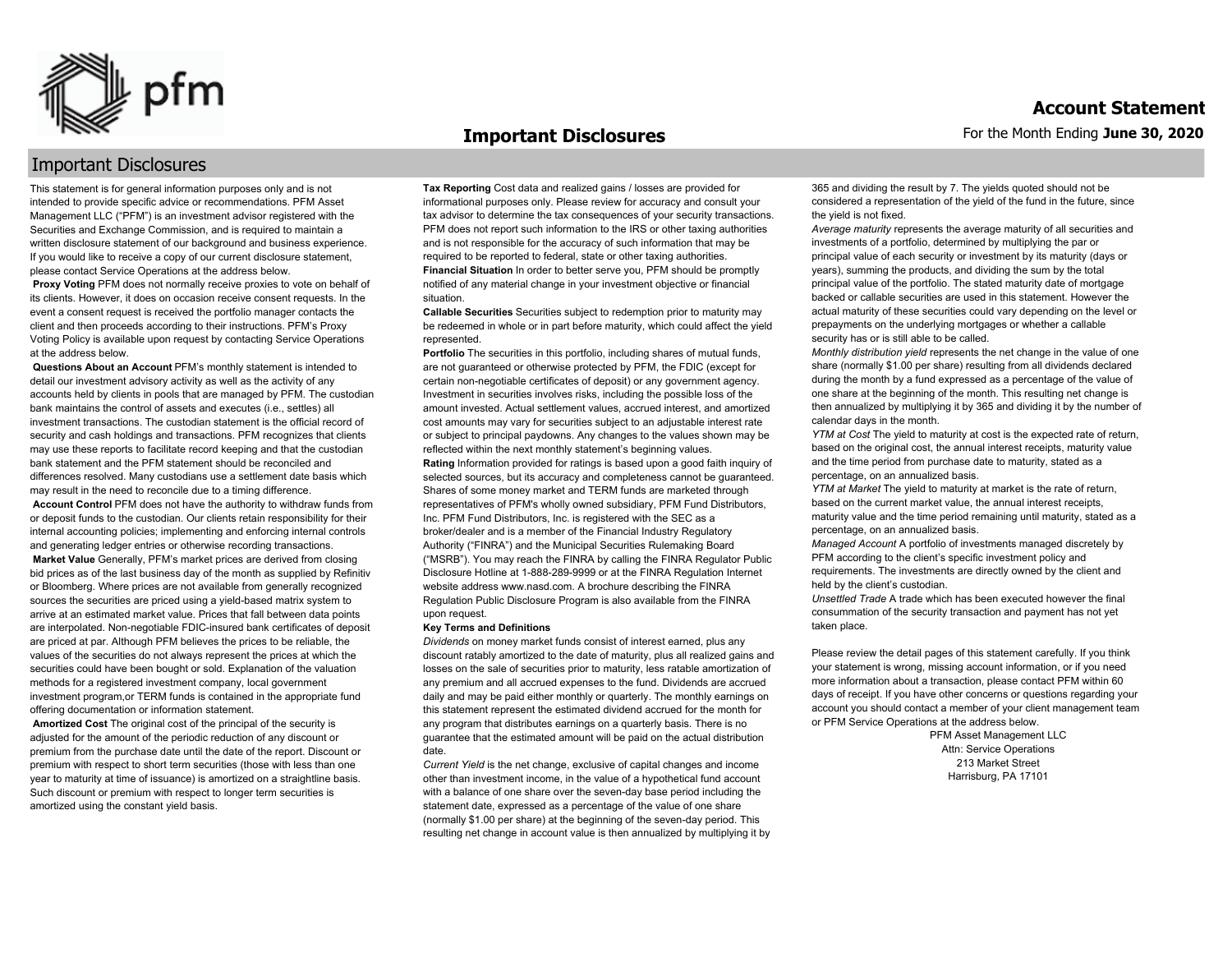

# **Managed Account Summary Statement** For the Month Ending June 30, 2020

| <b>Transaction Summary - Managed Account</b> | <b>Cash Transactions Summary - Managed Account</b> |                                 |                   |
|----------------------------------------------|----------------------------------------------------|---------------------------------|-------------------|
| <b>Opening Market Value</b>                  | \$128,083,148.97                                   | Maturities/Calls                | 0.00              |
| Maturities/Calls                             | (435, 971.79)                                      | Sale Proceeds                   | 9,953,780.43      |
| <b>Principal Dispositions</b>                | (9,900,589.07)                                     | Coupon/Interest/Dividend Income | 131,538.35        |
| <b>Principal Acquisitions</b>                | 11,266,754.40                                      | Principal Payments              | 435,971.79        |
| Unsettled Trades                             | 0.00                                               | <b>Security Purchases</b>       | (11, 577, 512.62) |
| Change in Current Value                      |                                                    | Net Cash Contribution           | 1,056,222.05      |
|                                              | 32,288.43                                          | <b>Reconciling Transactions</b> | 0.00              |
| <b>Closing Market Value</b>                  | \$129,045,630.94                                   |                                 |                   |

| <b>Earnings Reconciliation (Cash Basis) - Managed Account</b> |                   | <b>Cash Balance</b>         |        |
|---------------------------------------------------------------|-------------------|-----------------------------|--------|
| Interest/Dividends/Coupons Received                           | 184,729.71        | <b>Closing Cash Balance</b> | \$0.00 |
| Less Purchased Interest Related to Interest/Coupons           | (628.12)          |                             |        |
| Plus Net Realized Gains/Losses                                | 180,299.87        |                             |        |
| Total Cash Basis Earnings                                     | \$364,401.46      |                             |        |
| <b>Earnings Reconciliation (Accrual Basis)</b>                | <b>Total</b>      |                             |        |
| <b>Ending Amortized Value of Securities</b>                   | 126,196,574.30    |                             |        |
| <b>Ending Accrued Interest</b>                                | 608,932.41        |                             |        |
| Plus Proceeds from Sales                                      | 9,953,780.43      |                             |        |
| Plus Proceeds of Maturities/Calls/Principal Payments          | 435,971.79        |                             |        |
| Plus Coupons/Dividends Received                               | 131,538.35        |                             |        |
| Less Cost of New Purchases                                    | (11, 267, 382.52) |                             |        |
| Less Beginning Amortized Value of Securities                  | (125,074,905.04)  |                             |        |
| Less Beginning Accrued Interest                               | (593, 595.82)     |                             |        |
| <b>Total Accrual Basis Earnings</b>                           | \$390,913.90      |                             |        |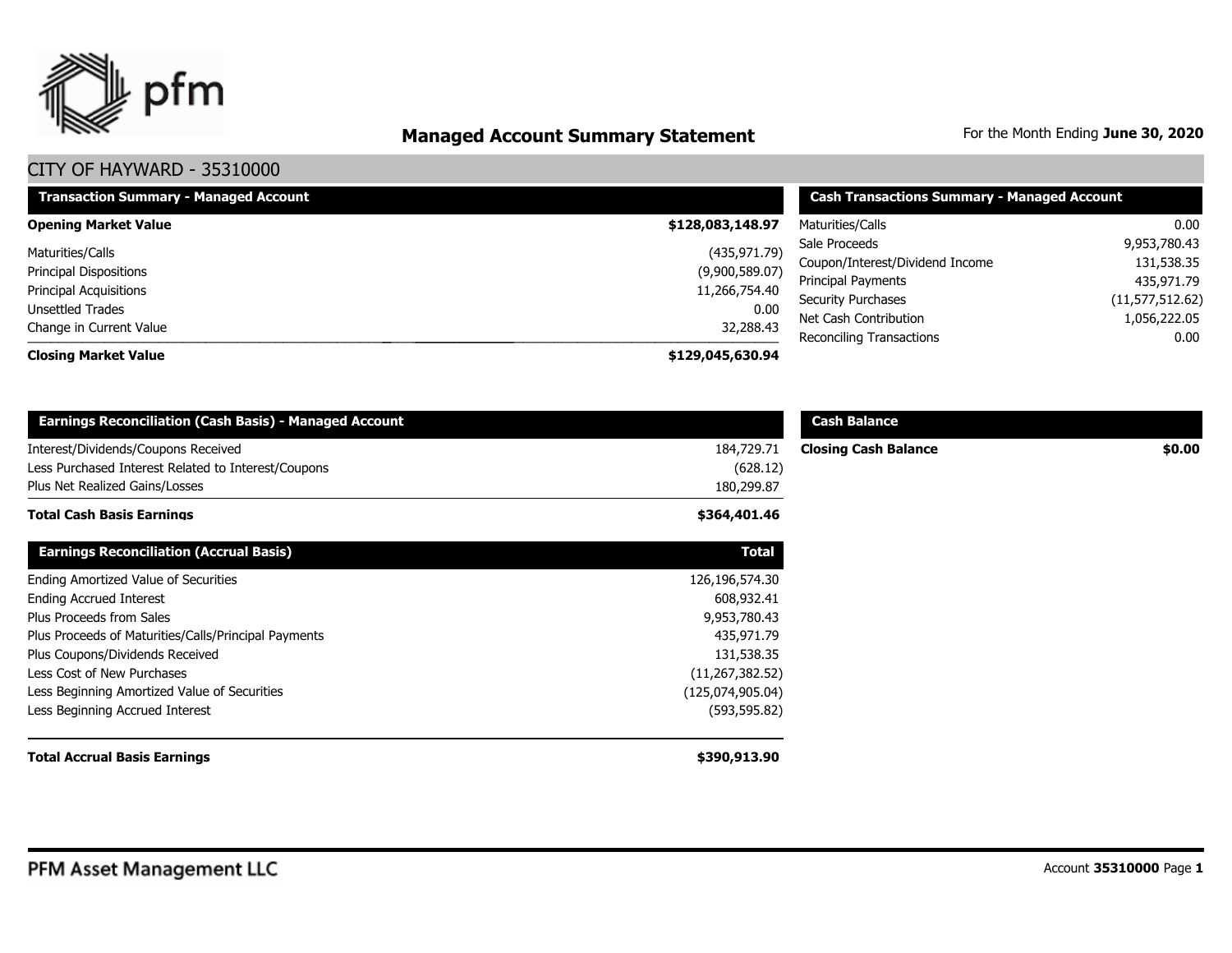

### **Portfolio Summary and Statistics** For the Month Ending June 30, 2020

| <b>Account Summary</b>                 |                  |                        |                |  |  |  |  |  |  |
|----------------------------------------|------------------|------------------------|----------------|--|--|--|--|--|--|
| <b>Description</b>                     | <b>Par Value</b> | <b>Market Value</b>    | <b>Percent</b> |  |  |  |  |  |  |
| U.S. Treasury Bond / Note              | 45,450,000.00    | 46,766,659.66          | 36.24          |  |  |  |  |  |  |
| Supra-National Agency Bond / Note      | 2,780,000.00     | 2,826,915.96           | 2.19           |  |  |  |  |  |  |
| Municipal Bond / Note                  | 12,415,000.00    | 12,977,153.70          | 10.06          |  |  |  |  |  |  |
| Federal Agency Collateralized Mortgage | 11,945,576.37    | 12,227,109.53          | 9.48           |  |  |  |  |  |  |
| Obligation                             |                  |                        |                |  |  |  |  |  |  |
| Federal Agency Bond / Note             | 34,490,000.00    | 34,890,767.71          | 27.04          |  |  |  |  |  |  |
| Corporate Note                         | 9,190,000.00     | 9,459,483.67           | 7.33           |  |  |  |  |  |  |
| Certificate of Deposit                 | 4,275,000.00     | 4,379,150.54           | 3.39           |  |  |  |  |  |  |
| <b>Bank Note</b>                       | 300,000.00       | 324,661.80             | 0.25           |  |  |  |  |  |  |
| <b>Asset-Backed Security</b>           | 5,083,838.24     | 5,193,728.37           | 4.02           |  |  |  |  |  |  |
| <b>Managed Account Sub-Total</b>       | 125,929,414.61   | 129,045,630.94 100.00% |                |  |  |  |  |  |  |
| <b>Accrued Interest</b>                |                  | 608,932.41             |                |  |  |  |  |  |  |
| <b>Total Portfolio</b>                 | 125,929,414.61   | 129,654,563.35         |                |  |  |  |  |  |  |

| <b>Unsettled Trades</b> | 0.00<br>$  -$                | 0.00<br>$  -$ |                                                    |
|-------------------------|------------------------------|---------------|----------------------------------------------------|
|                         | <b>Maturity Distribution</b> |               | teristics<br><b>START START START START</b><br>чюн |
|                         |                              |               |                                                    |







| <b>Characteristics</b>            |       |
|-----------------------------------|-------|
| Yield to Maturity at Cost         | 1.80% |
| Yield to Maturity at Market       | 0.49% |
| Weighted Average Days to Maturity | 745   |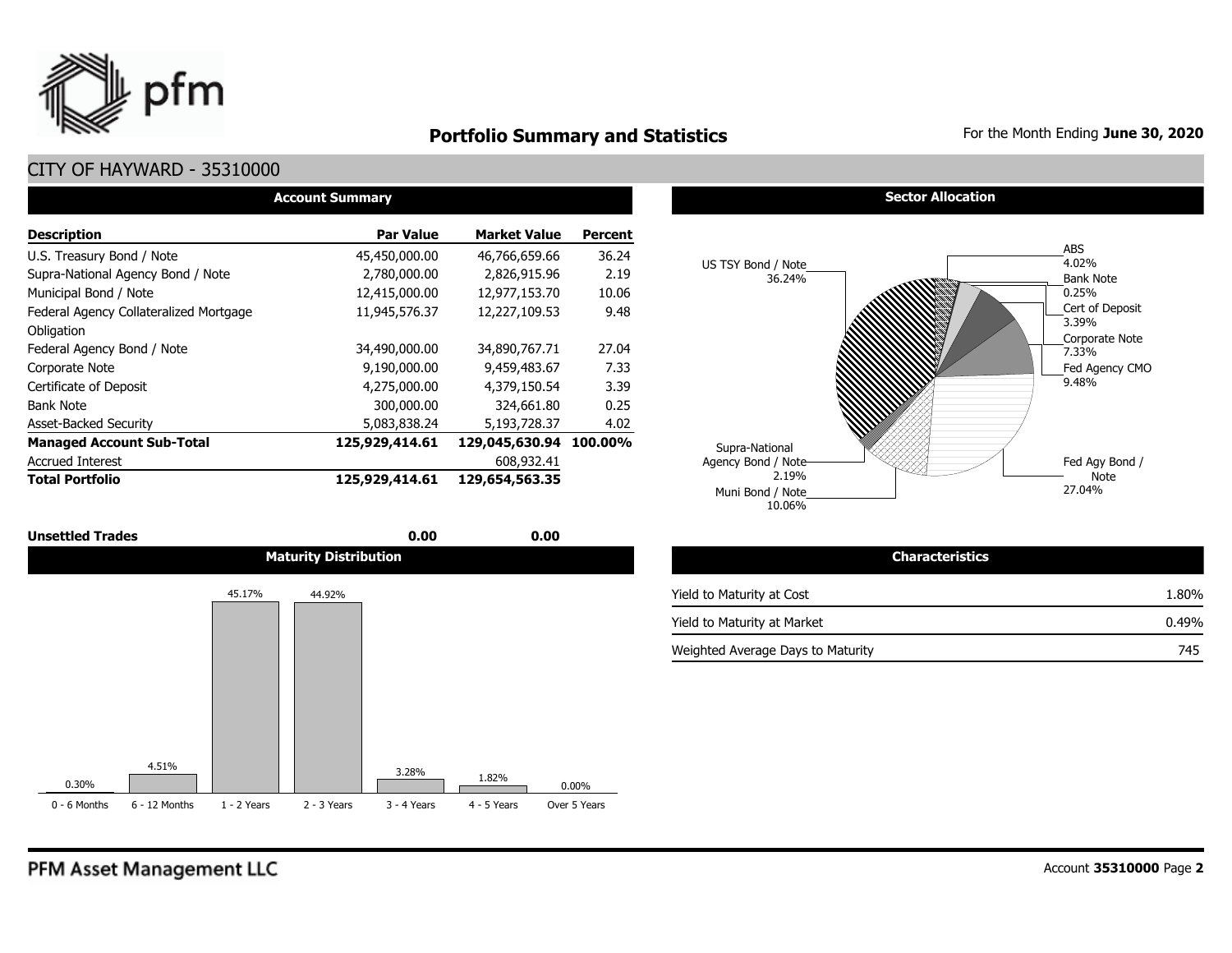### **Managed Account Issuer Summary** For the Month Ending June 30, 2020

## CITY OF HAYWARD - 35310000

pfm

| <b>Issuer Summary</b>                |                     |                |
|--------------------------------------|---------------------|----------------|
|                                      | <b>Market Value</b> |                |
| <b>Issuer</b>                        | of Holdings         | <b>Percent</b> |
| <b>3M COMPANY</b>                    | 148,929.65          | 0.12           |
| ADOBE INC                            | 310,763.10          | 0.24           |
| AMERICAN EXPRESS CO                  | 613,587.20          | 0.48           |
| AMERICAN HONDA FINANCE               | 616,417.80          | 0.48           |
| ARIZONA ST TRANSPRTN BRD HIGHW       | 1,279,373.55        | 0.99           |
| <b>BANK OF AMERICA CO</b>            | 592,377.11          | 0.46           |
| BMW FINANCIAL SERVICES NA LLC        | 111,012.05          | 0.09           |
| <b>CALIFORNIA ST</b>                 | 3,115,918.75        | 2.41           |
| CAPITAL ONE FINANCIAL CORP           | 616,290.00          | 0.48           |
| CAPITAL ONE PRIME AUTO REC TRUST     | 179,615.66          | 0.14           |
| CARMAX AUTO OWNER TRUST              | 874,700.88          | 0.68           |
| CATERPILLAR INC                      | 669,510.73          | 0.52           |
| CHAFFEY CA JT UNION HS DIST          | 616,416.00          | 0.48           |
| <b>CHARLES SCHWAB</b>                | 240,264.00          | 0.19           |
| <b>CHEVRON CORPORATION</b>           | 152,485.65          | 0.12           |
| CITIGROUP INC                        | 613,810.50          | 0.48           |
| <b>COMCAST CORP</b>                  | 166,359.45          | 0.13           |
| <b>CREDIT AGRICOLE SA</b>            | 610,801.20          | 0.47           |
| <b>DEERE &amp; COMPANY</b>           | 200,322.20          | 0.16           |
| <b>DNB ASA</b>                       | 648,888.13          | 0.50           |
| <b>EXXON MOBIL CORP</b>              | 153,615.75          | 0.12           |
| <b>FANNIE MAE</b>                    | 10,649,270.52       | 8.24           |
| FEDERAL FARM CREDIT BANKS            | 7,035,270.48        | 5.45           |
| FEDERAL HOME LOAN BANKS              | 7,279,203.50        | 5.64           |
| FIFTH THIRD AUTO TRUST               | 220,347.09          | 0.17           |
| FORD CREDIT AUTO LEASE TRUST         | 445,282.44          | 0.35           |
| FORD CREDIT AUTO OWNER TRUST         | 204,683.34          | 0.16           |
| <b>FREDDIE MAC</b>                   | 22,154,132.74       | 17.16          |
| GM FINANCIAL AUTO LEASING TRUST      | 293,612.49          | 0.23           |
| <b>GM FINANCIAL SECURITIZED TERM</b> | 353,520.60          | 0.27           |
| <b>GOLDMAN SACHS GROUP INC</b>       | 608,313.60          | 0.47           |
| HARLEY-DAVIDSON MOTORCYCLE TRUST     | 444,148.40          | 0.34           |

#### **Credit Quality (S&P Ratings)**

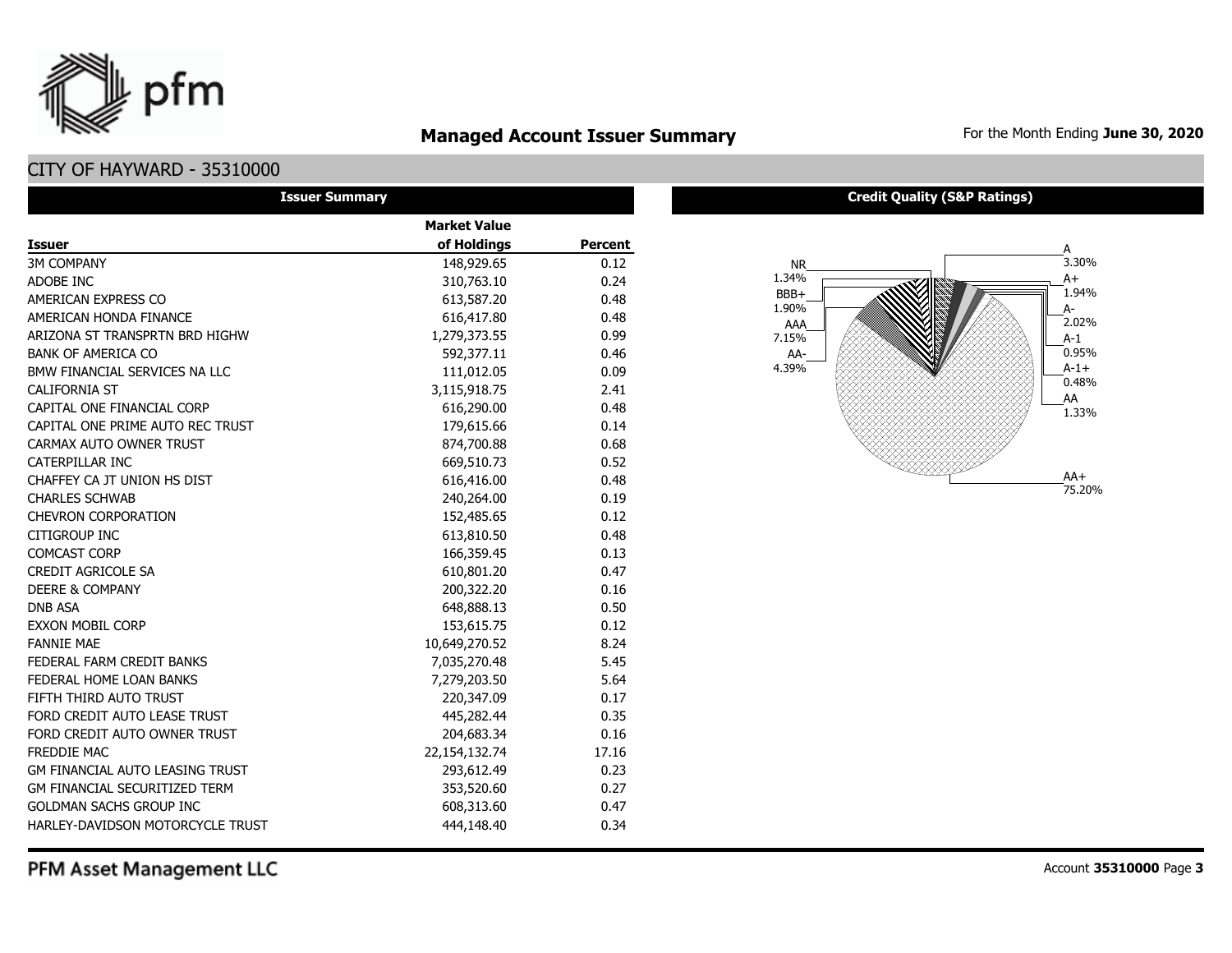

# **Managed Account Issuer Summary** For the Month Ending June 30, 2020

### CITY OF HAYWARD - 35310000

|                                         | <b>Market Value</b> |                |
|-----------------------------------------|---------------------|----------------|
| Issuer                                  | of Holdings         | <b>Percent</b> |
| HOME DEPOT INC                          | 183,538.60          | 0.14           |
| HONDA AUTO RECEIVABLES                  | 174,666.52          | 0.14           |
| <b>HYUNDAI AUTO RECEIVABLES</b>         | 409,271.96          | 0.32           |
| <b>IBM CORP</b>                         | 313,774.80          | 0.24           |
| INTER-AMERICAN DEVELOPMENT BANK         | 1,292,557.09        | 1.00           |
| INTL BANK OF RECONSTRUCTION AND DEV     | 1,534,358.87        | 1.19           |
| JP MORGAN CHASE & CO                    | 616,504.80          | 0.48           |
| LONG BEACH CA                           | 942,282.40          | 0.73           |
| <b>MARYLAND ST</b>                      | 595,170.00          | 0.46           |
| MITSUBISHI UFJ FINANCIAL GROUP INC      | 610,888.80          | 0.47           |
| <b>MORGAN STANLEY</b>                   | 616,491.00          | 0.48           |
| NISSAN AUTO LEASE TRUST                 | 201,673.36          | 0.16           |
| NISSAN AUTO RECEIVABLES                 | 206,205.78          | 0.16           |
| <b>NORDEA BANK AB</b>                   | 643,980.63          | 0.50           |
| <b>OREGON STATE</b>                     | 618,936.00          | 0.48           |
| PACCAR FINANCIAL CORP                   | 478,221.43          | 0.37           |
| PNC FINANCIAL SERVICES GROUP            | 324,661.80          | 0.25           |
| ROYAL BANK OF CANADA                    | 616,751.40          | 0.48           |
| SAN DIEGO CA CMNTY CLG DIST             | 695,493.00          | 0.54           |
| SAN JOSE CA                             | 1,200,968.00        | 0.93           |
| SKANDINAVISKA ENSKILDA BANKEN AB        | 644,114.38          | 0.50           |
| SOCIETE GENERALE                        | 603,726.00          | 0.47           |
| STATE OF CONNECTICUT                    | 1,098,315.95        | 0.85           |
| <b>STATE OF LOUISIANA</b>               | 637,152.00          | 0.49           |
| STATE OF WASHINGTON                     | 689,645.55          | 0.53           |
| TAMALPAIS CA UNION HIGH SCH DIST        | 1,022,531.65        | 0.79           |
| THE BANK OF NEW YORK MELLON CORPORATION | 309,018.30          | 0.24           |
| <b>TOYOTA MOTOR CORP</b>                | 609,023.90          | 0.47           |
| <b>TRUIST FIN CORP</b>                  | 309,363.60          | 0.24           |
| UNITED PARCEL SERVICE INC               | 310,520.10          | 0.24           |
| UNITED STATES TREASURY                  | 46,766,659.66       | 36.23          |
| UNIVERSITY OF CALIFORNIA                | 464,950.85          | 0.36           |
| <b>US BANCORP</b>                       | 626,270.40          | 0.49           |

PFM Asset Management LLC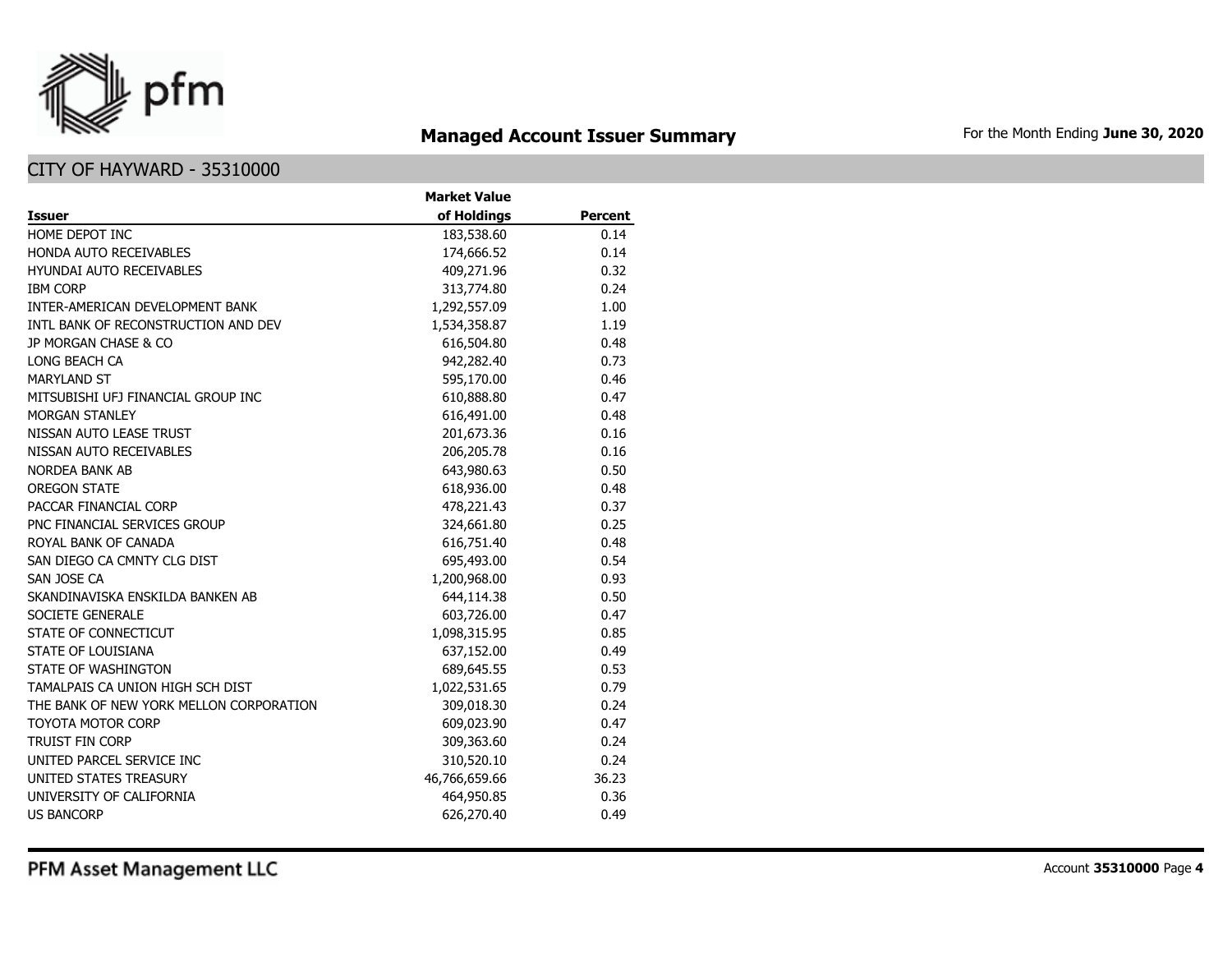

# **Managed Account Issuer Summary** For the Month Ending June 30, 2020

|                                    | <b>Market Value</b> |                |
|------------------------------------|---------------------|----------------|
| <b>Issuer</b>                      | of Holdings         | Percent        |
| <b>VERIZON OWNER TRUST</b>         | 153,698.03          | 0.12           |
| <b>VOLKSWAGEN AUTO LEASE TURST</b> | 304,999,77          | 0.24           |
| Total                              | \$129,045,630.94    | <b>100.00%</b> |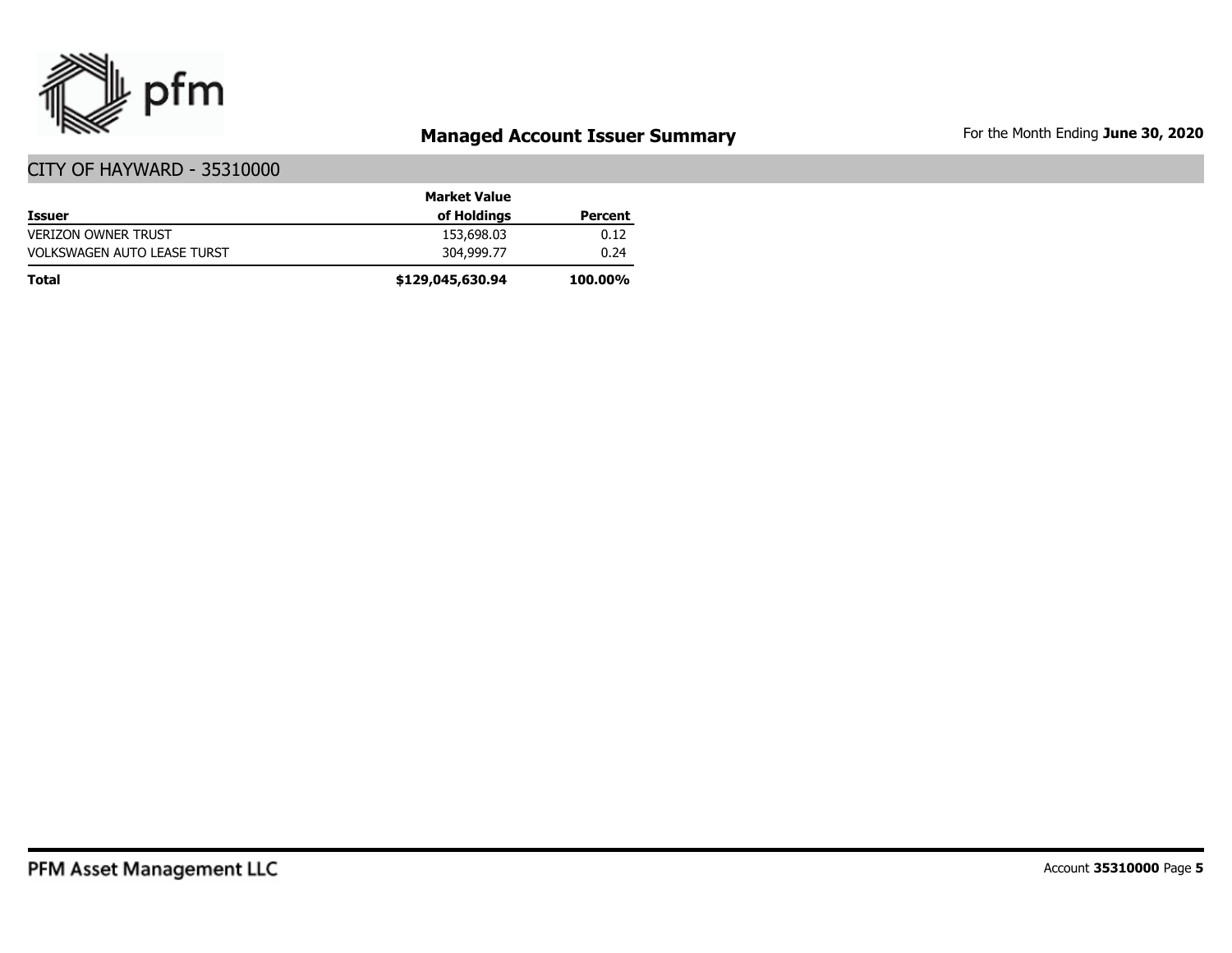

| <b>Security Type/Description</b><br><b>Dated Date/Coupon/Maturity</b> | <b>CUSIP</b> | Par              | S&P<br>Rating | Moody's<br>Rating | <b>Trade</b><br><b>Date</b> | <b>Settle</b><br><b>Date</b> | <b>Original</b><br>Cost | <b>YTM</b><br>at Cost | <b>Accrued</b><br><b>Interest</b> | <b>Amortized</b><br>Cost | <b>Market</b><br><b>Value</b> |
|-----------------------------------------------------------------------|--------------|------------------|---------------|-------------------|-----------------------------|------------------------------|-------------------------|-----------------------|-----------------------------------|--------------------------|-------------------------------|
| <b>U.S. Treasury Bond / Note</b>                                      |              |                  |               |                   |                             |                              |                         |                       |                                   |                          |                               |
| <b>US TREASURY NOTES</b><br>DTD 08/15/2011 2.125% 08/15/2021          | 912828RC6    | 150,000.00 AA+   |               | Aaa               | 10/03/19                    | 10/04/19                     | 151,939.45 1.42         |                       | 1,199.69                          | 151,167.66               | 153,257.82                    |
| US TREASURY NOTES<br>DTD 08/15/2018 2.750% 08/15/2021                 | 9128284W7    | 275,000.00 AA+   |               | Aaa               | 09/05/18                    | 09/07/18                     | 275,225.59              | 2.72                  | 2,846.33                          | 275,086.20               | 282,906.25                    |
| <b>US TREASURY NOTES</b><br>DTD 08/15/2018 2.750% 08/15/2021          | 9128284W7    | 1,725,000.00 AA+ |               | Aaa               | 09/26/18                    | 09/28/18                     | 1,717,655.27            | 2.90                  | 17,854.22                         | 1,722,137.51             | 1,774,593.75                  |
| US TREASURY NOTES<br>DTD 10/31/2016 1.250% 10/31/2021                 | 912828T67    | 300,000.00 AA+   |               | Aaa               | 12/20/19                    | 12/20/19                     | 297,761.72 1.66         |                       | 631.79                            | 298,399.35               | 304,312.50                    |
| <b>US TREASURY NOTES</b><br>DTD 10/31/2016 1.250% 10/31/2021          | 912828T67    | 2,650,000.00 AA+ |               | Aaa               | 10/31/19                    | 11/04/19                     | 2,634,783.20            | 1.54                  | 5,580.84                          | 2,639,806.63             | 2,688,093.75                  |
| <b>US TREASURY NOTES</b><br>DTD 10/31/2016 1.250% 10/31/2021          | 912828T67    | 4,150,000.00 AA+ |               | Aaa               | 11/08/19                    | 11/12/19                     | 4,114,984.38            | 1.69                  | 8,739.81                          | 4,126,282.88             | 4,209,656.25                  |
| US TREASURY NOTES<br>DTD 01/15/2019 2.500% 01/15/2022                 | 9128285V8    | 1,500,000.00 AA+ |               | Aaa               | 02/08/19                    | 02/11/19                     | 1,502,988.28            | 2.43                  | 17,307.69                         | 1,501,573.81             | 1,553,671.80                  |
| <b>US TREASURY NOTES</b><br>DTD 01/15/2019 2.500% 01/15/2022          | 9128285V8    | 6,000,000.00 AA+ |               | Aaa               | 01/29/19                    | 01/31/19                     | 5,991,328.13            | 2.55                  | 69,230.77                         | 5,995,479.39             | 6,214,687.20                  |
| US TREASURY NOTES<br>DTD 01/31/2017 1.875% 01/31/2022                 | 912828V72    | 8,750,000.00 AA+ |               | Aaa               | 01/07/19                    | 01/09/19                     | 8,590,722.66            | 2.50                  | 68,509.62                         | 8,667,512.00             | 8,985,156.25                  |
| <b>US TREASURY NOTES</b><br>DTD 02/15/2019 2.500% 02/15/2022          | 9128286C9    | 1,800,000.00 AA+ |               | Aaa               | 04/01/19                    | 04/03/19                     | 1,810,476.56            | 2.29                  | 16,936.81                         | 1,805,932.39             | 1,867,781.16                  |
| <b>US TREASURY NOTES</b><br>DTD 07/31/2017 1.875% 07/31/2022          | 9128282P4    | 1,600,000.00 AA+ |               | Aaa               | 07/01/19                    | 07/03/19                     | 1,605,437.50            | 1.76                  | 12,527.47                         | 1,603,676.60             | 1,657,000.00                  |
| <b>US TREASURY NOTES</b><br>DTD 07/31/2017 1.875% 07/31/2022          | 9128282P4    | 4,400,000.00 AA+ |               | Aaa               | 06/03/19                    | 06/05/19                     | 4,403,609.38            | 1.85                  | 34,450.55                         | 4,402,381.19             | 4,556,750.00                  |
| <b>US TREASURY NOTES</b><br>DTD 08/31/2017 1.625% 08/31/2022          | 9128282S8    | 1.075.000.00 AA+ |               | Aaa               | 08/02/19                    | 08/05/19                     | 1,072,858.40            | 1.69                  | 5,838.74                          | 1,073,490.19             | 1,108,761.67                  |
| UNITED STATES TREASURY NOTES<br>DTD 10/15/2019 1.375% 10/15/2022      | 912828YK0    | 5,250,000.00 AA+ |               | Aaa               | 12/02/19                    | 12/04/19                     | 5,213,085.94            | 1.63                  | 15,186.99                         | 5,220,496.98             | 5,394,375.00                  |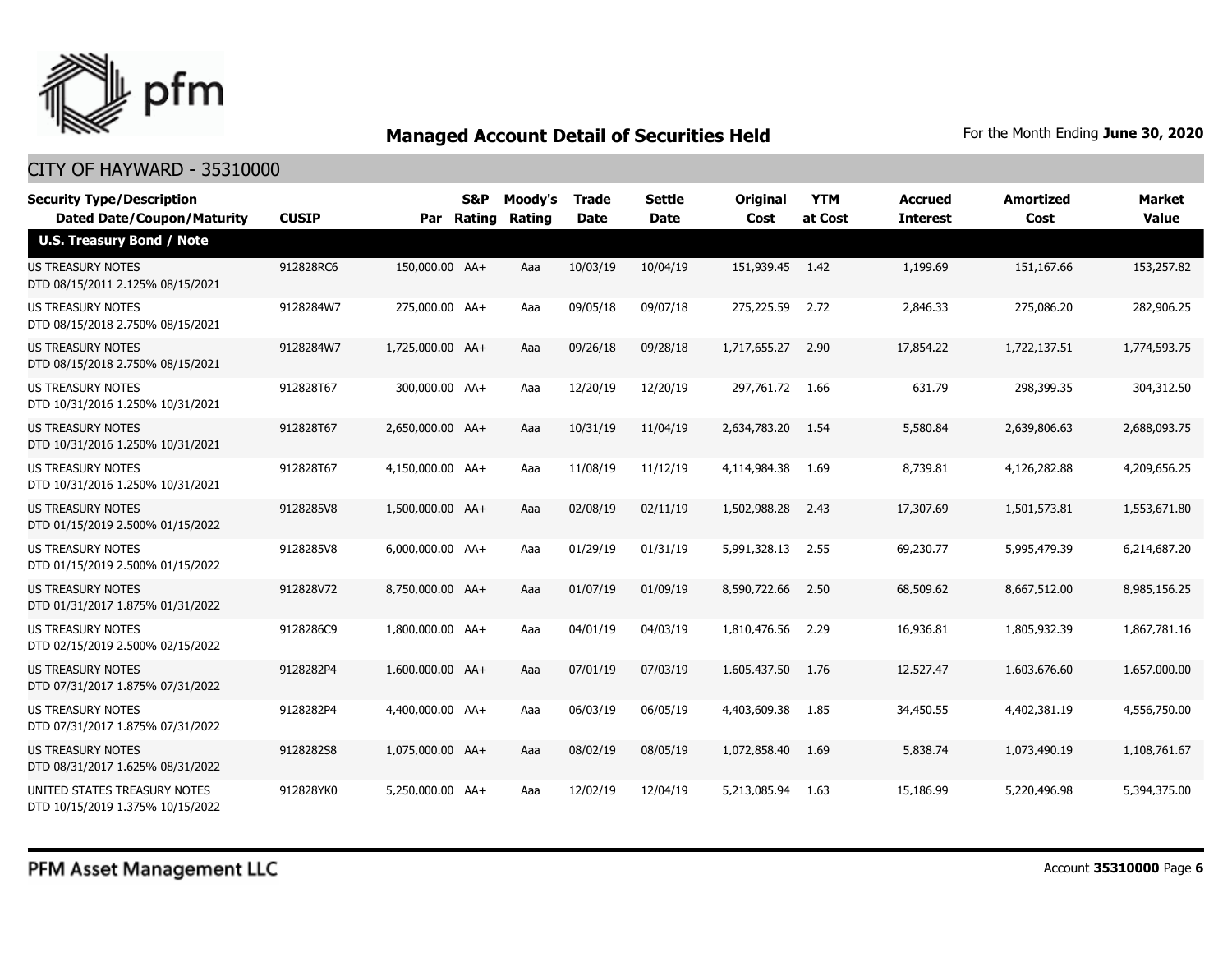

| <b>Security Type/Description</b><br><b>Dated Date/Coupon/Maturity</b>                  | <b>CUSIP</b> |                  | S&P<br>Par Rating | Moody's<br>Rating | <b>Trade</b><br><b>Date</b> | <b>Settle</b><br><b>Date</b> | Original<br>Cost | <b>YTM</b><br>at Cost | <b>Accrued</b><br><b>Interest</b> | <b>Amortized</b><br>Cost | <b>Market</b><br><b>Value</b> |
|----------------------------------------------------------------------------------------|--------------|------------------|-------------------|-------------------|-----------------------------|------------------------------|------------------|-----------------------|-----------------------------------|--------------------------|-------------------------------|
| <b>U.S. Treasury Bond / Note</b>                                                       |              |                  |                   |                   |                             |                              |                  |                       |                                   |                          |                               |
| UNITED STATES TREASURY NOTES<br>DTD 01/15/2020 1.500% 01/15/2023                       | 912828Z29    | 2,500,000.00 AA+ |                   | Aaa               | 02/03/20                    | 02/05/20                     | 2,512,207.03     | 1.33                  | 17,307.69                         | 2,510,537.79             | 2,584,375.00                  |
| <b>US TREASURY NOTES</b><br>DTD 02/01/2016 1.750% 01/31/2023                           | 912828P38    | 150,000.00 AA+   |                   | Aaa               | 01/02/20                    | 01/06/20                     | 150,609.38       | 1.61                  | 1,096.15                          | 150,513.16               | 156,070.32                    |
| UNITED STATES TREASURY NOTES<br>DTD 02/15/2020 1.375% 02/15/2023                       | 912828Z86    | 3,175,000.00 AA+ |                   | Aaa               | 03/02/20                    | 03/04/20                     | 3,230,190.43     | 0.78                  | 16,431.06                         | 3,224,097.98             | 3,275,210.94                  |
| <b>Security Type Sub-Total</b>                                                         |              | 45,450,000.00    |                   |                   |                             |                              | 45,275,863.30    | 1.98                  | 311,676.22                        | 45,368,571.71            | 46,766,659.66                 |
| <b>Supra-National Agency Bond / Note</b>                                               |              |                  |                   |                   |                             |                              |                  |                       |                                   |                          |                               |
| INTL BANK OF RECONSTRUCTION AND DEV<br><b>NOTE</b><br>DTD 07/25/2018 2.750% 07/23/2021 | 459058GH0    | 1,495,000.00 AAA |                   | Aaa               | 07/18/18                    | 07/25/18                     | 1,491,501.70     | 2.83                  | 18,043.82                         | 1,493,762.48             | 1,534,358.87                  |
| INTER-AMERICAN DEVEL BK CORPORATE<br><b>NOTES</b><br>DTD 04/24/2020 0.500% 05/24/2023  | 4581X0DM7    | 1,285,000.00 AAA |                   | Aaa               | 04/17/20                    | 04/24/20                     | 1,284,563.10     | 0.51                  | 660.35                            | 1,284,589.51             | 1,292,557.09                  |
| <b>Security Type Sub-Total</b>                                                         |              | 2,780,000.00     |                   |                   |                             |                              | 2,776,064.80     | 1.77                  | 18,704.17                         | 2,778,351.99             | 2,826,915.96                  |
| <b>Municipal Bond / Note</b>                                                           |              |                  |                   |                   |                             |                              |                  |                       |                                   |                          |                               |
| CA ST TXBL GO BONDS<br>DTD 04/27/2017 2.625% 04/01/2021                                | 13063DAC2    | 1,000,000.00 AA- |                   | Aa2               | 02/12/19                    | 02/14/19                     | 997,000.00       | 2.77                  | 6,562.50                          | 998,942.08               | 1,017,370.00                  |
| CA ST TXBL GO BONDS<br>DTD 04/25/2018 2.800% 04/01/2021                                | 13063DGA0    | 1,425,000.00 AA- |                   | Aa2               | 04/18/18                    | 04/25/18                     | 1,425,057.00     | 2.80                  | 9,975.00                          | 1,425,014.57             | 1,451,604.75                  |
| UNIV OF CAL TXBL REV BONDS<br>DTD 06/05/2018 3.029% 05/15/2021                         | 91412HBH5    | 455,000.00 AA    |                   | Aa2               | 05/23/18                    | 06/05/18                     | 455,000.00       | 3.03                  | 1,761.03                          | 455,000.00               | 464,950.85                    |
| LA ST T/E GO BONDS<br>DTD 03/11/2020 5.000% 11/15/2021                                 | 546417DK9    | 600,000.00 AA-   |                   | Aa3               | 04/21/20                    | 04/22/20                     | 637,044.00       | 1.01                  | 3,833.33                          | 632,510.64               | 637,152.00                    |
| CA ST T/E GO BONDS<br>DTD 04/22/2020 5.000% 03/01/2022                                 | 13063DUV8    | 600,000.00 AA-   |                   | Aa2               | 04/17/20                    | 04/22/20                     | 644,070.00       | 1.00                  | 5,750.00                          | 639,520.00               | 646,944.00                    |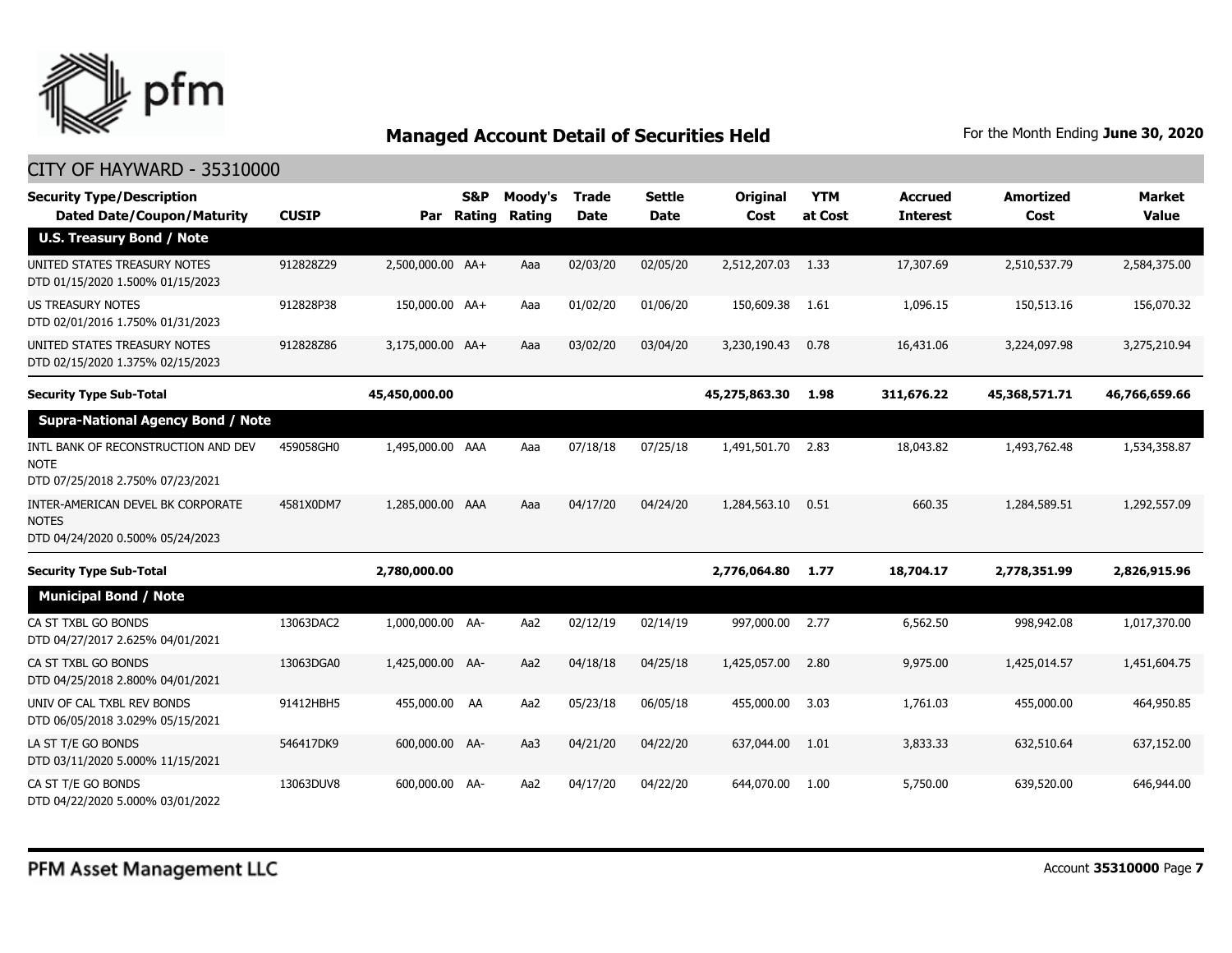

#### CITY OF HAYWARD - 35310000

| <b>Security Type/Description</b><br><b>Dated Date/Coupon/Maturity</b>  | <b>CUSIP</b> |                  | S&P<br>Par Rating | Moody's<br>Rating | <b>Trade</b><br><b>Date</b> | Settle<br><b>Date</b> | <b>Original</b><br>Cost | <b>YTM</b><br>at Cost | <b>Accrued</b><br><b>Interest</b> | <b>Amortized</b><br>Cost | <b>Market</b><br><b>Value</b> |
|------------------------------------------------------------------------|--------------|------------------|-------------------|-------------------|-----------------------------|-----------------------|-------------------------|-----------------------|-----------------------------------|--------------------------|-------------------------------|
| <b>Municipal Bond / Note</b>                                           |              |                  |                   |                   |                             |                       |                         |                       |                                   |                          |                               |
| CT ST T/E GO BONDS<br>DTD 06/25/2020 3.000% 06/01/2022                 | 20772KKE8    | 750,000.00 A     |                   | A1                | 06/12/20                    | 06/25/20              | 784,837.50              | 0.58                  | 375.00                            | 784,541.43               | 784,230.00                    |
| CT ST TXBL GO BONDS<br>DTD 06/11/2020 2.500% 07/01/2022                | 20772KJU4    | 305,000.00 A     |                   | A1                | 05/29/20                    | 06/11/20              | 310,130.10              | 1.66                  | 423.61                            | 309,993.30               | 314,085.95                    |
| CHAFFEY UHSD, CA TXBL GO BONDS<br>DTD 12/05/2019 1.913% 08/01/2022     | 157411TH2    | 600,000.00 AA-   |                   | Aa1               | 11/06/19                    | 12/05/19              | 600,000.00              | 1.91                  | 4,782.50                          | 600,000.00               | 616,416.00                    |
| SAN DIEGO CCD, CA TXBL GO BONDS<br>DTD 10/16/2019 1.936% 08/01/2022    | 7972720M6    | 675,000.00 AAA   |                   | Aaa               | 09/18/19                    | 10/16/19              | 675,000.00              | 1.94                  | 5,445.00                          | 675,000.00               | 695,493.00                    |
| LONG BEACH CCD, CA TXBL GO BONDS<br>DTD 10/23/2019 1.702% 08/01/2022   | 542411NG4    | 920,000.00 AA    |                   | Aa2               | 10/09/19                    | 10/23/19              | 920,000.00              | 1.70                  | 6,524.33                          | 920,000.00               | 942,282,40                    |
| TAMALPAIS UHSD, CA TXBL GO BONDS<br>DTD 10/09/2019 1.925% 08/01/2022   | 874857KH7    | 995,000.00 NR    |                   | Aaa               | 09/20/19                    | 10/09/19              | 995,000.00              | 1.93                  | 7,980.73                          | 995,000.00               | 1,022,531.65                  |
| SAN JOSE, CA TXBL GO BONDS<br>DTD 07/25/2019 2.300% 09/01/2022         | 798135H44    | 1,150,000.00 AA+ |                   | Aa1               | 07/09/19                    | 07/25/19              | 1,157,544.00            | 2.08                  | 8,816,67                          | 1,155,268.83             | 1,200,968.00                  |
| OR ST DEPT OF TRANS TXBL REV BONDS<br>DTD 11/20/2019 1.855% 11/15/2022 | 68607DTT2    | 600,000.00 AAA   |                   | Aa1               | 11/07/19                    | 11/20/19              | 600,000.00              | 1.86                  | 1,422.17                          | 600,000.00               | 618,936.00                    |
| WA ST T/E GO BONDS<br>DTD 04/29/2020 5.000% 07/01/2023                 | 93974EHJ8    | 605,000.00 AA+   |                   | Aaa               | 04/23/20                    | 04/29/20              | 679,759.85              | 1.03                  | 5,209.72                          | 675,692.60               | 689,645.55                    |
| AZ TRAN BOARD TXBL REV BONDS<br>DTD 02/12/2020 1.795% 07/01/2023       | 040654XT7    | 1,235,000.00 AA+ |                   | Aa1               | 01/10/20                    | 02/12/20              | 1,235,000.00            | 1.80                  | 8,559.41                          | 1,235,000.00             | 1,279,373.55                  |
| MD ST T/E GO BONDS<br>DTD 08/30/2017 5.000% 08/01/2024                 | 574193PK8    | 500,000.00 AAA   |                   | Aaa               | 05/01/20                    | 05/05/20              | 583,925.00              | 0.95                  | 10,416.67                         | 580,836.73               | 595,170.00                    |
| <b>Security Type Sub-Total</b>                                         |              | 12,415,000.00    |                   |                   |                             |                       | 12,699,367.45           | 1.84                  | 87,837.67                         | 12,682,320.18            | 12,977,153.70                 |
| <b>Federal Agency Collateralized Mortgage Obligation</b>               |              |                  |                   |                   |                             |                       |                         |                       |                                   |                          |                               |
| <b>FHMS K714 A2</b><br>DTD 01/01/2014 3.034% 10/01/2020                | 3137B6ZM6    | 388,559.15 AA+   |                   | Aaa               | 09/21/17                    | 09/26/17              | 399,350.77              | 2.08                  | 982.41                            | 389,460.90               | 388,559.15                    |
| FNA 2018-M5 A2<br>DTD 04/01/2018 3.560% 09/01/2021                     | 3136B1XP4    | 465,337.18 AA+   |                   | Aaa               | 04/11/18                    | 04/30/18              | 474,593.20              | 2.93                  | 1,380.50                          | 468,576.79               | 471.031.11                    |

PFM Asset Management LLC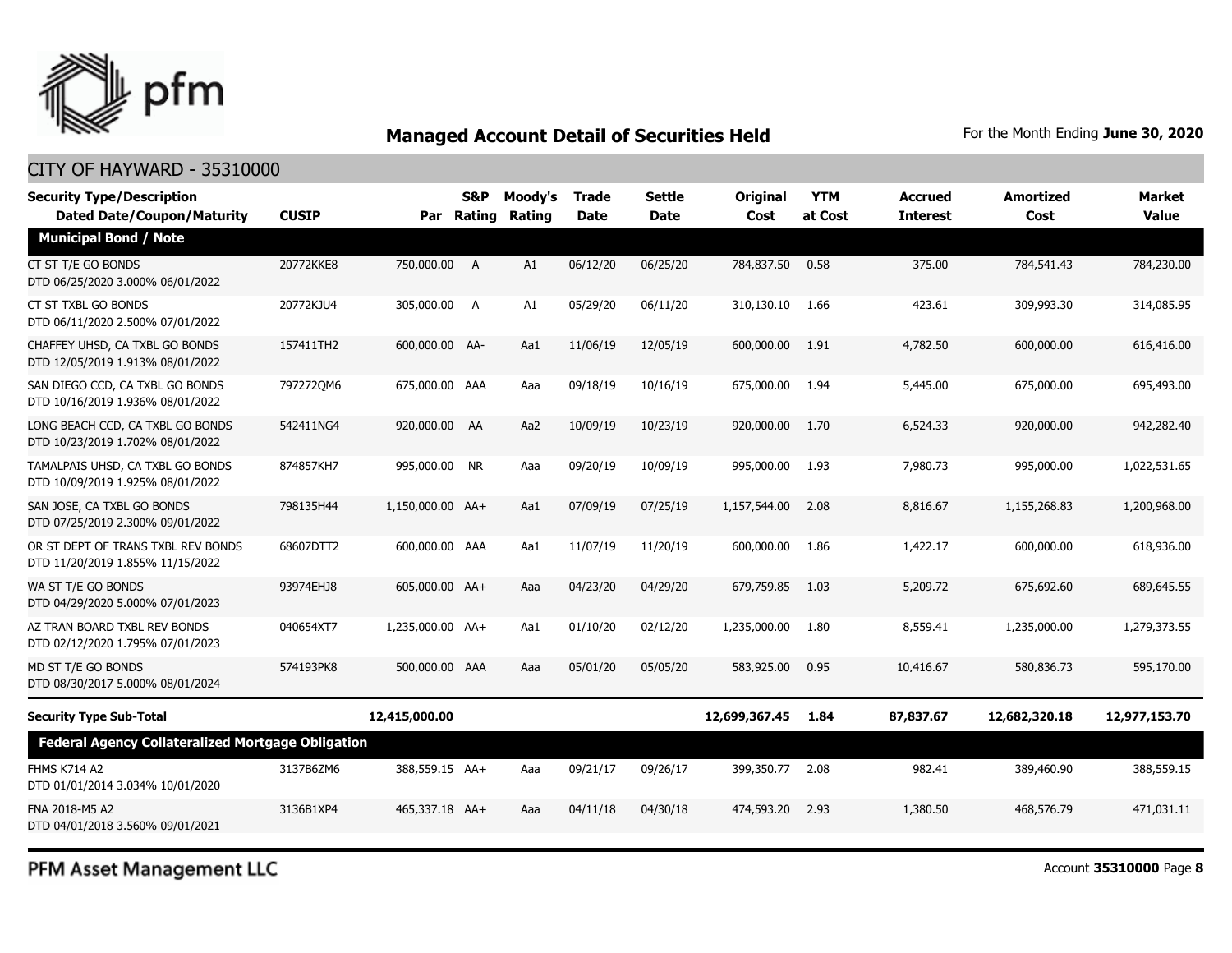

| <b>Security Type/Description</b><br><b>Dated Date/Coupon/Maturity</b> | <b>CUSIP</b> |                  | S&P<br>Par Rating | Moody's<br>Rating | <b>Trade</b><br><b>Date</b> | <b>Settle</b><br><b>Date</b> | <b>Original</b><br>Cost | <b>YTM</b><br>at Cost | Accrued<br><b>Interest</b> | <b>Amortized</b><br>Cost | Market<br><b>Value</b> |
|-----------------------------------------------------------------------|--------------|------------------|-------------------|-------------------|-----------------------------|------------------------------|-------------------------|-----------------------|----------------------------|--------------------------|------------------------|
| <b>Federal Agency Collateralized Mortgage Obligation</b>              |              |                  |                   |                   |                             |                              |                         |                       |                            |                          |                        |
| <b>FHMS K720 A1</b><br>DTD 11/01/2015 2.316% 11/01/2021               | 3137BLUQ9    | 187,034.24 AA+   |                   | Aaa               | 08/22/19                    | 08/27/19                     | 187,545.67              | 2.19                  | 360.98                     | 187,347.39               | 188,360.21             |
| FHLMC MULTIFAMILY STRUCTURED P<br>DTD 05/01/2015 2.791% 01/01/2022    | 3137BHXY8    | 1,250,000.00 AA+ |                   | Aaa               | 08/16/19                    | 08/21/19                     | 1,272,656.25            | 2.00                  | 2,907.29                   | 1,264,396.16             | 1,272,119.45           |
| FHMS KJ23 A1<br>DTD 12/01/2018 3.174% 03/01/2022                      | 3137FKK70    | 254,318.57 AA+   |                   | Aaa               | 12/07/18                    | 12/14/18                     | 254,316.52              | 3.17                  | 672.67                     | 254,317.51               | 256,870.66             |
| FHMS K019 A2<br>DTD 08/01/2012 2.272% 03/01/2022                      | 3137ASNJ9    | 588,988.85 AA+   |                   | Aaa               | 03/29/19                    | 04/03/19                     | 584,640.45              | 2.54                  | 1,115.15                   | 586,501.71               | 597,531.27             |
| FHMS K023 A1<br>DTD 12/01/2012 1.583% 04/01/2022                      | 3137AWQG3    | 57,151.39 AA+    |                   | Aaa               | 03/06/18                    | 03/09/18                     | 55,910.12 2.14          |                       | 75.39                      | 56,616.91                | 57,343.84              |
| FHMS K023 A1<br>DTD 12/01/2012 1.583% 04/01/2022                      | 3137AWQG3    | 250,908.53 AA+   |                   | Aaa               | 07/12/18                    | 07/17/18                     | 244,567,21 2.30         |                       | 330.99                     | 247,915.84               | 251,753.41             |
| FHMS K023 A1<br>DTD 12/01/2012 1.583% 04/01/2022                      | 3137AWQG3    | 515,756.42 AA+   |                   | Aaa               | 03/07/18                    | 03/09/18                     | 504,474.27              | 2.15                  | 680.37                     | 510,898.41               | 517,493.13             |
| FHLMC MULTIFAMILY STRUCTURED P<br>DTD 11/01/2015 2.716% 06/01/2022    | 3137BLUR7    | 600,000.00 AA+   |                   | Aaa               | 03/13/19                    | 03/18/19                     | 599,253.52 2.76         |                       | 1,358.00                   | 599,553.77               | 613,294.27             |
| FHLMC MULTIFAMILY STRUCTURED P<br>DTD 12/01/2012 2.355% 07/01/2022    | 3137AVXN2    | 570,000.00 AA+   |                   | Aaa               | 06/12/19                    | 06/17/19                     | 572,092.97              | 2.23                  | 1,118.62                   | 571,376.46               | 585,328.76             |
| FHLMC MULTIFAMILY STRUCTURED P<br>DTD 12/01/2012 2.355% 07/01/2022    | 3137AVXN2    | 1,227,386.00 AA+ |                   | Aaa               | 03/28/19                    | 04/02/19                     | 1,222,591.52            | 2.48                  | 2,408.75                   | 1,224,434.93             | 1,260,393.55           |
| FHLMC MULTIFAMILY STRUCTURED P<br>DTD 12/01/2012 2.307% 08/01/2022    | 3137AWOH1    | 1,250,000.00 AA+ |                   | Aaa               | 09/04/19                    | 09/09/19                     | 1,268,457.03            | 1.78                  | 2,403.13                   | 1,263,288,36             | 1,290,105.24           |
| FHLMC MULTIFAMILY STRUCTURED P<br>DTD 05/01/2013 2.510% 11/01/2022    | 3137B1BS0    | 500,000.00 AA+   |                   | Aaa               | 02/18/20                    | 02/21/20                     | 509,648.44              | 1.78                  | 1,045.83                   | 508,363.94               | 520,019.30             |
| <b>FANNIEMAE-ACES</b><br>DTD 02/01/2013 2.509% 11/01/2022             | 3136ACGJ4    | 1,057,296.31 AA+ |                   | Aaa               | 06/24/19                    | 06/27/19                     | 1,070,347.32 2.13       |                       | 2,210.22                   | 1,066,398.94             | 1,089,189.19           |
| FHLMC MULTIFAMILY STRUCTURED P<br>DTD 05/01/2013 2.510% 11/01/2022    | 3137B1BS0    | 1,065,000.00 AA+ |                   | Aaa               | 06/12/19                    | 06/17/19                     | 1,074,318,75            | 2.24                  | 2,227.63                   | 1,071,446.79             | 1,107,641.11           |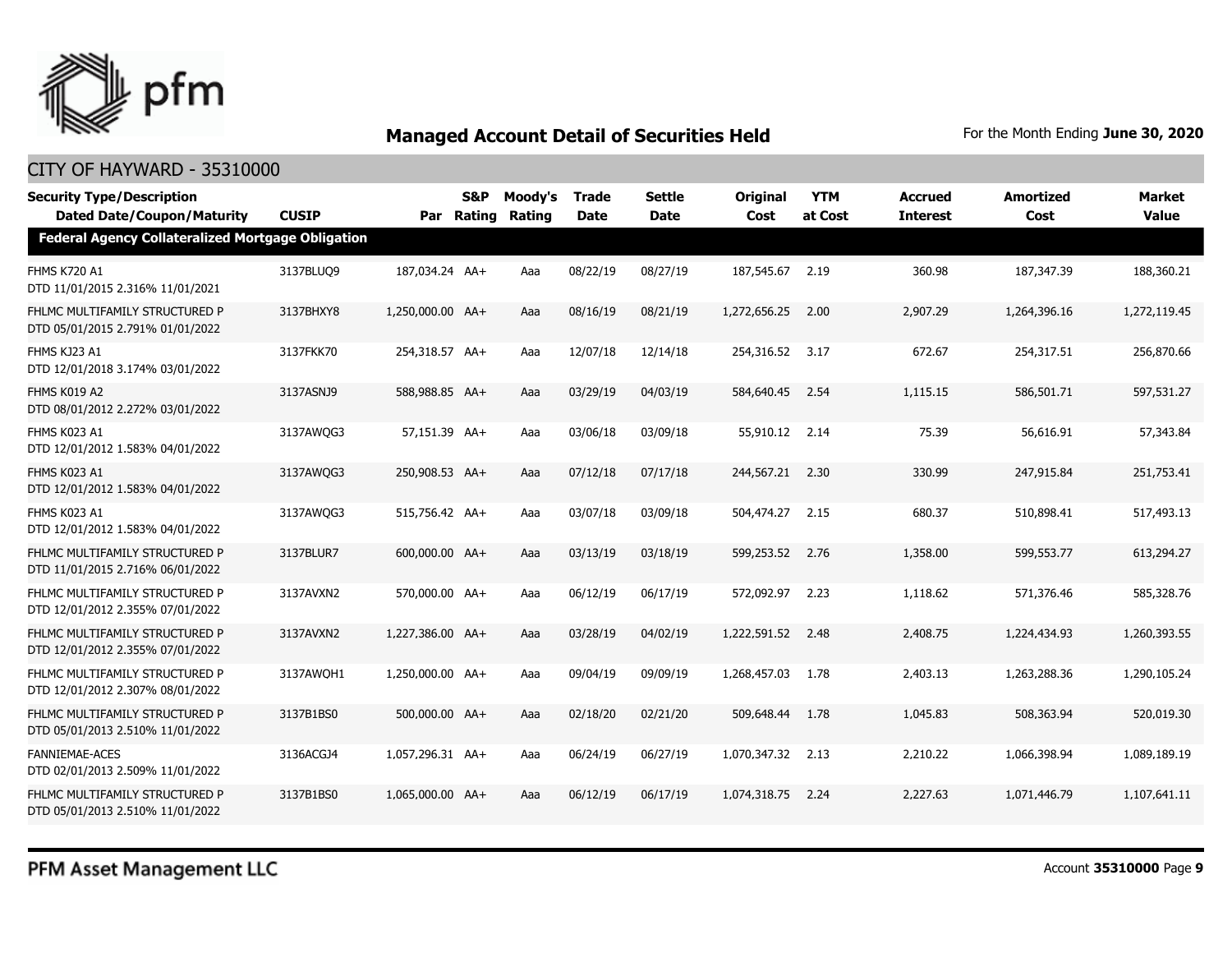

#### CITY OF HAYWARD - 35310000

| <b>Security Type/Description</b><br><b>Dated Date/Coupon/Maturity</b> | <b>CUSIP</b> |                  | <b>S&amp;P</b><br>Par Rating | Moody's<br>Rating | Trade<br><b>Date</b> | Settle<br>Date | Original<br>Cost | <b>YTM</b><br>at Cost | <b>Accrued</b><br><b>Interest</b> | Amortized<br>Cost | <b>Market</b><br><b>Value</b> |
|-----------------------------------------------------------------------|--------------|------------------|------------------------------|-------------------|----------------------|----------------|------------------|-----------------------|-----------------------------------|-------------------|-------------------------------|
| <b>Federal Agency Collateralized Mortgage Obligation</b>              |              |                  |                              |                   |                      |                |                  |                       |                                   |                   |                               |
| FNA 2013-M7 A2<br>DTD 05/01/2013 2.280% 12/01/2022                    | 3136AEGO4    | 317,760.01 AA+   |                              | Aaa               | 09/11/19             | 09/16/19       | 319,739.99       | 2.08                  | 603.75                            | 319,251.75        | 325,918.41                    |
| FNA 2013-M7 A2<br>DTD 05/01/2013 2.280% 12/01/2022                    | 3136AEGO4    | 420,964.12 AA+   |                              | Aaa               | 09/04/19             | 09/09/19       | 426,479.16       | 1.86                  | 799.83                            | 425,094.55        | 431,772.26                    |
| <b>FHMS J22F A1</b><br>DTD 11/01/2018 3.454% 05/01/2023               | 3137FJYA1    | 201,794.82 AA+   |                              | Aaa               | 11/07/18             | 11/19/18       | 201,789.37       | 3.45                  | 580.83                            | 201,791.35        | 203,961.35                    |
| FHMS KP05 A<br>DTD 12/01/2018 3.203% 07/01/2023                       | 3137FKK39    | 295,051.48 AA+   |                              | Aaa               | 12/07/18             | 12/17/18       | 295,050.58       | 3.20                  | 787.54                            | 295,050.89        | 304,478.37                    |
| FHMS KJ27 A1<br>DTD 11/01/2019 2.092% 07/25/2024                      | 3137FO3V3    | 482,269.30 AA+   |                              | Aaa               | 11/20/19             | 11/26/19       | 482.257.72 2.09  |                       | 840.76                            | 482,259.20        | 493,945.49                    |
| <b>Security Type Sub-Total</b>                                        |              | 11,945,576.37    |                              |                   |                      |                | 12,020,080.83    | 2.26                  | 24,890.64                         | 11,994,342.55     | 12,227,109.53                 |
| <b>Federal Agency Bond / Note</b>                                     |              |                  |                              |                   |                      |                |                  |                       |                                   |                   |                               |
| FEDERAL HOME LOAN BANKS NOTES<br>DTD 10/12/2018 3.000% 10/12/2021     | 3130AF5B9    | 2,425,000.00 AA+ |                              | Aaa               | 11/02/18             | 11/06/18       | 2,423,593.50     | 3.02                  | 15,964.58                         | 2,424,385.39      | 2,511,589.48                  |
| <b>FANNIE MAE NOTES</b><br>DTD 01/11/2019 2.625% 01/11/2022           | 3135G0U92    | 1,200,000.00 AA+ |                              | Aaa               | 01/29/19             | 01/31/19       | 1,200,312.00     | 2.62                  | 14,875.00                         | 1,200,162.09      | 1,244,061.60                  |
| <b>FANNIE MAE NOTES</b><br>DTD 01/11/2019 2.625% 01/11/2022           | 3135G0U92    | 1,650,000.00 AA+ |                              | Aaa               | 01/09/19             | 01/11/19       | 1,648,812.00     | 2.65                  | 20,453.13                         | 1,649,394.08      | 1,710,584.70                  |
| FFCB NOTES (CALLABLE)<br>DTD 04/08/2020 0.950% 04/08/2022             | 3133ELVV3    | 1,900,000.00 AA+ |                              | Aaa               | 04/02/20             | 04/08/20       | 1,900,000.00     | 0.95                  | 4,161.53                          | 1,900,000.00      | 1,903,361.10                  |
| FEDERAL FARM CREDIT BANK NOTES<br>DTD 04/08/2020 0.375% 04/08/2022    | 3133ELWD2    | 2,550,000.00 AA+ |                              | Aaa               | 04/03/20             | 04/08/20       | 2,546,226.00     | 0.45                  | 2,204.69                          | 2,546,660.27      | 2,556,237.30                  |
| FEDERAL FARM CREDIT BANK NOTES<br>DTD 06/02/2020 0.250% 06/02/2022    | 3133ELE75    | 2,575,000.00 AA+ |                              | Aaa               | 06/03/20             | 06/04/20       | 2,573,264.45     | 0.28                  | 518.58                            | 2,573,328.82      | 2,575,672.08                  |
| FEDERAL HOME LOAN BANK<br>DTD 06/01/2012 2.125% 06/10/2022            | 313379069    | 2,475,000.00 AA+ |                              | Aaa               | 06/13/19             | 06/14/19       | 2,492,399.25     | 1.88                  | 3,067.97                          | 2,486,296.77      | 2,565,498.38                  |
| <b>FANNIE MAE NOTES</b><br>DTD 09/06/2019 1.375% 09/06/2022           | 3135G0W33    | 1,250,000.00 AA+ |                              | Aaa               | 09/05/19             | 09/06/19       | 1,245,650,00     | 1.49                  | 5,490.45                          | 1,246,836.72      | 1,280,936.25                  |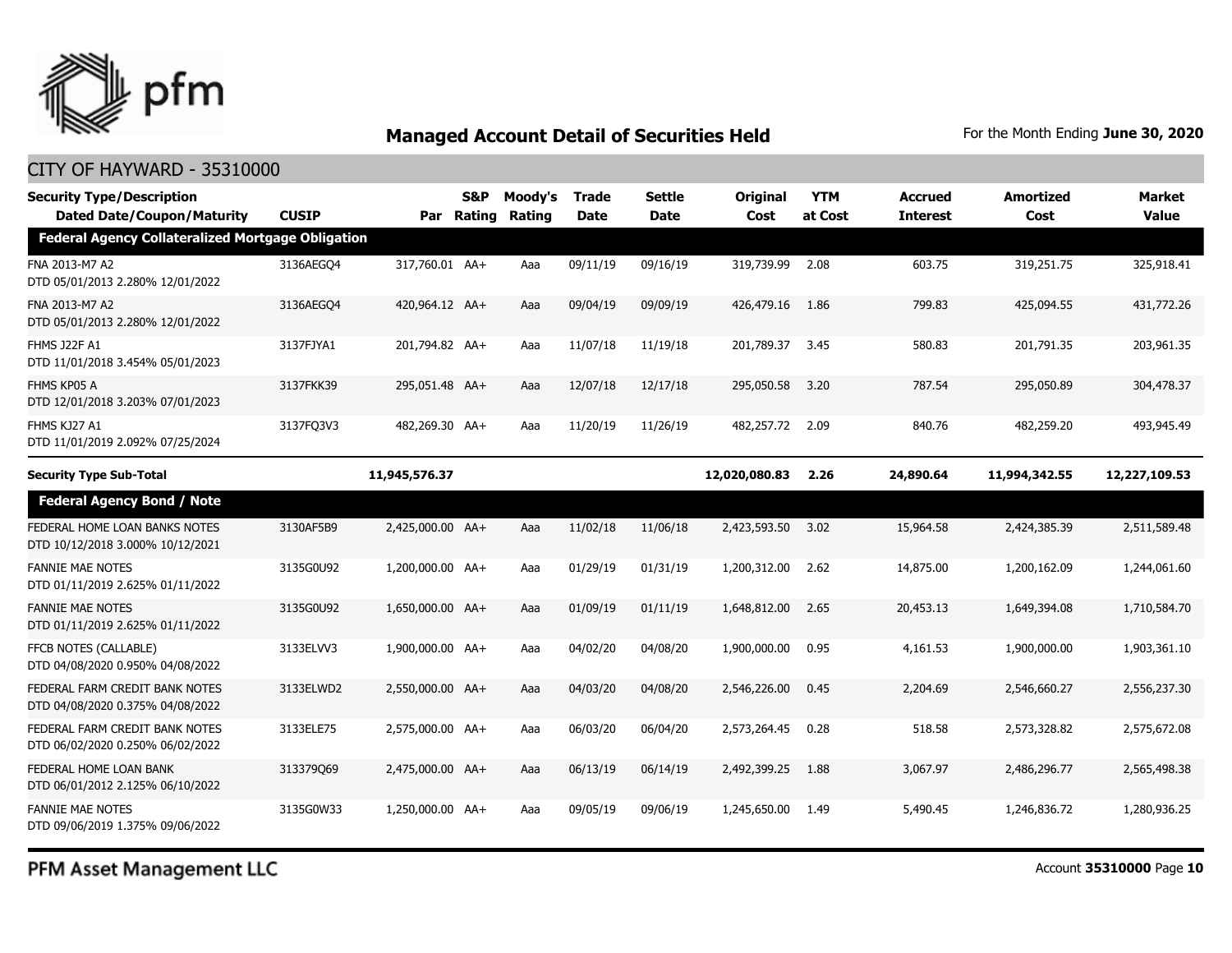

| <b>Security Type/Description</b><br><b>Dated Date/Coupon/Maturity</b> | <b>CUSIP</b> | Par              | <b>S&amp;P</b><br>Rating | Moody's<br>Rating | <b>Trade</b><br><b>Date</b> | <b>Settle</b><br><b>Date</b> | <b>Original</b><br>Cost | <b>YTM</b><br>at Cost | <b>Accrued</b><br><b>Interest</b> | <b>Amortized</b><br>Cost | <b>Market</b><br><b>Value</b> |
|-----------------------------------------------------------------------|--------------|------------------|--------------------------|-------------------|-----------------------------|------------------------------|-------------------------|-----------------------|-----------------------------------|--------------------------|-------------------------------|
| <b>Federal Agency Bond / Note</b>                                     |              |                  |                          |                   |                             |                              |                         |                       |                                   |                          |                               |
| FEDERAL HOME LOAN BANKS NOTES<br>DTD 02/21/2020 1.375% 02/17/2023     | 3130AJ7E3    | 2,140,000.00 AA+ |                          | Aaa               | 02/20/20                    | 02/21/20                     | 2,136,062.40            | 1.44                  | 10,625.69                         | 2,136,534.77             | 2,202,115.64                  |
| <b>FREDDIE MAC NOTES</b><br>DTD 04/20/2020 0.375% 04/20/2023          | 3137EAEO8    | 3,825,000.00 AA+ |                          | Aaa               | 04/17/20                    | 04/20/20                     | 3,815,437.50            | 0.46                  | 2,828.91                          | 3,816,066.27             | 3,835,587.60                  |
| <b>FREDDIE MAC NOTES</b><br>DTD 05/07/2020 0.375% 05/05/2023          | 3137EAER6    | 1,750,000.00 AA+ |                          | Aaa               | 06/02/20                    | 06/03/20                     | 1,753,605,00            | 0.30                  | 984.38                            | 1,753,510.31             | 1,754,418,75                  |
| <b>FREDDIE MAC NOTES</b><br>DTD 05/07/2020 0.375% 05/05/2023          | 3137EAER6    | 2,410,000.00 AA+ |                          | Aaa               | 05/05/20                    | 05/07/20                     | 2,408,987.80            | 0.39                  | 1,355.62                          | 2,409,038.73             | 2,416,085.25                  |
| <b>FANNIE MAE NOTES</b><br>DTD 05/22/2020 0.250% 05/22/2023           | 3135G04Q3    | 1,550,000.00 AA+ |                          | Aaa               | 06/02/20                    | 06/03/20                     | 1,547,287.50            | 0.31                  | 419.79                            | 1,547,357.63             | 1,548,403.50                  |
| <b>FANNIE MAE NOTES</b><br>DTD 05/22/2020 0.250% 05/22/2023           | 3135G04Q3    | 2,550,000.00 AA+ |                          | Aaa               | 05/20/20                    | 05/22/20                     | 2,542,324.50            | 0.35                  | 690.63                            | 2,542,604.88             | 2,547,373.50                  |
| FREDDIE MAC NOTES<br>DTD 06/16/2020 0.500% 06/16/2023                 | 3134GVR67    | 1,900,000.00 AA+ |                          | Aaa               | 06/12/20                    | 06/16/20                     | 1,900,000.00            | 0.50                  | 395.83                            | 1,900,000.00             | 1,901,330.00                  |
| <b>FREDDIE MAC NOTES</b><br>DTD 06/26/2020 0.250% 06/26/2023          | 3137EAES4    | 2,340,000.00 AA+ |                          | Aaa               | 06/24/20                    | 06/26/20                     | 2,333,167.20            | 0.35                  | 81.25                             | 2,333,198.40             | 2,337,512.58                  |
| <b>Security Type Sub-Total</b>                                        |              | 34,490,000.00    |                          |                   |                             |                              | 34,467,129.10           | 1.01                  | 84,118.03                         | 34,465,375.13            | 34,890,767.71                 |
| <b>Corporate Note</b>                                                 |              |                  |                          |                   |                             |                              |                         |                       |                                   |                          |                               |
| AMERICAN EXPRESS CO CORP NOTES<br>DTD 02/22/2019 3.000% 02/22/2021    | 025816CB3    | 400,000.00 BBB+  |                          | A3                | 02/19/19                    | 02/22/19                     | 399,600.00              | 3.05                  | 4,300.00                          | 399,870.86               | 405,582.00                    |
| MORGAN STANLEY CORP NOTES<br>DTD 04/21/2016 2.500% 04/21/2021         | 61746BEA0    | 300,000.00 BBB+  |                          | A3                | 02/13/18                    | 02/15/18                     | 294,960.00              | 3.06                  | 1,458.33                          | 298,723.72               | 304,887.60                    |
| <b>CHARLES SCHWAB CORP NOTES</b><br>DTD 05/22/2018 3.250% 05/21/2021  | 808513AW5    | 235,000.00 A     |                          | A <sub>2</sub>    | 05/17/18                    | 05/22/18                     | 234,992.95              | 3.25                  | 848.61                            | 234,997.91               | 240,264.00                    |
| PACCAR FINANCIAL CORP BONDS<br>DTD 08/09/2018 3.150% 08/09/2021       | 69371RP42    | 295,000.00 A+    |                          | A1                | 08/06/18                    | 08/09/18                     | 294,908.55              | 3.16                  | 3,665,38                          | 294,966.29               | 303,098.93                    |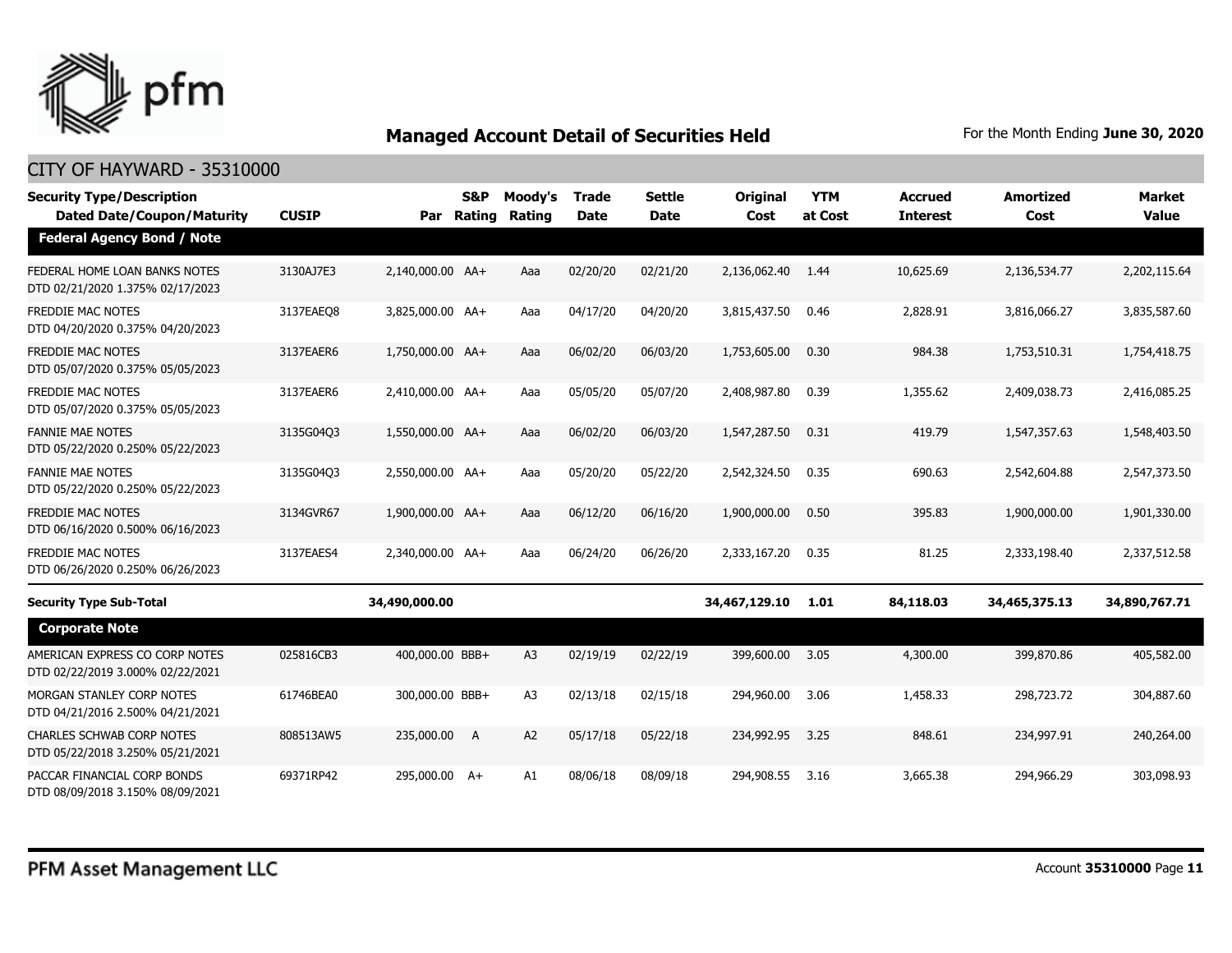

#### CITY OF HAYWARD - 35310000

| <b>Security Type/Description</b><br><b>Dated Date/Coupon/Maturity</b>                  | <b>CUSIP</b> | Par             | <b>S&amp;P</b><br>Rating | Moody's<br>Rating | <b>Trade</b><br><b>Date</b> | <b>Settle</b><br>Date | <b>Original</b><br>Cost | <b>YTM</b><br>at Cost | <b>Accrued</b><br><b>Interest</b> | <b>Amortized</b><br>Cost | <b>Market</b><br><b>Value</b> |
|----------------------------------------------------------------------------------------|--------------|-----------------|--------------------------|-------------------|-----------------------------|-----------------------|-------------------------|-----------------------|-----------------------------------|--------------------------|-------------------------------|
| <b>Corporate Note</b>                                                                  |              |                 |                          |                   |                             |                       |                         |                       |                                   |                          |                               |
| CATERPILLAR FINANCIAL SERVICES CORP<br><b>CORP</b><br>DTD 09/07/2018 3.150% 09/07/2021 | 14913Q2N8    | 325,000.00 A    |                          | A3                | 09/04/18                    | 09/07/18              | 324,749.75              | 3.18                  | 3,241.88                          | 324,901.13               | 335,169.90                    |
| <b>3M COMPANY</b><br>DTD 09/14/2018 3.000% 09/14/2021                                  | 88579YBA8    | 145,000.00 A+   |                          | A1                | 09/11/18                    | 09/14/18              | 144,702.75              | 3.07                  | 1,292.92                          | 144,880.67               | 148,929.65                    |
| BANK OF AMERICA CORP (CALLABLE)<br>DTD 09/18/2017 2.328% 10/01/2021                    | 06051GGS2    | 200,000.00 A-   |                          | A <sub>2</sub>    | 11/27/17                    | 11/29/17              | 199,026.00              | 2.46                  | 1,164.00                          | 199,682.51               | 200,805.80                    |
| BANK OF AMERICA CORP (CALLABLE)<br>DTD 09/18/2017 2.328% 10/01/2021                    | 06051GGS2    | 390,000.00 A-   |                          | A <sub>2</sub>    | 09/13/17                    | 09/18/17              | 390,000.00              | 2.33                  | 2,269.80                          | 390,000.00               | 391,571.31                    |
| AMERICAN EXPRESS CREDIT CORP NOTES<br>DTD 11/06/2018 3.700% 11/05/2021                 | 025816BY4    | 200,000.00 BBB+ |                          | A <sub>3</sub>    | 11/01/18                    | 11/06/18              | 199,956.00              | 3.71                  | 1,151.11                          | 199,980.23               | 208,005.20                    |
| CITIGROUP INC CORP (CALLABLE) NOTE<br>DTD 12/08/2016 2.900% 12/08/2021                 | 172967LC3    | 300,000.00 BBB+ |                          | A <sub>3</sub>    | 01/15/19                    | 01/17/19              | 294,543.00              | 3.57                  | 555.83                            | 297,287.00               | 308,973.30                    |
| SUNTRUST BANKS INC CORP NOTES<br>(CALLABLE)<br>DTD 12/01/2016 2.700% 01/27/2022        | 867914BM4    | 300,000.00 A-   |                          | A <sub>3</sub>    | 05/14/19                    | 05/16/19              | 299,502.00              | 2.76                  | 3,465.00                          | 299,709.88               | 309,363.60                    |
| HOME DEPOT INC<br>DTD 12/06/2018 3.250% 03/01/2022                                     | 437076BV3    | 175,000.00 A    |                          | A2                | 11/27/18                    | 12/06/18              | 174,520.50              | 3.34                  | 1,895.83                          | 174,753.14               | 183,538.60                    |
| US BANCORP (CALLABLE) NOTE<br>DTD 03/02/2012 3.000% 03/15/2022                         | 91159HHC7    | 600,000.00 A+   |                          | A1                | 06/14/19                    | 06/18/19              | 610,590.00              | 2.33                  | 5,300.00                          | 606,465.02               | 626,270.40                    |
| GOLDMAN SACHS GROUP INC (CALLABLE)<br><b>NOTE</b><br>DTD 01/26/2017 3.000% 04/26/2022  | 38141GWC4    | 600,000.00 BBB+ |                          | A <sub>3</sub>    | 02/13/19                    | 02/15/19              | 593,412.00              | 3.36                  | 3,250.00                          | 596,248.34               | 608,313.60                    |
| <b>IBM CORP</b><br>DTD 05/15/2019 2.850% 05/13/2022                                    | 459200JX0    | 300,000.00 A    |                          | A <sub>2</sub>    | 11/01/19                    | 11/05/19              | 306,726.00              | 1.93                  | 1,140.00                          | 304,978.70               | 313,774.80                    |
| UNITED PARCEL SERVICE (CALLABLE)<br><b>NOTES</b><br>DTD 05/16/2017 2.350% 05/16/2022   | 911312BC9    | 300,000.00 A-   |                          | A <sub>2</sub>    | 06/26/19                    | 06/27/19              | 301,689.00              | 2.15                  | 881.25                            | 301,078.72               | 310,520.10                    |
| MORGAN STANLEY CORP NOTES<br>DTD 05/19/2017 2.750% 05/19/2022                          | 61744YAH1    | 300,000.00 BBB+ |                          | A3                | 04/05/19                    | 04/09/19              | 298,011.00              | 2.97                  | 962.50                            | 298,797.15               | 311,603.40                    |

PFM Asset Management LLC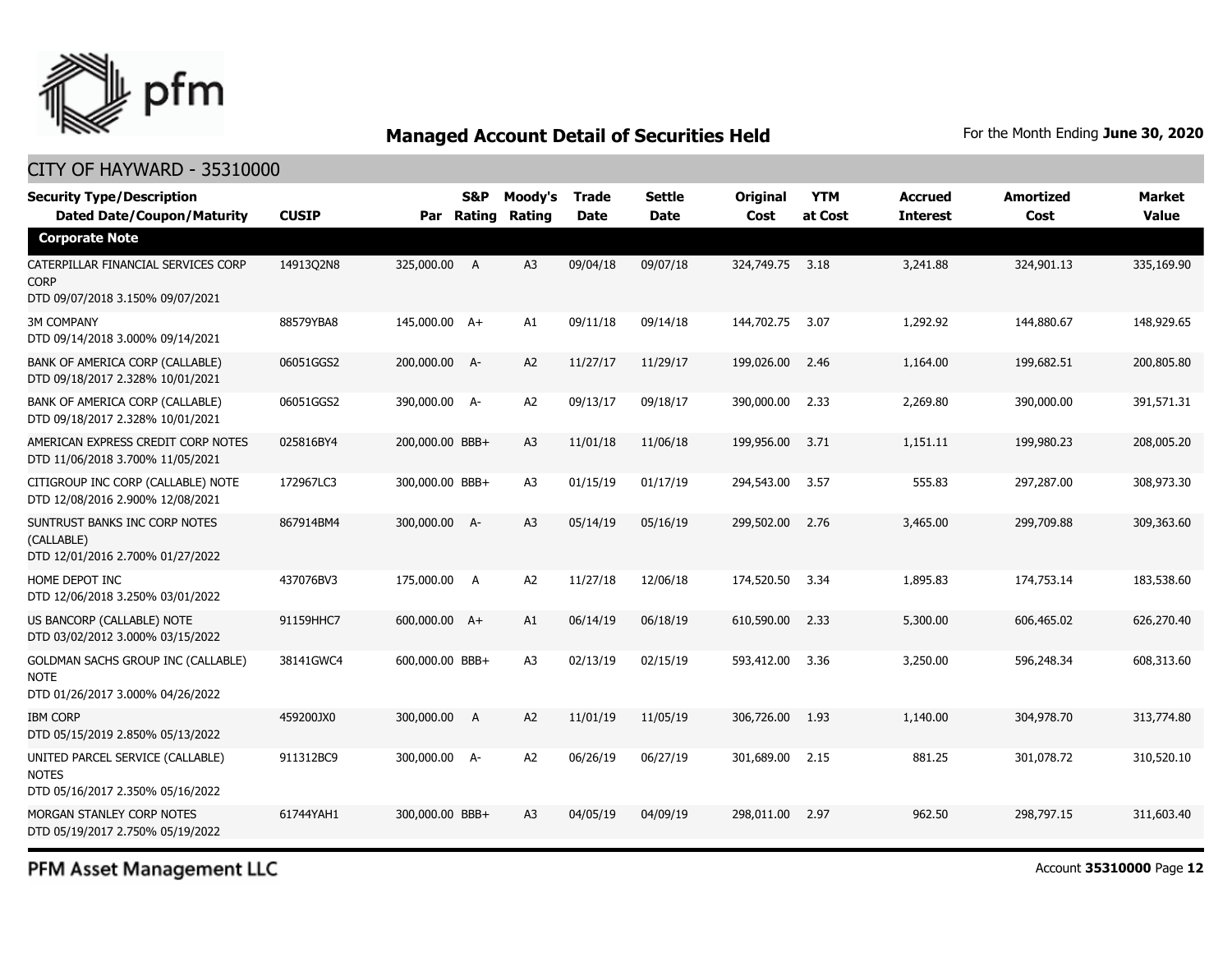

#### CITY OF HAYWARD - 35310000

| <b>Security Type/Description</b><br><b>Dated Date/Coupon/Maturity</b>                  | <b>CUSIP</b> | Par           | <b>S&amp;P</b><br>Rating | Moody's<br>Rating | <b>Trade</b><br><b>Date</b> | <b>Settle</b><br><b>Date</b> | <b>Original</b><br>Cost | <b>YTM</b><br>at Cost | <b>Accrued</b><br><b>Interest</b> | <b>Amortized</b><br>Cost | <b>Market</b><br><b>Value</b> |
|----------------------------------------------------------------------------------------|--------------|---------------|--------------------------|-------------------|-----------------------------|------------------------------|-------------------------|-----------------------|-----------------------------------|--------------------------|-------------------------------|
| <b>Corporate Note</b>                                                                  |              |               |                          |                   |                             |                              |                         |                       |                                   |                          |                               |
| JPMORGAN CHASE & CO CORP NOTES<br>DTD 06/18/2018 3.514% 06/18/2022                     | 46647PAS5    | 600,000.00 A- |                          | A <sub>2</sub>    | 06/11/18                    | 06/18/18                     | 600,000.00              | 3.51                  | 761.37                            | 600,000.00               | 616,504.80                    |
| AMERICAN HONDA FINANCE<br>DTD 06/27/2019 2.200% 06/27/2022                             | 02665WCY5    | 600,000.00 A- |                          | A3                | 06/24/19                    | 06/27/19                     | 599,448.00              | 2.23                  | 146.67                            | 599,634.35               | 616,417.80                    |
| BANK OF NY MELLON CORP CORP NOTES<br>DTD 08/23/2019 1.950% 08/23/2022                  | 06406RAK3    | 115,000.00 A  |                          | A1                | 09/03/19                    | 09/05/19                     | 115,317.40              | 1.85                  | 797.33                            | 115,229.48               | 118,457.01                    |
| BANK OF NY MELLON CORP CORP NOTES<br>DTD 08/23/2019 1.950% 08/23/2022                  | 06406RAK3    | 185,000.00    | A                        | A1                | 08/20/19                    | 08/23/19                     | 184,940.80              | 1.96                  | 1,282.67                          | 184,957.71               | 190,561.29                    |
| CATERPILLAR FINANCIAL SERVICES CORP<br><b>NOTE</b><br>DTD 09/06/2019 1.900% 09/06/2022 | 14913Q3A5    | 325,000.00 A  |                          | A <sub>3</sub>    | 09/03/19                    | 09/06/19                     | 324,548.25              | 1.95                  | 1,972.57                          | 324,671.49               | 334,340.83                    |
| ADOBE INC CORP NOTE<br>DTD 02/03/2020 1.700% 02/01/2023                                | 00724PAA7    | 300,000.00 A  |                          | A <sub>2</sub>    | 01/23/20                    | 02/03/20                     | 299,931.00              | 1.71                  | 2,096.67                          | 299,940.40               | 310,763.10                    |
| TOYOTA MOTOR CREDIT CORP CORPORATE<br><b>NOTES</b><br>DTD 04/01/2020 2.900% 03/30/2023 | 89236TGW9    | 575,000.00 A+ |                          | A1                | 04/27/20                    | 04/29/20                     | 601,588.00              | 1.28                  | 4,168.75                          | 600,015.19               | 609,023.90                    |
| EXXON MOBIL CORPORATION CORPORATE<br><b>NOTES</b><br>DTD 04/15/2020 1.571% 04/15/2023  | 30231GBL5    | 150,000.00 AA |                          | Aa1               | 05/12/20                    | 05/14/20                     | 151,872.00              | 1.14                  | 497.48                            | 151,787.71               | 153,615.75                    |
| <b>CHEVRON CORP CORPORATE NOTES</b><br>DTD 05/11/2020 1.141% 05/11/2023                | 166764BV1    | 150,000.00 AA |                          | Aa2               | 05/07/20                    | 05/11/20                     | 150,000.00              | 1.14                  | 237.71                            | 150,000.00               | 152,485.65                    |
| PACCAR FINANCIAL CORP CORPORATE<br><b>NOTES</b><br>DTD 06/08/2020 0.800% 06/08/2023    | 69371RQ82    | 175,000.00 A+ |                          | A1                | 06/01/20                    | 06/08/20                     | 174,756.75              | 0.85                  | 89.44                             | 174,761.86               | 175,122.50                    |
| JOHN DEERE CAPITAL CORP CORPORATE<br><b>NOTES</b><br>DTD 06/04/2020 0.700% 07/05/2023  | 24422EVH9    | 200,000.00 A  |                          | A2                | 06/01/20                    | 06/04/20                     | 199,836.00              | 0.73                  | 105.00                            | 199,839,93               | 200,322.20                    |
| <b>COMCAST CORP CORPORATE NOTES</b><br>DTD 10/05/2018 3.700% 04/15/2024                | 20030NCR0    | 150,000.00 A- |                          | A3                | 05/07/20                    | 05/11/20                     | 164,338.50              | 1.20                  | 1,171.67                          | 163,828.91               | 166,359.45                    |

PFM Asset Management LLC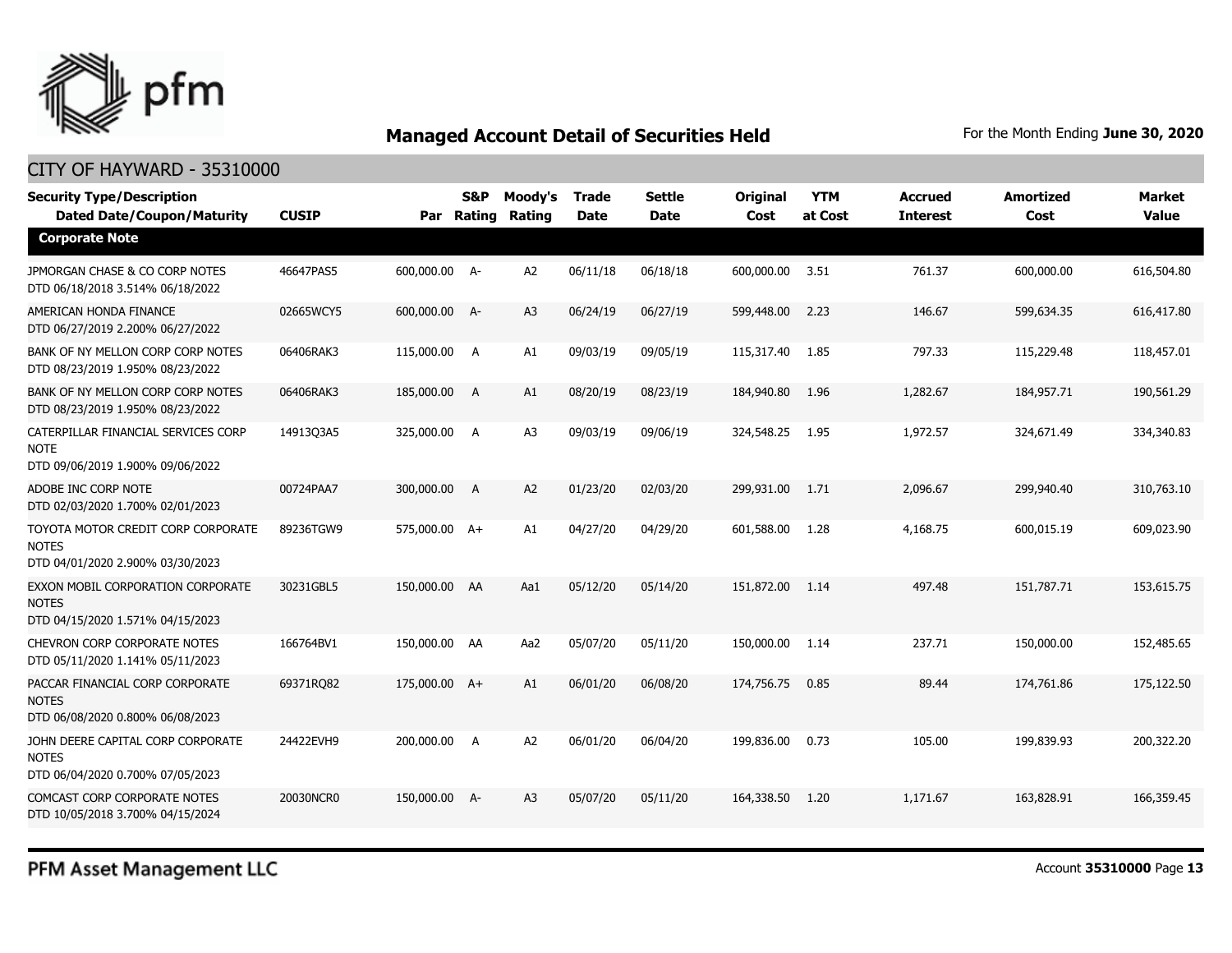

#### CITY OF HAYWARD - 35310000

| <b>Security Type/Description</b><br><b>Dated Date/Coupon/Maturity</b>   | <b>CUSIP</b> | Par             | <b>S&amp;P</b><br>Rating | Moody's<br>Rating | <b>Trade</b><br><b>Date</b> | Settle<br><b>Date</b> | <b>Original</b><br>Cost | <b>YTM</b><br>at Cost | <b>Accrued</b><br><b>Interest</b> | Amortized<br>Cost | <b>Market</b><br><b>Value</b> |
|-------------------------------------------------------------------------|--------------|-----------------|--------------------------|-------------------|-----------------------------|-----------------------|-------------------------|-----------------------|-----------------------------------|-------------------|-------------------------------|
| <b>Corporate Note</b>                                                   |              |                 |                          |                   |                             |                       |                         |                       |                                   |                   |                               |
| CITIGROUP INC CORPORATE NOTES<br>DTD 05/14/2020 1.678% 05/15/2024       | 172967MR9    | 300,000.00 BBB+ |                          | A3                | 05/07/20                    | 05/14/20              | 300,000.00              | 1.68                  | 657.21                            | 300,000.00        | 304,837.20                    |
| <b>Security Type Sub-Total</b>                                          |              | 9,190,000.00    |                          |                   |                             |                       | 9,228,466.20            | 2.47                  | 50,826.98                         | 9,231,988.30      | 9,459,483.67                  |
| <b>Certificate of Deposit</b>                                           |              |                 |                          |                   |                             |                       |                         |                       |                                   |                   |                               |
| MUFG BANK LTD/NY CERT DEPOS<br>DTD 02/28/2019 2.970% 02/26/2021         | 55379WZT6    | 600,000.00 A-1  |                          | $P-1$             | 02/27/19                    | 02/28/19              | 600,000.00              | 2.94                  | 6,237.00                          | 600,000.00        | 610,888.80                    |
| CREDIT AGRICOLE CIB NY CERT DEPOS<br>DTD 04/04/2019 2.830% 04/02/2021   | 22535CDU2    | 600,000.00 A-1  |                          | $P-1$             | 04/03/19                    | 04/04/19              | 600,000.00              | 2.83                  | 4,056.33                          | 600,000.00        | 610,801.20                    |
| ROYAL BANK OF CANADA NY CD<br>DTD 06/08/2018 3.240% 06/07/2021          | 78012UEE1    | 600,000.00 A-1+ |                          | $P-1$             | 06/07/18                    | 06/08/18              | 600,000.00              | 3.24                  | 1,296.00                          | 600,000.00        | 616,751.40                    |
| SOCIETE GENERALE NY CERT DEPOS<br>DTD 02/19/2020 1.800% 02/14/2022      | 83369XDL9    | 600,000.00      | A                        | A1                | 02/14/20                    | 02/19/20              | 600,000.00              | 1.80                  | 3,960.00                          | 600,000.00        | 603,726.00                    |
| NORDEA BANK ABP NEW YORK CERT DEPOS<br>DTD 08/29/2019 1.850% 08/26/2022 | 65558TLL7    | 625,000.00 AA-  |                          | Aa3               | 08/27/19                    | 08/29/19              | 625,000.00              | 1.84                  | 4,046.88                          | 625,000.00        | 643,980.63                    |
| SKANDINAV ENSKILDA BANK LT CD<br>DTD 09/03/2019 1.860% 08/26/2022       | 83050PDR7    | 625,000.00 A+   |                          | Aa2               | 08/29/19                    | 09/03/19              | 625,000.00              | 1.85                  | 4,068.75                          | 625,000.00        | 644,114.38                    |
| DNB BANK ASA/NY LT CD<br>DTD 12/06/2019 2.040% 12/02/2022               | 23341VZT1    | 625,000.00 AA-  |                          | Aa2               | 12/04/19                    | 12/06/19              | 625,000.00              | 2.03                  | 1,027.08                          | 625,000.00        | 648,888.13                    |
| <b>Security Type Sub-Total</b>                                          |              | 4,275,000.00    |                          |                   |                             |                       | 4,275,000.00            | 2.35                  | 24,692.04                         | 4,275,000.00      | 4,379,150.54                  |
| <b>Bank Note</b>                                                        |              |                 |                          |                   |                             |                       |                         |                       |                                   |                   |                               |
| PNC BANK NA CORP NOTES<br>DTD 06/08/2018 3.500% 06/08/2023              | 69353RFL7    | 300,000.00      | A                        | A <sub>2</sub>    | 03/05/20                    | 03/09/20              | 321,240.00              | 1.27                  | 670.83                            | 317,270.56        | 324,661.80                    |
| <b>Security Type Sub-Total</b>                                          |              | 300,000.00      |                          |                   |                             |                       | 321,240.00              | 1.27                  | 670.83                            | 317,270.56        | 324,661.80                    |
| <b>Asset-Backed Security</b>                                            |              |                 |                          |                   |                             |                       |                         |                       |                                   |                   |                               |
| GMALT 2018-3 A3<br>DTD 09/26/2018 3.180% 06/20/2021                     | 36256GAD1    | 90,985.27 AAA   |                          | Aaa               | 09/18/18                    | 09/26/18              | 90,978.08               | 3.18                  | 88.41                             | 90,982.72         | 91,464.81                     |

PFM Asset Management LLC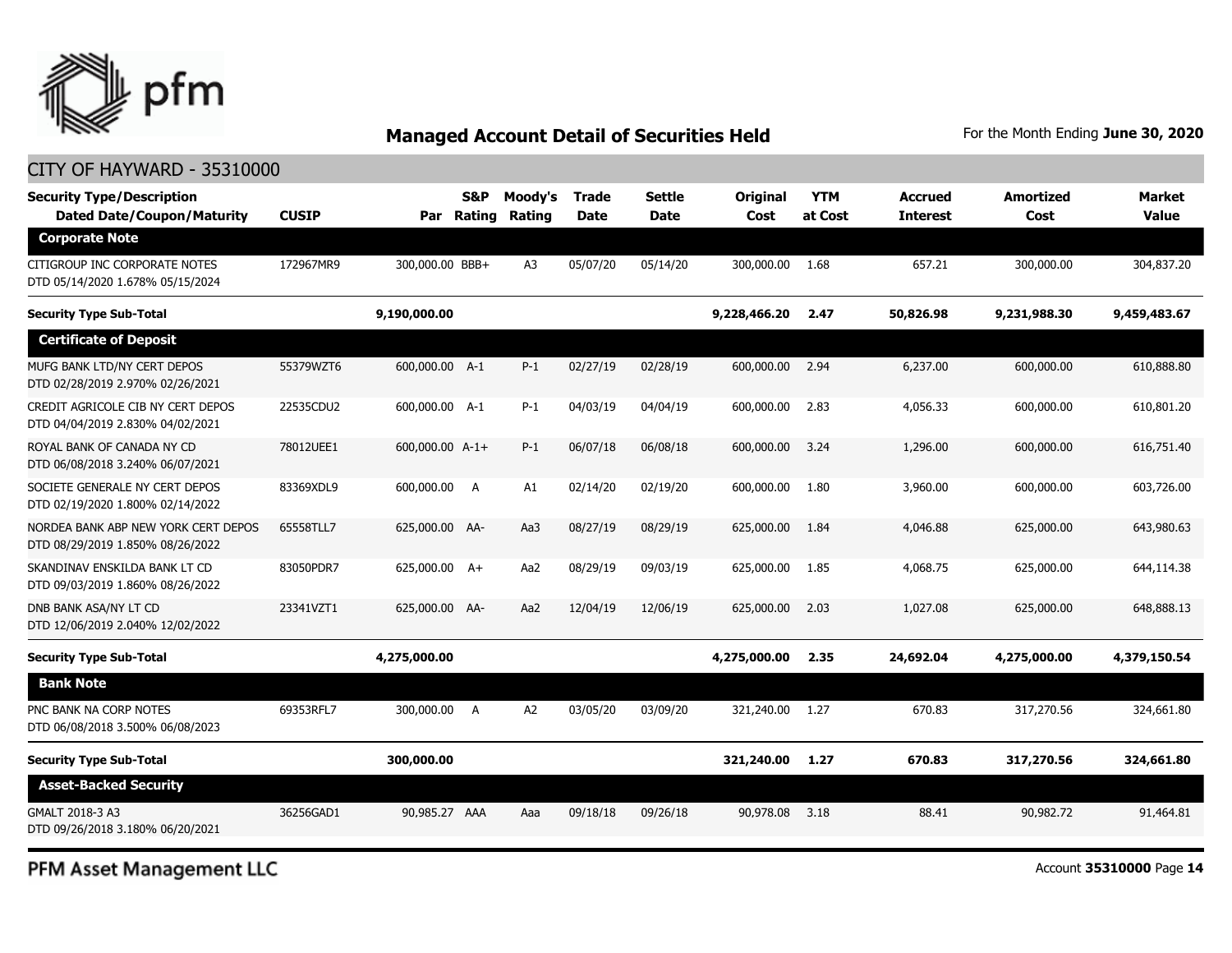

| <b>Security Type/Description</b><br><b>Dated Date/Coupon/Maturity</b>     | <b>CUSIP</b> | Par            | S&P<br><b>Rating</b> | Moody's<br>Rating | <b>Trade</b><br><b>Date</b> | <b>Settle</b><br><b>Date</b> | <b>Original</b><br>Cost | <b>YTM</b><br>at Cost | <b>Accrued</b><br><b>Interest</b> | <b>Amortized</b><br>Cost | Market<br><b>Value</b> |
|---------------------------------------------------------------------------|--------------|----------------|----------------------|-------------------|-----------------------------|------------------------------|-------------------------|-----------------------|-----------------------------------|--------------------------|------------------------|
| <b>Asset-Backed Security</b>                                              |              |                |                      |                   |                             |                              |                         |                       |                                   |                          |                        |
| BMWLT 2018-1 A3<br>DTD 10/17/2018 3.260% 07/20/2021                       | 05586CAC8    | 110,153.63 AAA |                      | Aaa               | 10/10/18                    | 10/17/18                     | 110,138.33              | 3.27                  | 109.73                            | 110,147.80               | 111,012.05             |
| NISSAN AUTO LEASE TRUST<br>DTD 10/24/2018 3.250% 09/15/2021               | 65478BAD3    | 200,209.97 AAA |                      | Aaa               | 10/16/18                    | 10/24/18                     | 200,192.48              | 3.25                  | 289.19                            | 200,202.67               | 201,673.36             |
| FORDL 2018-B A3<br>DTD 09/21/2018 3.190% 12/15/2021                       | 34531LAD2    | 195,579.85 NR  |                      | Aaa               | 09/18/18                    | 09/21/18                     | 195,563,32              | 3.19                  | 277.29                            | 195,572.40               | 196.961.39             |
| GMALT 2019-1 A3<br>DTD 02/21/2019 2.980% 12/20/2021                       | 36256UAD0    | 200,000.00 AAA |                      | Aaa               | 02/13/19                    | 02/21/19                     | 199,968.60              | 2.99                  | 182.11                            | 199,983.68               | 202,147.68             |
| FORDL 2019-A A3<br>DTD 02/25/2019 2.900% 05/15/2022                       | 34532FAD4    | 245,000.00 AAA |                      | <b>NR</b>         | 02/20/19                    | 02/25/19                     | 244,980.84              | 2.90                  | 315.78                            | 244,988.86               | 248,321.05             |
| <b>VWALT 2019-A A3</b><br>DTD 10/04/2019 1.990% 11/21/2022                | 92867XAD8    | 300,000.00 AAA |                      | <b>NR</b>         | 10/01/19                    | 10/04/19                     | 299,995.26              | 1.99                  | 182.42                            | 299,996.38               | 304,999.77             |
| HART 2018-B A3<br>DTD 12/12/2018 3.200% 12/15/2022                        | 44933AAC1    | 150,000.00 AAA |                      | Aaa               | 12/04/18                    | 12/12/18                     | 149,998.20              | 3.20                  | 213.33                            | 149,998.90               | 153,020.48             |
| <b>HAROT 2019-1 A3</b><br>DTD 02/27/2019 2.830% 03/20/2023                | 43814WAC9    | 170,000.00 AAA |                      | <b>NR</b>         | 02/19/19                    | 02/27/19                     | 169,995.44              | 2.83                  | 173.73                            | 169,996.95               | 174,666.52             |
| FORD CREDIT AUTO OWNER TRUST<br>DTD 10/23/2018 3.240% 04/15/2023          | 34532TAD4    | 200,000.00 NR  |                      | Aaa               | 10/16/18                    | 10/23/18                     | 199,965.80              | 3.24                  | 288.00                            | 199,978.71               | 204,683.34             |
| NAROT 2018-C A3<br>DTD 12/12/2018 3.220% 06/15/2023                       | 65478NAD7    | 200,000.00 AAA |                      | Aaa               | 12/04/18                    | 12/12/18                     | 199,961.68              | 3.22                  | 286.22                            | 199,974.88               | 206,205.78             |
| <b>HYUNDAI AUTO RECEIVABLES TRUST</b><br>DTD 04/10/2019 2.660% 06/15/2023 | 44932NAD2    | 250,000.00 AAA |                      | <b>NR</b>         | 04/03/19                    | 04/10/19                     | 249,967.10              | 2.66                  | 295.56                            | 249,976.75               | 256,251.48             |
| CARMAX AUTO OWNER TRUST<br>DTD 07/25/2018 3.130% 06/15/2023               | 14313FAD1    | 281,909.52 AAA |                      | <b>NR</b>         | 07/18/18                    | 07/25/18                     | 281,871.09              | 3.13                  | 392.17                            | 281,886.30               | 287,924.93             |
| CARMAX AUTO OWNER TRUST<br>DTD 10/24/2018 3.360% 09/15/2023               | 14315EAC4    | 225,000.00 AAA |                      | NR.               | 10/17/18                    | 10/24/18                     | 224,997.93              | 3.36                  | 336.00                            | 224,998.64               | 231,809.87             |
| COPAR 2019-1 A3<br>DTD 05/30/2019 2.510% 11/15/2023                       | 14042WAC4    | 175,000.00 AAA |                      | Aaa               | 05/21/19                    | 05/30/19                     | 174,964.55              | 2.51                  | 195.22                            | 174,973.21               | 179,615.66             |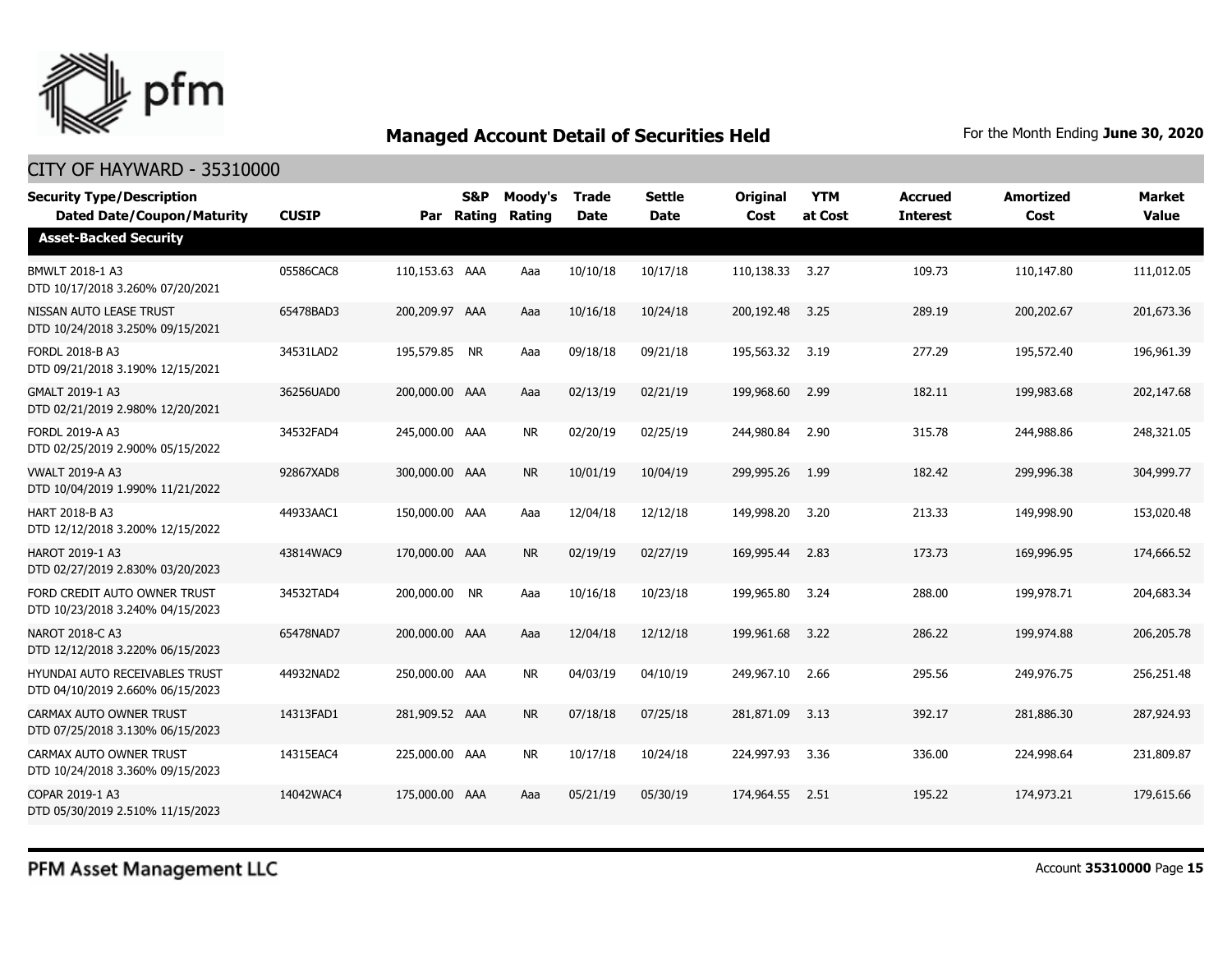

| <b>Security Type/Description</b><br><b>Dated Date/Coupon/Maturity</b> | <b>CUSIP</b> | Par              | <b>S&amp;P</b><br>Rating | Moody's<br>Rating | <b>Trade</b><br><b>Date</b> | <b>Settle</b><br><b>Date</b> | <b>Original</b><br>Cost | <b>YTM</b><br>at Cost | <b>Accrued</b><br><b>Interest</b> | <b>Amortized</b><br>Cost | <b>Market</b><br><b>Value</b> |
|-----------------------------------------------------------------------|--------------|------------------|--------------------------|-------------------|-----------------------------|------------------------------|-------------------------|-----------------------|-----------------------------------|--------------------------|-------------------------------|
| <b>Asset-Backed Security</b>                                          |              |                  |                          |                   |                             |                              |                         |                       |                                   |                          |                               |
| FIFTH THIRD AUTO TRUST<br>DTD 05/08/2019 2.640% 12/15/2023            | 31680YAD9    | 215,000.00 AAA   |                          | Aaa               | 04/30/19                    | 05/08/19                     | 214,952.74              | 2.65                  | 252.27                            | 214,964.54               | 220,347.09                    |
| <b>HDMOT 2019-A A3</b><br>DTD 06/26/2019 2.340% 02/15/2024            | 41284WAC4    | 300,000.00 NR    |                          | Aaa               | 06/19/19                    | 06/26/19                     | 299,976,78              | 2.34                  | 312.00                            | 299,981.86               | 306,026.94                    |
| GMCAR 2019-2 A3<br>DTD 04/17/2019 2.650% 02/16/2024                   | 36257FAD2    | 345,000.00 AAA   |                          | Aaa               | 04/09/19                    | 04/17/19                     | 344,971.92              | 2.65                  | 380.94                            | 344,978.93               | 353,520.60                    |
| VZOT 2020-A A1A<br>DTD 01/29/2020 1.850% 07/22/2024                   | 92348TAA2    | 150,000.00 AAA   |                          | Aaa               | 01/21/20                    | 01/29/20                     | 149,982.44              | 1.85                  | 84.79                             | 149,984.09               | 153,698.03                    |
| COMET 2019-A2 A2<br>DTD 09/05/2019 1.720% 08/15/2024                  | 14041NFU0    | 600,000.00 AAA   |                          | <b>NR</b>         | 08/28/19                    | 09/05/19                     | 599,848.92              | 1.73                  | 458.67                            | 599,874.02               | 616,290.00                    |
| <b>HDMOT 2020-A A3</b><br>DTD 01/29/2020 1.870% 10/15/2024            | 41284UAD6    | 135,000.00 AAA   |                          | Aaa               | 01/21/20                    | 01/29/20                     | 134,970.56              | 1.87                  | 112.20                            | 134,973.19               | 138,121.46                    |
| CARMX 2020-1 A3<br>DTD 01/22/2020 1.890% 12/16/2024                   | 14315XAC2    | 345,000.00 AAA   |                          | <b>NR</b>         | 01/14/20                    | 01/22/20                     | 344,932.31              | 1.89                  | 289.80                            | 344,938.40               | 354,966.08                    |
| <b>Security Type Sub-Total</b>                                        |              | 5,083,838.24     |                          |                   |                             |                              | 5,083,174.37            | 2.60                  | 5,515.83                          | 5,083,353.88             | 5,193,728.37                  |
| <b>Managed Account Sub-Total</b>                                      |              | 125,929,414.61   |                          |                   |                             |                              | 126,146,386.05          | 1.80                  | 608,932.41                        | 126,196,574.30           | 129,045,630.94                |
| <b>Securities Sub-Total</b>                                           |              | \$125,929,414.61 |                          |                   |                             |                              | \$126,146,386.05        | 1.80%                 | \$608,932.41                      | \$126,196,574.30         | \$129,045,630.94              |
| <b>Accrued Interest</b>                                               |              |                  |                          |                   |                             |                              |                         |                       |                                   |                          | \$608,932.41                  |
| <b>Total Investments</b>                                              |              |                  |                          |                   |                             |                              |                         |                       |                                   |                          | \$129,654,563.35              |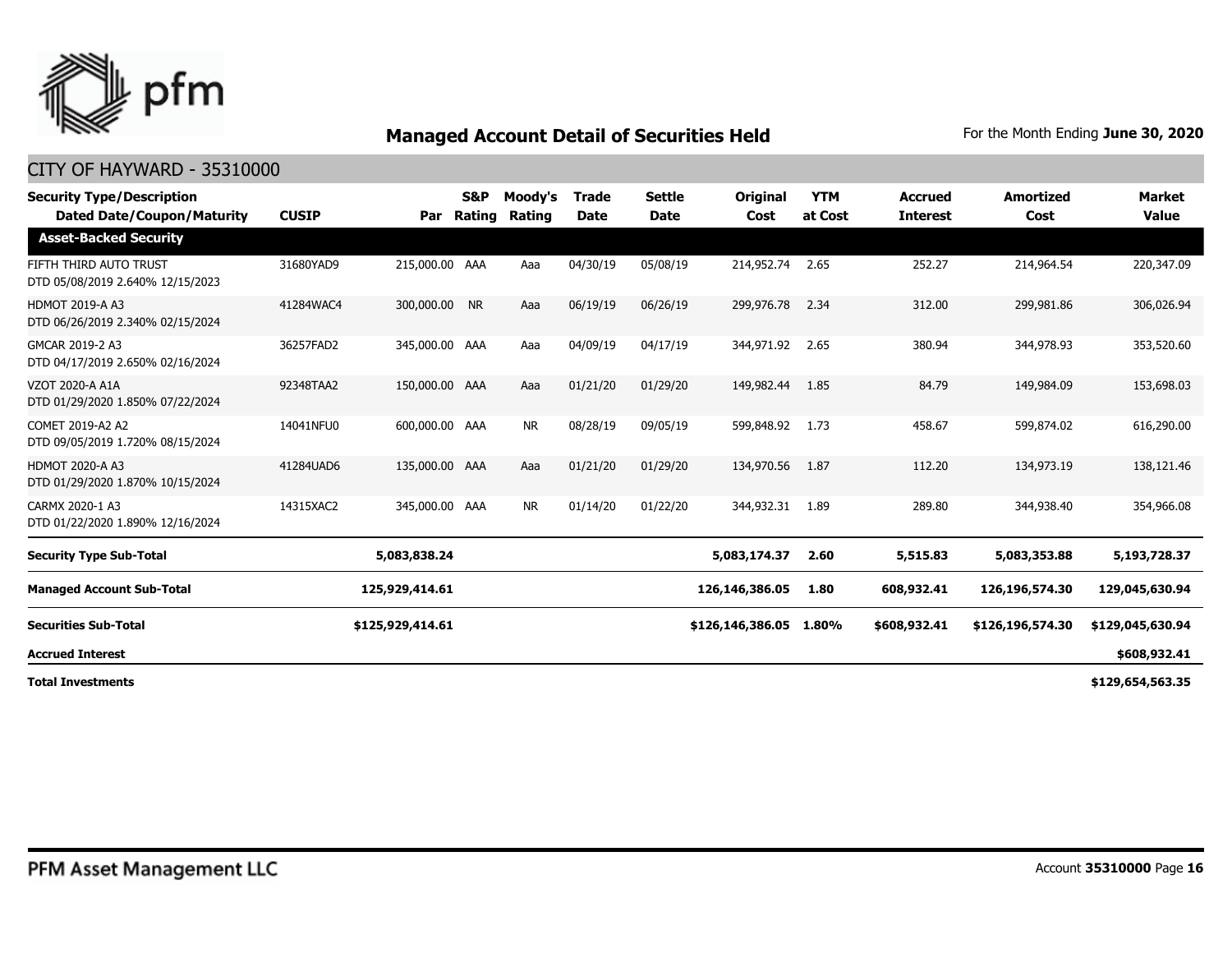

#### CITY OF HAYWARD - 35310000

| <b>Security Type/Description</b>                             |              |                       |                     | <b>Next Call</b> | <b>Market</b> | <b>Market</b> | <b>Unreal G/L</b> | Unreal G/L        | <b>Effective</b> | <b>YTM</b> |
|--------------------------------------------------------------|--------------|-----------------------|---------------------|------------------|---------------|---------------|-------------------|-------------------|------------------|------------|
| <b>Dated Date/Coupon/Maturity</b>                            | <b>CUSIP</b> | Par                   | <b>Broker</b>       | <b>Date</b>      | <b>Price</b>  | <b>Value</b>  | <b>On Cost</b>    | <b>Amort Cost</b> | <b>Duration</b>  | at Mkt     |
| <b>U.S. Treasury Bond / Note</b>                             |              |                       |                     |                  |               |               |                   |                   |                  |            |
| <b>US TREASURY NOTES</b>                                     | 912828RC6    | 150,000.00 NOMURA     |                     |                  | 102.17        | 153,257.82    | 1,318.37          | 2,090.16          | 1.11             | 0.19       |
| DTD 08/15/2011 2.125% 08/15/2021                             |              |                       |                     |                  |               |               |                   |                   |                  |            |
| <b>US TREASURY NOTES</b>                                     | 9128284W7    | 275,000.00 MERRILL    |                     |                  | 102.88        | 282,906.25    | 7,680.66          | 7,820.05          | 1.11             | 0.19       |
| DTD 08/15/2018 2.750% 08/15/2021                             |              |                       |                     |                  |               |               |                   |                   |                  |            |
| <b>US TREASURY NOTES</b>                                     | 9128284W7    | 1,725,000.00 NOMURA   |                     |                  | 102.88        | 1,774,593.75  | 56,938.48         | 52,456.24         | 1.11             | 0.19       |
| DTD 08/15/2018 2.750% 08/15/2021                             |              |                       |                     |                  |               |               |                   |                   |                  |            |
| <b>US TREASURY NOTES</b>                                     | 912828T67    | 300,000.00 HSBC       |                     |                  | 101.44        | 304,312.50    | 6,550.78          | 5,913.15          | 1.33             | 0.17       |
| DTD 10/31/2016 1.250% 10/31/2021                             |              |                       |                     |                  |               |               |                   |                   |                  |            |
| <b>US TREASURY NOTES</b>                                     | 912828T67    | 2,650,000.00 JPM CHAS |                     |                  | 101.44        | 2,688,093.75  | 53,310.55         | 48,287.12         | 1.33             | 0.17       |
| DTD 10/31/2016 1.250% 10/31/2021                             |              |                       |                     |                  |               |               |                   |                   |                  |            |
| <b>US TREASURY NOTES</b>                                     | 912828T67    | 4,150,000.00 MORGAN S |                     |                  | 101.44        | 4,209,656.25  | 94,671.87         | 83,373.37         | 1.33             | 0.17       |
| DTD 10/31/2016 1.250% 10/31/2021                             |              |                       |                     |                  |               |               |                   |                   |                  |            |
| <b>US TREASURY NOTES</b>                                     | 9128285V8    | 1,500,000.00 JPM_CHAS |                     |                  | 103.58        | 1,553,671.80  | 50,683.52         | 52,097.99         | 1.51             | 0.17       |
| DTD 01/15/2019 2.500% 01/15/2022                             |              |                       |                     |                  |               |               |                   |                   |                  |            |
| <b>US TREASURY NOTES</b>                                     | 9128285V8    | 6,000,000.00 MORGAN_S |                     |                  | 103.58        | 6,214,687.20  | 223,359.07        | 219,207.81        | 1.51             | 0.17       |
| DTD 01/15/2019 2.500% 01/15/2022                             |              |                       |                     |                  |               |               |                   |                   |                  |            |
| <b>US TREASURY NOTES</b>                                     | 912828V72    | 8,750,000.00 CITIGRP  |                     |                  | 102.69        | 8,985,156.25  | 394,433.59        | 317,644.25        | 1.56             | 0.18       |
| DTD 01/31/2017 1.875% 01/31/2022                             |              |                       |                     |                  |               |               |                   |                   |                  |            |
| <b>US TREASURY NOTES</b>                                     | 9128286C9    | 1,800,000.00 TD       |                     |                  | 103.77        | 1,867,781.16  | 57,304.60         | 61,848.77         | 1.59             | 0.18       |
| DTD 02/15/2019 2.500% 02/15/2022                             |              |                       |                     |                  |               |               |                   |                   |                  |            |
| <b>US TREASURY NOTES</b>                                     | 9128282P4    | 1,600,000.00 NOMURA   |                     |                  | 103.56        | 1,657,000.00  | 51,562.50         | 53,323.40         | 2.04             | 0.16       |
| DTD 07/31/2017 1.875% 07/31/2022<br><b>US TREASURY NOTES</b> | 9128282P4    | 4,400,000.00 GOLDMAN  |                     |                  | 103.56        | 4,556,750.00  | 153,140.62        | 154,368.81        | 2.04             | 0.16       |
| DTD 07/31/2017 1.875% 07/31/2022                             |              |                       |                     |                  |               |               |                   |                   |                  |            |
| <b>US TREASURY NOTES</b>                                     | 9128282S8    | 1,075,000.00 MORGAN S |                     |                  | 103.14        | 1,108,761.67  | 35,903.27         | 35,271.48         | 2.13             | 0.17       |
| DTD 08/31/2017 1.625% 08/31/2022                             |              |                       |                     |                  |               |               |                   |                   |                  |            |
| UNITED STATES TREASURY NOTES                                 | 912828YK0    | 5,250,000.00 DEUTSCHE |                     |                  | 102.75        | 5,394,375.00  | 181,289.06        | 173,878.02        | 2.26             | 0.17       |
| DTD 10/15/2019 1.375% 10/15/2022                             |              |                       |                     |                  |               |               |                   |                   |                  |            |
| UNITED STATES TREASURY NOTES                                 | 912828Z29    | 2,500,000.00 MERRILL  |                     |                  | 103.38        | 2,584,375.00  | 72,167.97         | 73,837.21         | 2.49             | 0.17       |
| DTD 01/15/2020 1.500% 01/15/2023                             |              |                       |                     |                  |               |               |                   |                   |                  |            |
| <b>US TREASURY NOTES</b>                                     | 912828P38    |                       | 150,000.00 MORGAN S |                  | 104.05        | 156,070.32    | 5,460.94          | 5,557.16          | 2.52             | 0.18       |
| DTD 02/01/2016 1.750% 01/31/2023                             |              |                       |                     |                  |               |               |                   |                   |                  |            |
| UNITED STATES TREASURY NOTES                                 | 912828Z86    | 3,175,000.00 HSBC     |                     |                  | 103.16        | 3,275,210.94  | 45,020.51         | 51,112.96         | 2.58             | 0.17       |
| DTD 02/15/2020 1.375% 02/15/2023                             |              |                       |                     |                  |               |               |                   |                   |                  |            |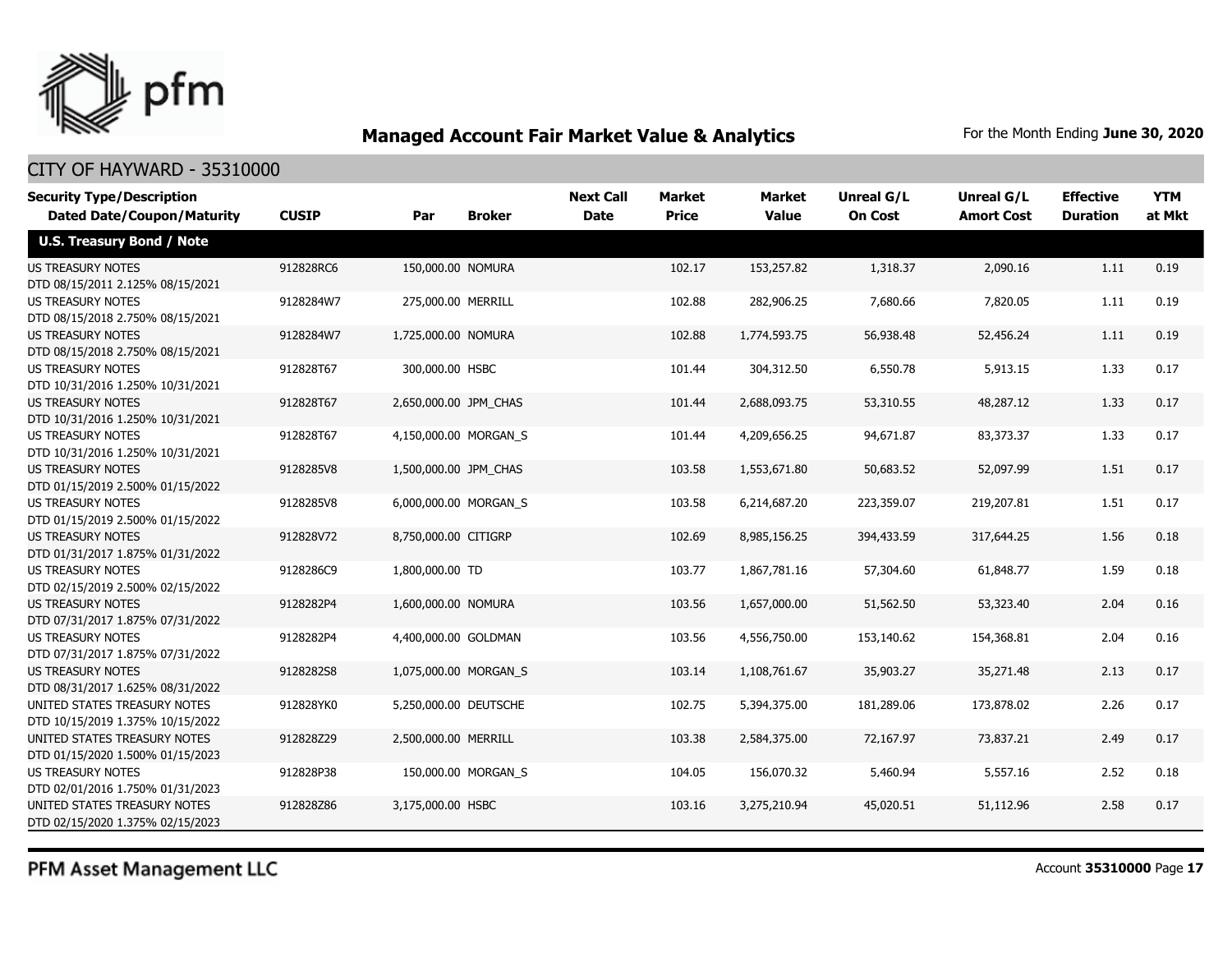

| <b>Security Type/Description</b><br><b>Dated Date/Coupon/Maturity</b>                  | <b>CUSIP</b> | <b>Broker</b><br>Par  | <b>Next Call</b><br><b>Date</b> | Market<br><b>Price</b> | <b>Market</b><br><b>Value</b> | Unreal G/L<br><b>On Cost</b> | <b>Unreal G/L</b><br><b>Amort Cost</b> | <b>Effective</b><br><b>Duration</b> | <b>YTM</b><br>at Mkt |
|----------------------------------------------------------------------------------------|--------------|-----------------------|---------------------------------|------------------------|-------------------------------|------------------------------|----------------------------------------|-------------------------------------|----------------------|
| <b>Security Type Sub-Total</b>                                                         |              | 45,450,000.00         |                                 |                        | 46,766,659.66                 | 1,490,796.36                 | 1,398,087.95                           | 1.78                                | 0.17                 |
| <b>Supra-National Agency Bond / Note</b>                                               |              |                       |                                 |                        |                               |                              |                                        |                                     |                      |
| INTL BANK OF RECONSTRUCTION AND<br><b>DEV NOTE</b><br>DTD 07/25/2018 2.750% 07/23/2021 | 459058GH0    | 1,495,000.00 MORGAN_S |                                 | 102.63                 | 1,534,358.87                  | 42,857.17                    | 40,596.39                              | 1.04                                | 0.27                 |
| INTER-AMERICAN DEVEL BK CORPORATE<br><b>NOTES</b><br>DTD 04/24/2020 0.500% 05/24/2023  | 4581X0DM7    | 1,285,000.00 RBC      |                                 | 100.59                 | 1,292,557.09                  | 7,993.99                     | 7,967.58                               | 2.88                                | 0.30                 |
| <b>Security Type Sub-Total</b>                                                         |              | 2,780,000.00          |                                 |                        | 2,826,915.96                  | 50,851.16                    | 48,563.97                              | 1.88                                | 0.28                 |
| <b>Municipal Bond / Note</b>                                                           |              |                       |                                 |                        |                               |                              |                                        |                                     |                      |
| CA ST TXBL GO BONDS<br>DTD 04/27/2017 2.625% 04/01/2021                                | 13063DAC2    | 1,000,000.00 JPM_CHAS |                                 | 101.74                 | 1,017,370.00                  | 20,370.00                    | 18,427.92                              | 0.75                                | 0.31                 |
| CA ST TXBL GO BONDS<br>DTD 04/25/2018 2.800% 04/01/2021                                | 13063DGA0    | 1,425,000.00 JPM_CHAS |                                 | 101.87                 | 1,451,604.75                  | 26,547.75                    | 26,590.18                              | 0.75                                | 0.31                 |
| UNIV OF CAL TXBL REV BONDS<br>DTD 06/05/2018 3.029% 05/15/2021                         | 91412HBH5    | 455,000.00 MERRILL    |                                 | 102.19                 | 464,950.85                    | 9,950.85                     | 9,950.85                               | 0.87                                | 0.52                 |
| LA ST T/E GO BONDS<br>DTD 03/11/2020 5.000% 11/15/2021                                 | 546417DK9    | 600,000.00 MORGAN     |                                 | 106.19                 | 637,152.00                    | 108.00                       | 4,641.36                               | 1.34                                | 0.48                 |
| CA ST T/E GO BONDS<br>DTD 04/22/2020 5.000% 03/01/2022                                 | 13063DUV8    | 600,000.00 MERRILL    |                                 | 107.82                 | 646,944.00                    | 2,874.00                     | 7,424.00                               | 1.61                                | 0.30                 |
| CT ST T/E GO BONDS<br>DTD 06/25/2020 3.000% 06/01/2022                                 | 20772KKE8    | 750,000.00 MORGAN     |                                 | 104.56                 | 784,230.00                    | (607.50)                     | (311.43)                               | 1.88                                | 0.60                 |
| CT ST TXBL GO BONDS<br>DTD 06/11/2020 2.500% 07/01/2022                                | 20772KJU4    | 305,000.00 SIEBERT    |                                 | 102.98                 | 314,085.95                    | 3,955.85                     | 4,092.65                               | 1.96                                | 0.99                 |
| CHAFFEY UHSD, CA TXBL GO BONDS<br>DTD 12/05/2019 1.913% 08/01/2022                     | 157411TH2    | 600,000.00 RBC        |                                 | 102.74                 | 616,416.00                    | 16,416.00                    | 16,416.00                              | 2.04                                | 0.59                 |
| SAN DIEGO CCD, CA TXBL GO BONDS<br>DTD 10/16/2019 1.936% 08/01/2022                    | 7972720M6    | 675,000.00 RBC        |                                 | 103.04                 | 695,493.00                    | 20,493.00                    | 20,493.00                              | 2.04                                | 0.47                 |
| LONG BEACH CCD, CA TXBL GO BONDS<br>DTD 10/23/2019 1.702% 08/01/2022                   | 542411NG4    | 920,000.00 PIPER JA   |                                 | 102.42                 | 942,282.40                    | 22,282.40                    | 22,282.40                              | 2.04                                | 0.53                 |
| TAMALPAIS UHSD, CA TXBL GO BONDS<br>DTD 10/09/2019 1.925% 08/01/2022                   | 874857KH7    | 995,000.00 RBC        |                                 | 102.77                 | 1,022,531.65                  | 27,531.65                    | 27,531.65                              | 2.04                                | 0.59                 |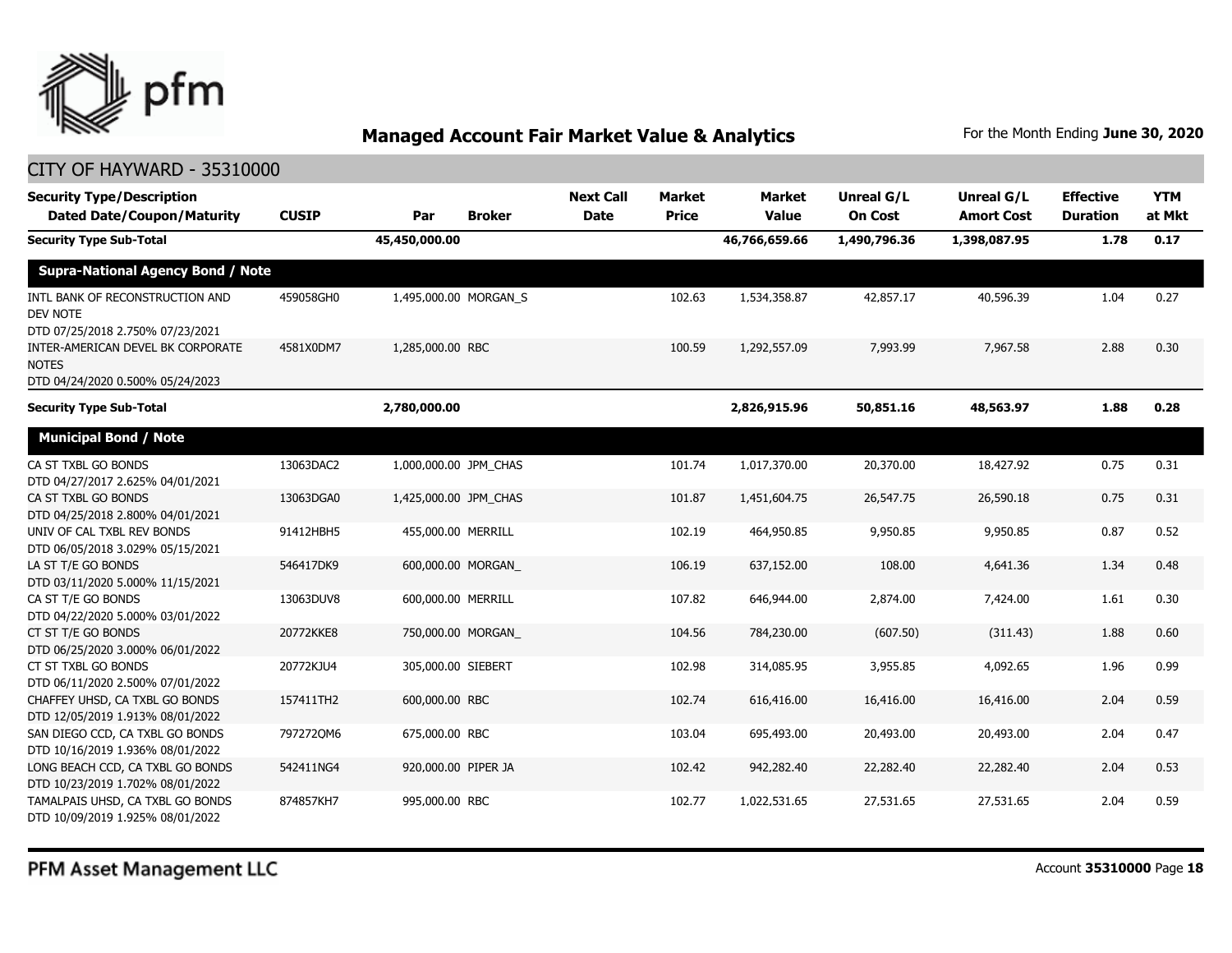

| <b>Security Type/Description</b><br><b>Dated Date/Coupon/Maturity</b>  | <b>CUSIP</b> | Par                   | <b>Broker</b>         | <b>Next Call</b><br><b>Date</b> | <b>Market</b><br><b>Price</b> | <b>Market</b><br><b>Value</b> | Unreal G/L<br><b>On Cost</b> | Unreal G/L<br><b>Amort Cost</b> | <b>Effective</b><br><b>Duration</b> | <b>YTM</b><br>at Mkt |
|------------------------------------------------------------------------|--------------|-----------------------|-----------------------|---------------------------------|-------------------------------|-------------------------------|------------------------------|---------------------------------|-------------------------------------|----------------------|
| <b>Municipal Bond / Note</b>                                           |              |                       |                       |                                 |                               |                               |                              |                                 |                                     |                      |
| SAN JOSE, CA TXBL GO BONDS<br>DTD 07/25/2019 2.300% 09/01/2022         | 798135H44    |                       | 1,150,000.00 MORGAN S |                                 | 104.43                        | 1,200,968.00                  | 43,424.00                    | 45,699.17                       | 2.11                                | 0.25                 |
| OR ST DEPT OF TRANS TXBL REV BONDS<br>DTD 11/20/2019 1.855% 11/15/2022 | 68607DTT2    | 600,000.00 CITIGRP    |                       |                                 | 103.16                        | 618,936.00                    | 18,936.00                    | 18,936.00                       | 2.33                                | 0.52                 |
| WA ST T/E GO BONDS<br>DTD 04/29/2020 5.000% 07/01/2023                 | 93974EHJ8    |                       | 605,000.00 WELLS_F    |                                 | 113.99                        | 689,645.55                    | 9,885.70                     | 13,952.95                       | 2.82                                | 0.31                 |
| AZ TRAN BOARD TXBL REV BONDS<br>DTD 02/12/2020 1.795% 07/01/2023       | 040654XT7    | 1,235,000.00 JPM_CHAS |                       |                                 | 103.59                        | 1,279,373.55                  | 44,373.55                    | 44,373.55                       | 2.92                                | 0.59                 |
| MD ST T/E GO BONDS<br>DTD 08/30/2017 5.000% 08/01/2024                 | 574193PK8    | 500,000.00 MERRILL    |                       |                                 | 119.03                        | 595,170.00                    | 11,245.00                    | 14,333.27                       | 3.72                                | 0.31                 |
| <b>Security Type Sub-Total</b>                                         |              | 12,415,000.00         |                       |                                 |                               | 12,977,153.70                 | 277,786.25                   | 294,833.52                      | 1.91                                | 0.45                 |
| <b>Federal Agency Collateralized Mortgage Obligation</b>               |              |                       |                       |                                 |                               |                               |                              |                                 |                                     |                      |
| <b>FHMS K714 A2</b><br>DTD 01/01/2014 3.034% 10/01/2020                | 3137B6ZM6    | 388,559.15 CITIGRP    |                       |                                 | 100.00                        | 388,559.15                    | (10,791.62)                  | (901.75)                        | 0.19                                | 3.03                 |
| FNA 2018-M5 A2<br>DTD 04/01/2018 3.560% 09/01/2021                     | 3136B1XP4    |                       | 465,337.18 JPM_CHAS   |                                 | 101.22                        | 471,031.11                    | (3, 562.09)                  | 2,454.32                        | 0.74                                | 2.50                 |
| <b>FHMS K720 A1</b><br>DTD 11/01/2015 2.316% 11/01/2021                | 3137BLUQ9    |                       | 187,034.24 BARCLAYS   |                                 | 100.71                        | 188,360.21                    | 814.54                       | 1,012.82                        | 0.82                                | 1.78                 |
| FHLMC MULTIFAMILY STRUCTURED P<br>DTD 05/01/2015 2.791% 01/01/2022     | 3137BHXY8    | 1,250,000.00 AMHERST  |                       |                                 | 101.77                        | 1,272,119.45                  | (536.80)                     | 7,723.29                        | 1.42                                | 1.60                 |
| FHMS KJ23 A1<br>DTD 12/01/2018 3.174% 03/01/2022                       | 3137FKK70    |                       | 254,318.57 GOLDMAN    |                                 | 101.00                        | 256,870.66                    | 2,554.14                     | 2,553.15                        | 0.74                                | 2.56                 |
| FHMS K019 A2<br>DTD 08/01/2012 2.272% 03/01/2022                       | 3137ASNJ9    |                       | 588,988.85 MORGAN_S   |                                 | 101.45                        | 597,531.27                    | 12,890.82                    | 11,029.56                       | 1.54                                | 1.39                 |
| FHMS K023 A1<br>DTD 12/01/2012 1.583% 04/01/2022                       | 3137AWQG3    | 57,151.39 BAIRD       |                       |                                 | 100.34                        | 57,343.84                     | 1,433.72                     | 726.93                          | 0.96                                | 1.39                 |
| FHMS K023 A1<br>DTD 12/01/2012 1.583% 04/01/2022                       | 3137AWQG3    |                       | 250,908.53 BARCLAYS   |                                 | 100.34                        | 251,753.41                    | 7,186.20                     | 3,837.57                        | 0.96                                | 1.39                 |
| FHMS K023 A1<br>DTD 12/01/2012 1.583% 04/01/2022                       | 3137AWQG3    | 515,756.42 BAIRD      |                       |                                 | 100.34                        | 517,493.13                    | 13,018.86                    | 6,594.72                        | 0.96                                | 1.39                 |
| FHLMC MULTIFAMILY STRUCTURED P<br>DTD 11/01/2015 2.716% 06/01/2022     | 3137BLUR7    |                       | 600,000.00 JPM CHAS   |                                 | 102.22                        | 613,294.27                    | 14,040.75                    | 13,740.50                       | 1.71                                | 1.54                 |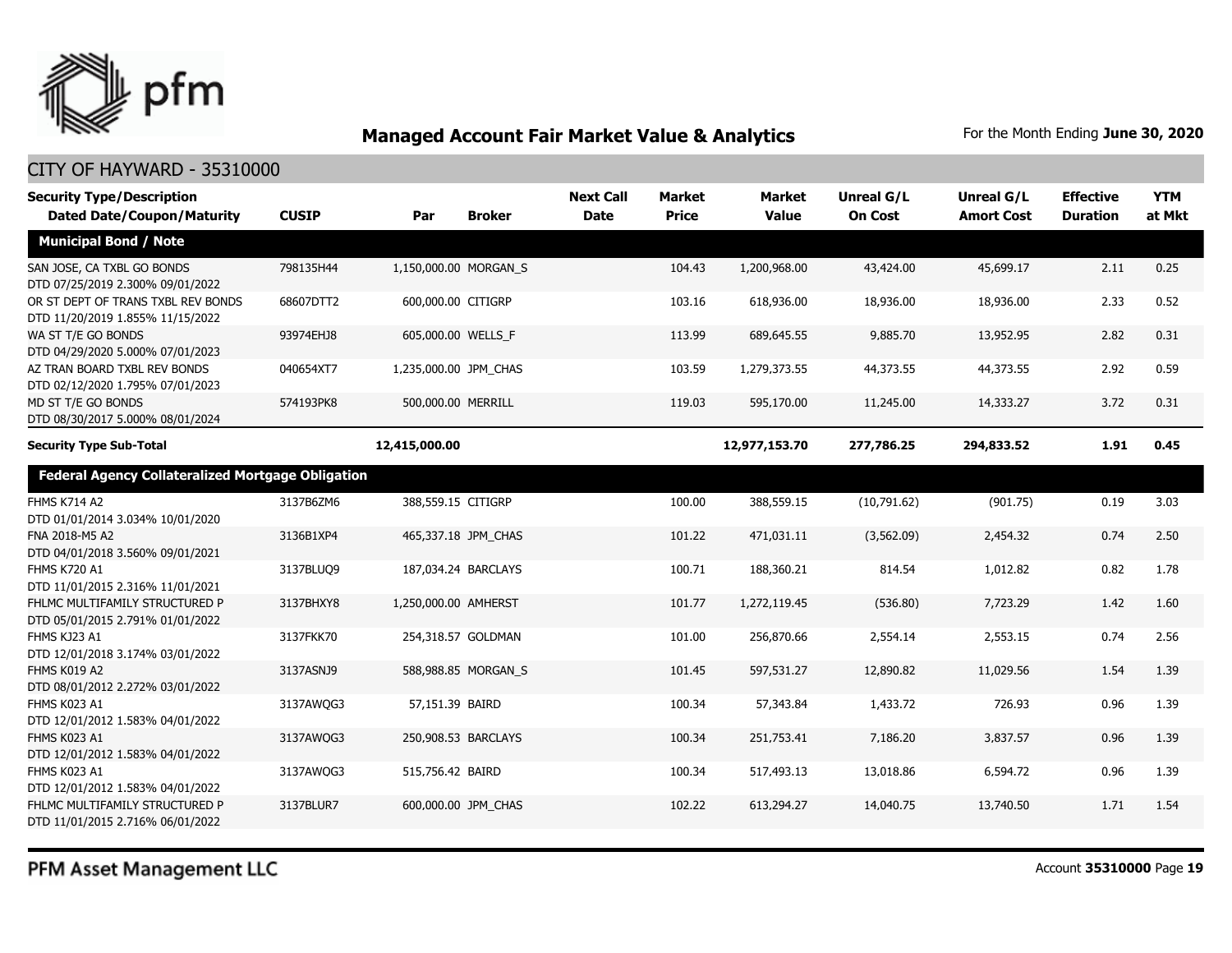

#### CITY OF HAYWARD - 35310000

| <b>Security Type/Description</b>                                   |              |                       |                     | <b>Next Call</b> | Market       | <b>Market</b> | <b>Unreal G/L</b> | Unreal G/L        | <b>Effective</b> | <b>YTM</b> |
|--------------------------------------------------------------------|--------------|-----------------------|---------------------|------------------|--------------|---------------|-------------------|-------------------|------------------|------------|
| <b>Dated Date/Coupon/Maturity</b>                                  | <b>CUSIP</b> | Par                   | <b>Broker</b>       | <b>Date</b>      | <b>Price</b> | <b>Value</b>  | <b>On Cost</b>    | <b>Amort Cost</b> | <b>Duration</b>  | at Mkt     |
| <b>Federal Agency Collateralized Mortgage Obligation</b>           |              |                       |                     |                  |              |               |                   |                   |                  |            |
| FHLMC MULTIFAMILY STRUCTURED P<br>DTD 12/01/2012 2.355% 07/01/2022 | 3137AVXN2    |                       | 570,000.00 WELLS_FA |                  | 102.69       | 585,328.76    | 13,235.79         | 13,952.30         | 1.93             | 1.00       |
| FHLMC MULTIFAMILY STRUCTURED P<br>DTD 12/01/2012 2.355% 07/01/2022 | 3137AVXN2    | 1,227,386.00 WELLS FA |                     |                  | 102.69       | 1,260,393.55  | 37,802.03         | 35,958.62         | 1.93             | 1.00       |
| FHLMC MULTIFAMILY STRUCTURED P<br>DTD 12/01/2012 2.307% 08/01/2022 | 3137AWQH1    | 1,250,000.00 CANT FIT |                     |                  | 103.21       | 1,290,105.24  | 21,648.21         | 26,816.88         | 2.03             | 0.76       |
| FHLMC MULTIFAMILY STRUCTURED P<br>DTD 05/01/2013 2.510% 11/01/2022 | 3137B1BS0    | 500,000.00 PTRU       |                     |                  | 104.00       | 520,019.30    | 10,370.86         | 11,655.36         | 2.23             | 0.78       |
| <b>FANNIEMAE-ACES</b><br>DTD 02/01/2013 2.509% 11/01/2022          | 3136ACGJ4    | 1,057,296.31 JPM CHAS |                     |                  | 103.02       | 1,089,189.19  | 18,841.87         | 22,790.25         | 2.18             | 1.20       |
| FHLMC MULTIFAMILY STRUCTURED P<br>DTD 05/01/2013 2.510% 11/01/2022 | 3137B1BS0    | 1,065,000.00 CITIGRP  |                     |                  | 104.00       | 1,107,641.11  | 33,322.36         | 36,194.32         | 2.23             | 0.78       |
| FNA 2013-M7 A2<br>DTD 05/01/2013 2.280% 12/01/2022                 | 3136AEGO4    | 317,760.01 BAIRD      |                     |                  | 102.57       | 325,918.41    | 6,178.42          | 6,666.66          | 2.30             | 1.20       |
| FNA 2013-M7 A2<br>DTD 05/01/2013 2.280% 12/01/2022                 | 3136AEGO4    | 420,964.12 BAIRD      |                     |                  | 102.57       | 431,772.26    | 5,293.10          | 6,677.71          | 2.30             | 1.20       |
| <b>FHMS J22F A1</b><br>DTD 11/01/2018 3.454% 05/01/2023            | 3137FJYA1    |                       | 201,794.82 MORGAN_S |                  | 101.07       | 203,961.35    | 2,171.98          | 2,170.00          | 0.68             | 3.06       |
| FHMS KP05 A<br>DTD 12/01/2018 3.203% 07/01/2023                    | 3137FKK39    | 295,051.48 CSFB       |                     |                  | 103.20       | 304,478.37    | 9,427.79          | 9,427.48          | 1.55             | 2.10       |
| FHMS KJ27 A1<br>DTD 11/01/2019 2.092% 07/25/2024                   | 3137FQ3V3    |                       | 482,269.30 JPM_CHAS |                  | 102.42       | 493,945.49    | 11,687.77         | 11,686.29         | 2.57             | 1.48       |
| <b>Security Type Sub-Total</b>                                     |              | 11,945,576.37         |                     |                  |              | 12,227,109.53 | 207,028.70        | 232,766.98        | 1.73             | 1.36       |
| <b>Federal Agency Bond / Note</b>                                  |              |                       |                     |                  |              |               |                   |                   |                  |            |
| FEDERAL HOME LOAN BANKS NOTES<br>DTD 10/12/2018 3.000% 10/12/2021  | 3130AF5B9    | 2,425,000.00 CITIGRP  |                     |                  | 103.57       | 2,511,589.48  | 87,995.98         | 87,204.09         | 1.26             | 0.21       |
| <b>FANNIE MAE NOTES</b><br>DTD 01/11/2019 2.625% 01/11/2022        | 3135G0U92    | 1,200,000.00 NOMURA   |                     |                  | 103.67       | 1,244,061.60  | 43,749.60         | 43,899.51         | 1.49             | 0.22       |
| <b>FANNIE MAE NOTES</b><br>DTD 01/11/2019 2.625% 01/11/2022        | 3135G0U92    | 1,650,000.00 NOMURA   |                     |                  | 103.67       | 1,710,584.70  | 61,772.70         | 61,190.62         | 1.49             | 0.22       |
| FFCB NOTES (CALLABLE)<br>DTD 04/08/2020 0.950% 04/08/2022          | 3133ELVV3    | 1,900,000.00 TD       |                     | 10/08/20         | 100.18       | 1,903,361.10  | 3,361.10          | 3,361.10          | 0.27             | 0.85       |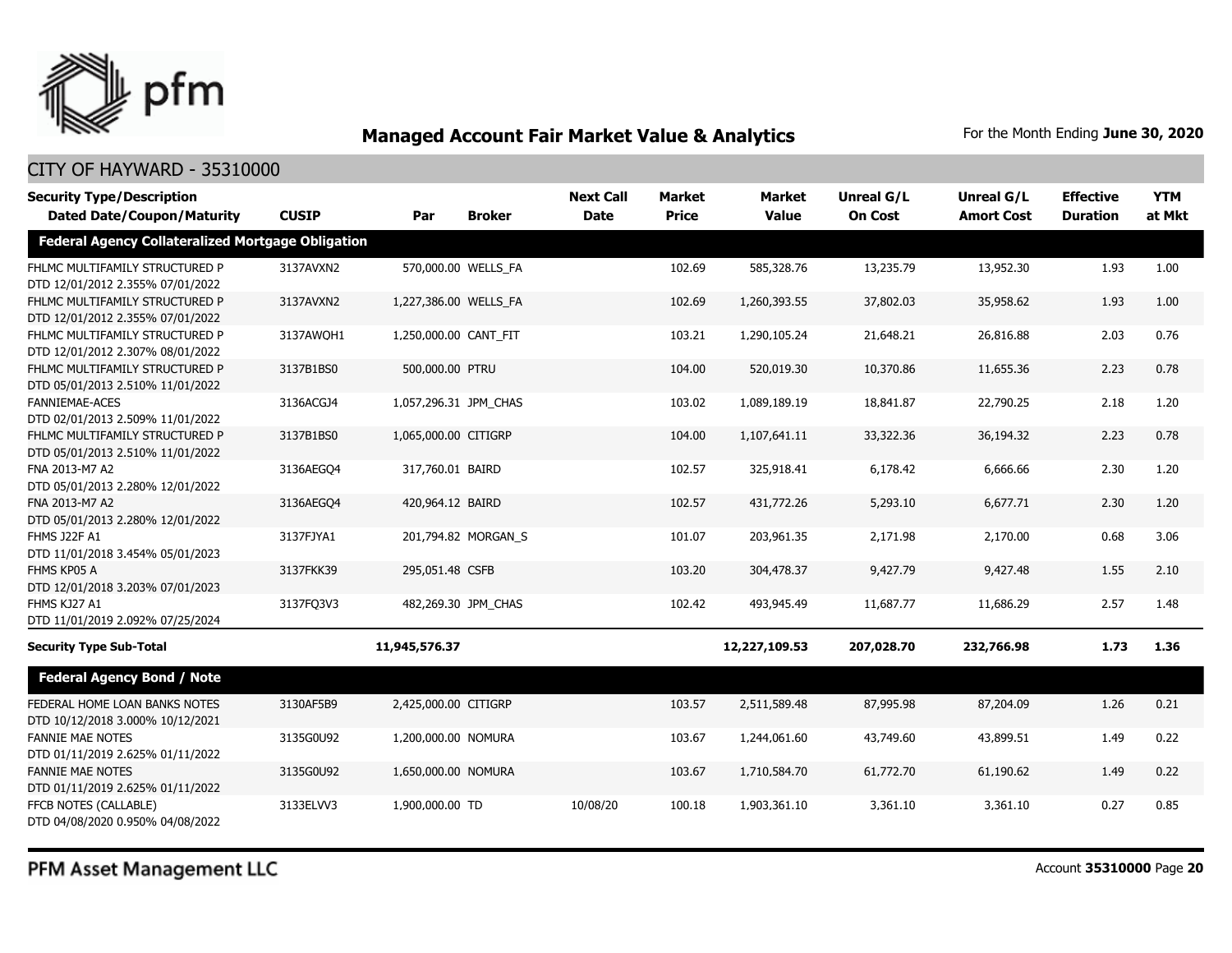

#### CITY OF HAYWARD - 35310000

| <b>Security Type/Description</b><br><b>Dated Date/Coupon/Maturity</b> | <b>CUSIP</b> | Par                   | <b>Broker</b>      | <b>Next Call</b><br><b>Date</b> | <b>Market</b><br><b>Price</b> | <b>Market</b><br><b>Value</b> | Unreal G/L<br><b>On Cost</b> | Unreal G/L<br><b>Amort Cost</b> | <b>Effective</b><br><b>Duration</b> | <b>YTM</b><br>at Mkt |
|-----------------------------------------------------------------------|--------------|-----------------------|--------------------|---------------------------------|-------------------------------|-------------------------------|------------------------------|---------------------------------|-------------------------------------|----------------------|
| <b>Federal Agency Bond / Note</b>                                     |              |                       |                    |                                 |                               |                               |                              |                                 |                                     |                      |
| FEDERAL FARM CREDIT BANK NOTES<br>DTD 04/08/2020 0.375% 04/08/2022    | 3133ELWD2    | 2,550,000.00 WELLS_F  |                    |                                 | 100.24                        | 2,556,237.30                  | 10,011.30                    | 9,577.03                        | 1.77                                | 0.24                 |
| FEDERAL FARM CREDIT BANK NOTES<br>DTD 06/02/2020 0.250% 06/02/2022    | 3133ELE75    | 2,575,000.00 DAIWA    |                    |                                 | 100.03                        | 2,575,672.08                  | 2,407.63                     | 2,343.26                        | 1.92                                | 0.24                 |
| FEDERAL HOME LOAN BANK<br>DTD 06/01/2012 2.125% 06/10/2022            | 313379069    | 2,475,000.00 CITIGRP  |                    |                                 | 103.66                        | 2,565,498.38                  | 73,099.13                    | 79,201.61                       | 1.91                                | 0.24                 |
| <b>FANNIE MAE NOTES</b><br>DTD 09/06/2019 1.375% 09/06/2022           | 3135G0W33    | 1,250,000.00 BARCLAYS |                    |                                 | 102.47                        | 1,280,936.25                  | 35,286.25                    | 34,099.53                       | 2.15                                | 0.24                 |
| FEDERAL HOME LOAN BANKS NOTES<br>DTD 02/21/2020 1.375% 02/17/2023     | 3130AJ7E3    | 2,140,000.00 WELLS_FA |                    |                                 | 102.90                        | 2,202,115.64                  | 66,053.24                    | 65,580.87                       | 2.58                                | 0.27                 |
| FREDDIE MAC NOTES<br>DTD 04/20/2020 0.375% 04/20/2023                 | 3137EAEO8    | 3,825,000.00 CITIGRP  |                    |                                 | 100.28                        | 3,835,587.60                  | 20,150.10                    | 19,521.33                       | 2.79                                | 0.28                 |
| <b>FREDDIE MAC NOTES</b><br>DTD 05/07/2020 0.375% 05/05/2023          | 3137EAER6    | 1,750,000.00 JEFFERI  |                    |                                 | 100.25                        | 1,754,418.75                  | 813.75                       | 908.44                          | 2.83                                | 0.29                 |
| <b>FREDDIE MAC NOTES</b><br>DTD 05/07/2020 0.375% 05/05/2023          | 3137EAER6    | 2,410,000.00 WELLS F  |                    |                                 | 100.25                        | 2,416,085.25                  | 7,097.45                     | 7,046.52                        | 2.83                                | 0.29                 |
| <b>FANNIE MAE NOTES</b><br>DTD 05/22/2020 0.250% 05/22/2023           | 3135G04Q3    | 1,550,000.00 WELLS F  |                    |                                 | 99.90                         | 1,548,403.50                  | 1,116.00                     | 1,045.87                        | 2.89                                | 0.29                 |
| <b>FANNIE MAE NOTES</b><br>DTD 05/22/2020 0.250% 05/22/2023           | 3135G04Q3    | 2,550,000.00 CITIGRP  |                    |                                 | 99.90                         | 2,547,373.50                  | 5,049.00                     | 4,768.62                        | 2.89                                | 0.29                 |
| <b>FREDDIE MAC NOTES</b><br>DTD 06/16/2020 0.500% 06/16/2023          | 3134GVR67    | 1,900,000.00 JPM_CHA  |                    |                                 | 100.07                        | 1,901,330.00                  | 1,330.00                     | 1,330.00                        | 2.94                                | 0.48                 |
| FREDDIE MAC NOTES<br>DTD 06/26/2020 0.250% 06/26/2023                 | 3137EAES4    | 2,340,000.00 TD       |                    |                                 | 99.89                         | 2,337,512.58                  | 4,345.38                     | 4,314.18                        | 2.98                                | 0.29                 |
| <b>Security Type Sub-Total</b>                                        |              | 34,490,000.00         |                    |                                 |                               | 34,890,767.71                 | 423,638.61                   | 425,392.58                      | 2.23                                | 0.30                 |
| <b>Corporate Note</b>                                                 |              |                       |                    |                                 |                               |                               |                              |                                 |                                     |                      |
| AMERICAN EXPRESS CO CORP NOTES<br>DTD 02/22/2019 3.000% 02/22/2021    | 025816CB3    | 400,000.00 CSFB       |                    |                                 | 101.40                        | 405,582.00                    | 5,982.00                     | 5,711.14                        | 0.64                                | 0.82                 |
| MORGAN STANLEY CORP NOTES<br>DTD 04/21/2016 2.500% 04/21/2021         | 61746BEA0    |                       | 300,000.00 GOLDMAN |                                 | 101.63                        | 304,887.60                    | 9,927.60                     | 6,163.88                        | 0.80                                | 0.48                 |
| <b>CHARLES SCHWAB CORP NOTES</b><br>DTD 05/22/2018 3.250% 05/21/2021  | 808513AW5    | 235,000.00 CSFB       |                    | 04/21/21                        | 102.24                        | 240,264.00                    | 5,271.05                     | 5,266.09                        | 0.80                                | 0.72                 |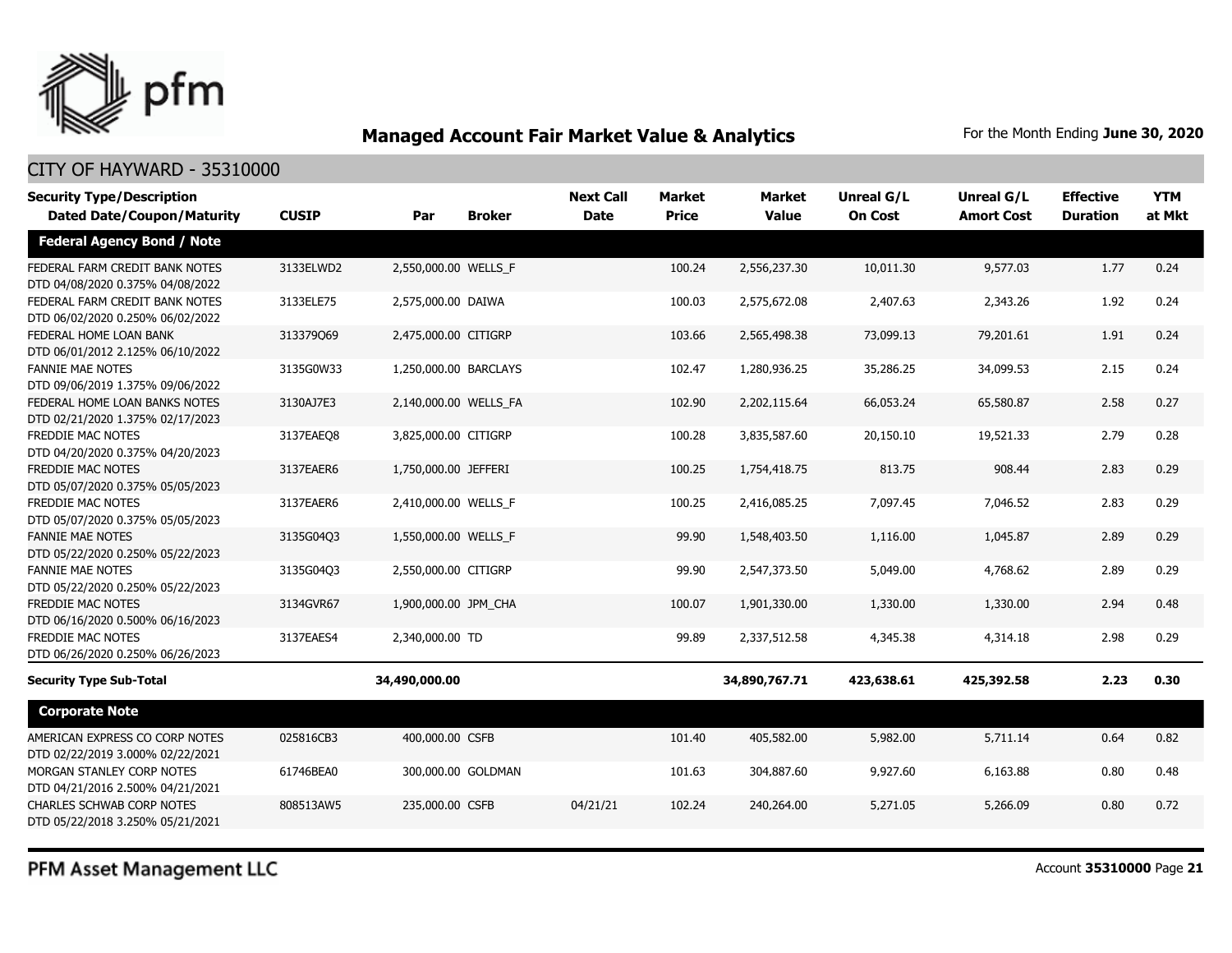

### CITY OF HAYWARD - 35310000

| <b>Security Type/Description</b><br><b>Dated Date/Coupon/Maturity</b> | <b>CUSIP</b> | Par                | <b>Broker</b>       | <b>Next Call</b><br><b>Date</b> | <b>Market</b><br><b>Price</b> | <b>Market</b><br><b>Value</b> | <b>Unreal G/L</b><br><b>On Cost</b> | Unreal G/L<br><b>Amort Cost</b> | <b>Effective</b><br><b>Duration</b> | <b>YTM</b><br>at Mkt |
|-----------------------------------------------------------------------|--------------|--------------------|---------------------|---------------------------------|-------------------------------|-------------------------------|-------------------------------------|---------------------------------|-------------------------------------|----------------------|
| <b>Corporate Note</b>                                                 |              |                    |                     |                                 |                               |                               |                                     |                                 |                                     |                      |
| PACCAR FINANCIAL CORP BONDS<br>DTD 08/09/2018 3.150% 08/09/2021       | 69371RP42    | 295,000.00 CITIGRP |                     |                                 | 102.75                        | 303,098.93                    | 8,190.38                            | 8,132.64                        | 1.09                                | 0.66                 |
| CATERPILLAR FINANCIAL SERVICES CORP<br><b>CORP</b>                    | 14913Q2N8    |                    | 325,000.00 BARCLAYS |                                 | 103.13                        | 335,169.90                    | 10,420.15                           | 10,268.77                       | 1.16                                | 0.50                 |
| DTD 09/07/2018 3.150% 09/07/2021                                      |              |                    |                     |                                 |                               |                               |                                     |                                 |                                     |                      |
| <b>3M COMPANY</b>                                                     | 88579YBA8    | 145,000.00 CITIGRP |                     |                                 | 102.71                        | 148,929.65                    | 4,226.90                            | 4,048.98                        | 1.18                                | 0.74                 |
| DTD 09/14/2018 3.000% 09/14/2021<br>BANK OF AMERICA CORP (CALLABLE)   | 06051GGS2    | 200,000.00 MERRILL |                     | 10/01/20                        | 100.40                        | 200,805.80                    | 1,779.80                            | 1,123.29                        | 0.25                                | 2.00                 |
| DTD 09/18/2017 2.328% 10/01/2021                                      |              |                    |                     |                                 |                               |                               |                                     |                                 |                                     |                      |
| BANK OF AMERICA CORP (CALLABLE)                                       | 06051GGS2    | 390,000.00 MERRILL |                     | 10/01/20                        | 100.40                        | 391,571.31                    | 1,571.31                            | 1,571.31                        | 0.25                                | 2.00                 |
| DTD 09/18/2017 2.328% 10/01/2021                                      |              |                    |                     |                                 |                               |                               |                                     |                                 |                                     |                      |
| AMERICAN EXPRESS CREDIT CORP NOTES                                    | 025816BY4    | 200,000.00 RBC     |                     |                                 | 104.00                        | 208,005.20                    | 8,049.20                            | 8,024.97                        | 1.32                                | 0.71                 |
| DTD 11/06/2018 3.700% 11/05/2021                                      |              |                    |                     |                                 |                               |                               |                                     |                                 |                                     |                      |
| CITIGROUP INC CORP (CALLABLE) NOTE                                    | 172967LC3    | 300,000.00 RBC     |                     | 11/08/21                        | 102.99                        | 308,973.30                    | 14,430.30                           | 11,686.30                       | 1.34                                | 0.80                 |
| DTD 12/08/2016 2.900% 12/08/2021                                      |              |                    |                     |                                 |                               |                               |                                     |                                 |                                     |                      |
| SUNTRUST BANKS INC CORP NOTES<br>(CALLABLE)                           | 867914BM4    | 300,000.00 ACADEMY |                     | 12/27/21                        | 103.12                        | 309,363.60                    | 9,861.60                            | 9,653.72                        | 1.46                                | 0.70                 |
| DTD 12/01/2016 2.700% 01/27/2022                                      |              |                    |                     |                                 |                               |                               |                                     |                                 |                                     |                      |
| HOME DEPOT INC                                                        | 437076BV3    |                    | 175,000.00 JPM_CHAS |                                 | 104.88                        | 183,538.60                    | 9,018.10                            | 8,785.46                        | 1.62                                | 0.32                 |
| DTD 12/06/2018 3.250% 03/01/2022                                      |              |                    |                     |                                 |                               |                               |                                     |                                 |                                     |                      |
| US BANCORP (CALLABLE) NOTE<br>DTD 03/02/2012 3.000% 03/15/2022        | 91159HHC7    |                    | 600,000.00 US_BANCO | 02/15/22                        | 104.38                        | 626,270.40                    | 15,680.40                           | 19,805.38                       | 1.59                                | 0.42                 |
| GOLDMAN SACHS GROUP INC (CALLABLE)<br><b>NOTE</b>                     | 38141GWC4    |                    | 600,000.00 GOLDMAN  | 04/26/21                        | 101.39                        | 608,313.60                    | 14,901.60                           | 12,065.26                       | 0.82                                | 2.22                 |
| DTD 01/26/2017 3.000% 04/26/2022                                      |              |                    |                     |                                 |                               |                               |                                     |                                 |                                     |                      |
| <b>IBM CORP</b>                                                       | 459200JX0    |                    | 300,000.00 WELLS FA |                                 | 104.59                        | 313,774.80                    | 7,048.80                            | 8,796.10                        | 1.83                                | 0.38                 |
| DTD 05/15/2019 2.850% 05/13/2022                                      |              |                    |                     |                                 |                               |                               |                                     |                                 |                                     |                      |
| UNITED PARCEL SERVICE (CALLABLE)                                      | 911312BC9    |                    | 300,000.00 JPM_CHAS | 04/16/22                        | 103.51                        | 310,520.10                    | 8,831.10                            | 9,441.38                        | 1.76                                | 0.47                 |
| <b>NOTES</b>                                                          |              |                    |                     |                                 |                               |                               |                                     |                                 |                                     |                      |
| DTD 05/16/2017 2.350% 05/16/2022                                      |              |                    |                     |                                 |                               |                               |                                     |                                 |                                     |                      |
| MORGAN STANLEY CORP NOTES                                             | 61744YAH1    | 300,000.00 RBC     |                     |                                 | 103.87                        | 311,603.40                    | 13,592.40                           | 12,806.25                       | 1.85                                | 0.68                 |
| DTD 05/19/2017 2.750% 05/19/2022                                      |              |                    |                     |                                 |                               |                               |                                     |                                 |                                     |                      |
| JPMORGAN CHASE & CO CORP NOTES<br>DTD 06/18/2018 3.514% 06/18/2022    | 46647PAS5    |                    | 600,000.00 JPM CHAS |                                 | 102.75                        | 616,504.80                    | 16,504.80                           | 16,504.80                       | 1.92                                | 2.08                 |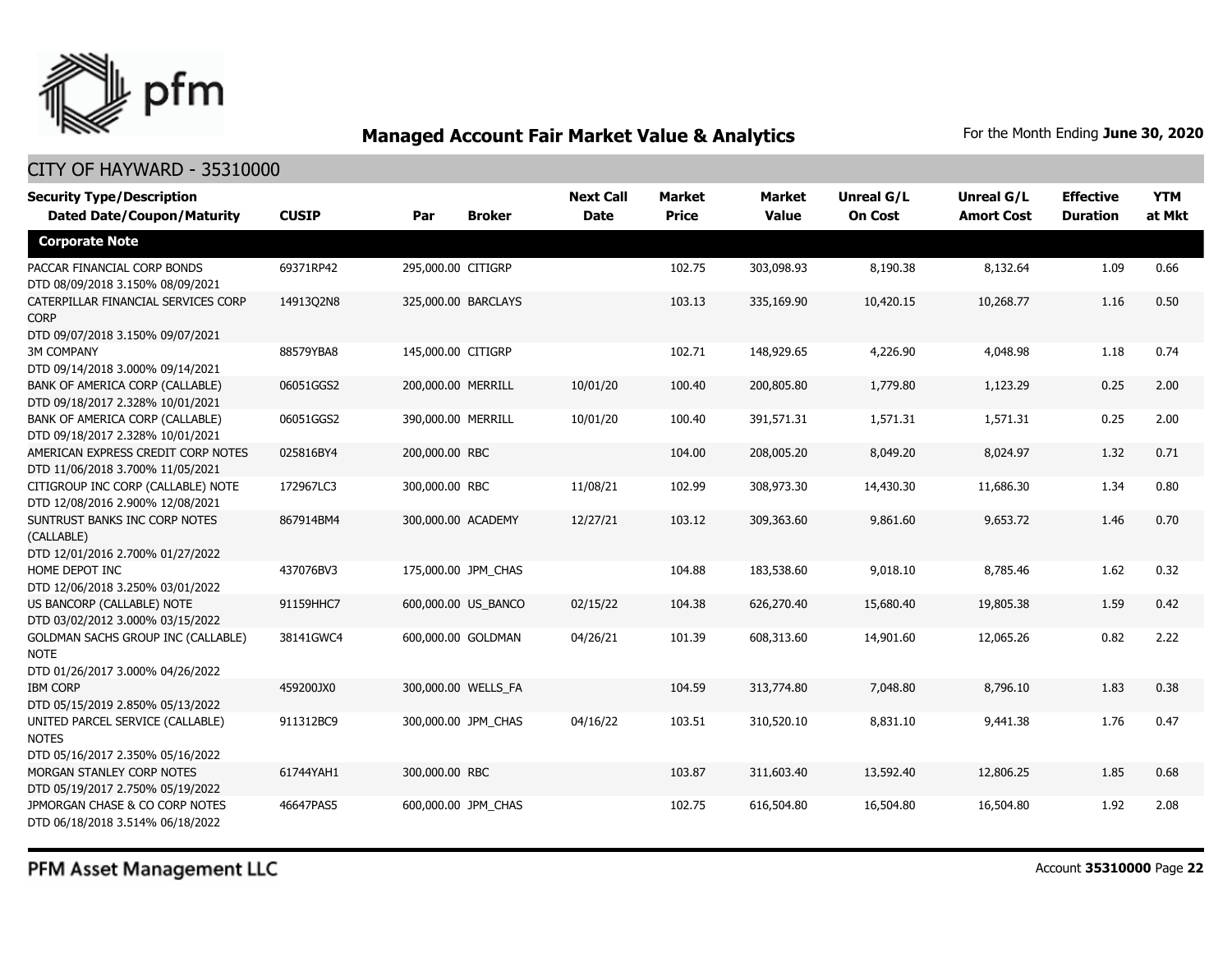

| <b>Security Type/Description</b><br><b>Dated Date/Coupon/Maturity</b>                  | <b>CUSIP</b> | Par                 | <b>Broker</b>       | <b>Next Call</b><br><b>Date</b> | <b>Market</b><br><b>Price</b> | <b>Market</b><br><b>Value</b> | <b>Unreal G/L</b><br><b>On Cost</b> | Unreal G/L<br><b>Amort Cost</b> | <b>Effective</b><br><b>Duration</b> | <b>YTM</b><br>at Mkt |
|----------------------------------------------------------------------------------------|--------------|---------------------|---------------------|---------------------------------|-------------------------------|-------------------------------|-------------------------------------|---------------------------------|-------------------------------------|----------------------|
| <b>Corporate Note</b>                                                                  |              |                     |                     |                                 |                               |                               |                                     |                                 |                                     |                      |
| AMERICAN HONDA FINANCE<br>DTD 06/27/2019 2.200% 06/27/2022                             | 02665WCY5    | 600,000.00 MERRILL  |                     |                                 | 102.74                        | 616,417.80                    | 16,969.80                           | 16,783.45                       | 1.96                                | 0.81                 |
| BANK OF NY MELLON CORP CORP NOTES<br>DTD 08/23/2019 1.950% 08/23/2022                  | 06406RAK3    | 115,000.00 BARCLAYS |                     |                                 | 103.01                        | 118,457.01                    | 3,139.61                            | 3,227.53                        | 2.10                                | 0.54                 |
| BANK OF NY MELLON CORP CORP NOTES<br>DTD 08/23/2019 1.950% 08/23/2022                  | 06406RAK3    | 185,000.00 CITIGRP  |                     |                                 | 103.01                        | 190,561.29                    | 5,620.49                            | 5,603.58                        | 2.10                                | 0.54                 |
| CATERPILLAR FINANCIAL SERVICES CORP<br><b>NOTE</b><br>DTD 09/06/2019 1.900% 09/06/2022 | 14913Q3A5    |                     | 325,000.00 BARCLAYS |                                 | 102.87                        | 334,340.83                    | 9,792.58                            | 9,669.34                        | 2.14                                | 0.57                 |
| ADOBE INC CORP NOTE<br>DTD 02/03/2020 1.700% 02/01/2023                                | 00724PAA7    | 300,000.00 KEYBANC  |                     |                                 | 103.59                        | 310,763.10                    | 10,832.10                           | 10,822.70                       | 2.52                                | 0.31                 |
| TOYOTA MOTOR CREDIT CORP<br><b>CORPORATE NOTES</b><br>DTD 04/01/2020 2.900% 03/30/2023 | 89236TGW9    | 575,000.00 BNP PAR  |                     |                                 | 105.92                        | 609,023.90                    | 7,435.90                            | 9,008.71                        | 2.65                                | 0.72                 |
| EXXON MOBIL CORPORATION CORPORATE<br><b>NOTES</b><br>DTD 04/15/2020 1.571% 04/15/2023  | 30231GBL5    | 150,000.00 CITIGRP  |                     |                                 | 102.41                        | 153,615.75                    | 1,743.75                            | 1,828.04                        | 2.73                                | 0.70                 |
| CHEVRON CORP CORPORATE NOTES<br>DTD 05/11/2020 1.141% 05/11/2023                       | 166764BV1    | 150,000.00 JPM CHA  |                     |                                 | 101.66                        | 152,485.65                    | 2,485.65                            | 2,485.65                        | 2.82                                | 0.56                 |
| PACCAR FINANCIAL CORP CORPORATE<br><b>NOTES</b><br>DTD 06/08/2020 0.800% 06/08/2023    | 69371RQ82    | 175,000.00 TD       |                     |                                 | 100.07                        | 175,122.50                    | 365.75                              | 360.64                          | 2.91                                | 0.78                 |
| JOHN DEERE CAPITAL CORP CORPORATE<br><b>NOTES</b><br>DTD 06/04/2020 0.700% 07/05/2023  | 24422EVH9    | 200,000.00 HSBC     |                     |                                 | 100.16                        | 200,322.20                    | 486.20                              | 482.27                          | 2.99                                | 0.65                 |
| COMCAST CORP CORPORATE NOTES<br>DTD 10/05/2018 3.700% 04/15/2024                       | 20030NCR0    | 150,000.00 CITIGRP  |                     |                                 | 110.91                        | 166,359.45                    | 2,020.95                            | 2,530.54                        | 3.56                                | 0.78                 |
| CITIGROUP INC CORPORATE NOTES<br>DTD 05/14/2020 1.678% 05/15/2024                      | 172967MR9    | 300,000.00 CITIGRP  |                     |                                 | 101.61                        | 304,837.20                    | 4,837.20                            | 4,837.20                        | 3.76                                | 1.25                 |
| <b>Security Type Sub-Total</b>                                                         |              | 9,190,000.00        |                     |                                 |                               | 9,459,483.67                  | 231,017.47                          | 227,495.37                      | 1.71                                | 0.92                 |
| <b>Certificate of Deposit</b>                                                          |              |                     |                     |                                 |                               |                               |                                     |                                 |                                     |                      |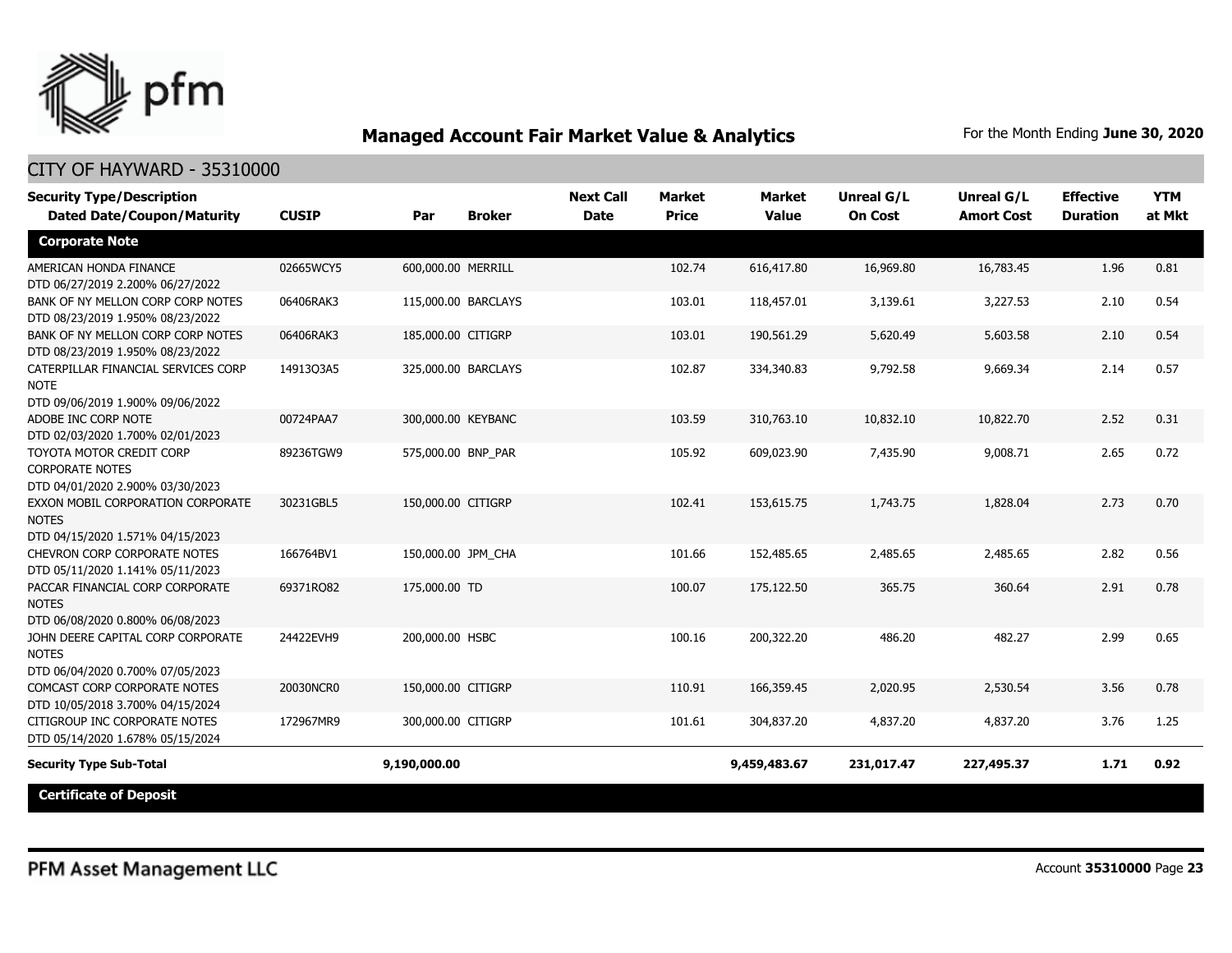

| <b>Security Type/Description</b>                                                  |              |                    |                     | <b>Next Call</b> | <b>Market</b> | <b>Market</b> | <b>Unreal G/L</b> | <b>Unreal G/L</b> | <b>Effective</b> | <b>YTM</b> |
|-----------------------------------------------------------------------------------|--------------|--------------------|---------------------|------------------|---------------|---------------|-------------------|-------------------|------------------|------------|
| <b>Dated Date/Coupon/Maturity</b>                                                 | <b>CUSIP</b> | Par                | <b>Broker</b>       | <b>Date</b>      | <b>Price</b>  | <b>Value</b>  | <b>On Cost</b>    | <b>Amort Cost</b> | <b>Duration</b>  | at Mkt     |
| <b>Certificate of Deposit</b>                                                     |              |                    |                     |                  |               |               |                   |                   |                  |            |
| MUFG BANK LTD/NY CERT DEPOS<br>DTD 02/28/2019 2.970% 02/26/2021                   | 55379WZT6    | 600,000.00 MITSU   |                     |                  | 101.81        | 610,888.80    | 10,888.80         | 10,888.80         | 0.67             | 0.18       |
| CREDIT AGRICOLE CIB NY CERT DEPOS<br>DTD 04/04/2019 2.830% 04/02/2021             | 22535CDU2    | 600,000.00 CREDAG  |                     |                  | 101.80        | 610,801.20    | 10,801.20         | 10,801.20         | 0.76             | 0.44       |
| ROYAL BANK OF CANADA NY CD<br>DTD 06/08/2018 3.240% 06/07/2021                    | 78012UEE1    | 600,000.00 RBC     |                     |                  | 102.79        | 616,751.40    | 16,751.40         | 16,751.40         | 0.93             | 0.25       |
| SOCIETE GENERALE NY CERT DEPOS<br>DTD 02/19/2020 1.800% 02/14/2022                | 83369XDL9    | 600,000.00 MERRILL |                     |                  | 100.62        | 603,726.00    | 3,726.00          | 3,726.00          | 1.60             | 1.41       |
| NORDEA BANK ABP NEW YORK CERT<br><b>DEPOS</b><br>DTD 08/29/2019 1.850% 08/26/2022 | 65558TLL7    | 625,000.00 MERRILL |                     |                  | 103.04        | 643,980.63    | 18,980.63         | 18,980.63         | 2.11             | 0.43       |
| SKANDINAV ENSKILDA BANK LT CD<br>DTD 09/03/2019 1.860% 08/26/2022                 | 83050PDR7    |                    | 625,000.00 BARCLAYS |                  | 103.06        | 644,114.38    | 19,114.38         | 19,114.38         | 2.11             | 0.43       |
| DNB BANK ASA/NY LT CD<br>DTD 12/06/2019 2.040% 12/02/2022                         | 23341VZT1    |                    | 625,000.00 GOLDMAN  |                  | 103.82        | 648,888.13    | 23,888.13         | 23,888.13         | 2.38             | 0.45       |
| <b>Security Type Sub-Total</b>                                                    |              | 4,275,000.00       |                     |                  |               | 4,379,150.54  | 104,150.54        | 104,150.54        | 1.52             | 0.51       |
| <b>Bank Note</b>                                                                  |              |                    |                     |                  |               |               |                   |                   |                  |            |
| PNC BANK NA CORP NOTES<br>DTD 06/08/2018 3.500% 06/08/2023                        | 69353RFL7    | 300,000.00 TD      |                     | 11/09/21         | 108.22        | 324,661.80    | 3,421.80          | 7,391.24          | 1.34             | 0.67       |
| <b>Security Type Sub-Total</b>                                                    |              | 300,000.00         |                     |                  |               | 324,661.80    | 3,421.80          | 7,391.24          | 1.34             | 0.67       |
| <b>Asset-Backed Security</b>                                                      |              |                    |                     |                  |               |               |                   |                   |                  |            |
| GMALT 2018-3 A3<br>DTD 09/26/2018 3.180% 06/20/2021                               | 36256GAD1    | 90,985.27 RBC      |                     |                  | 100.53        | 91,464.81     | 486.73            | 482.09            | 0.24             | 2.63       |
| BMWLT 2018-1 A3<br>DTD 10/17/2018 3.260% 07/20/2021                               | 05586CAC8    | 110,153.63 SOCGEN  |                     |                  | 100.78        | 111,012.05    | 873.72            | 864.25            | 0.32             | 2.51       |
| NISSAN AUTO LEASE TRUST<br>DTD 10/24/2018 3.250% 09/15/2021                       | 65478BAD3    | 200,209.97 CITIGRP |                     |                  | 100.73        | 201,673.36    | 1,480.88          | 1,470.69          | 0.32             | 2.63       |
| FORDL 2018-B A3<br>DTD 09/21/2018 3.190% 12/15/2021                               | 34531LAD2    |                    | 195,579.85 JPM CHAS |                  | 100.71        | 196,961.39    | 1,398.07          | 1,388.99          | 0.32             | 2.70       |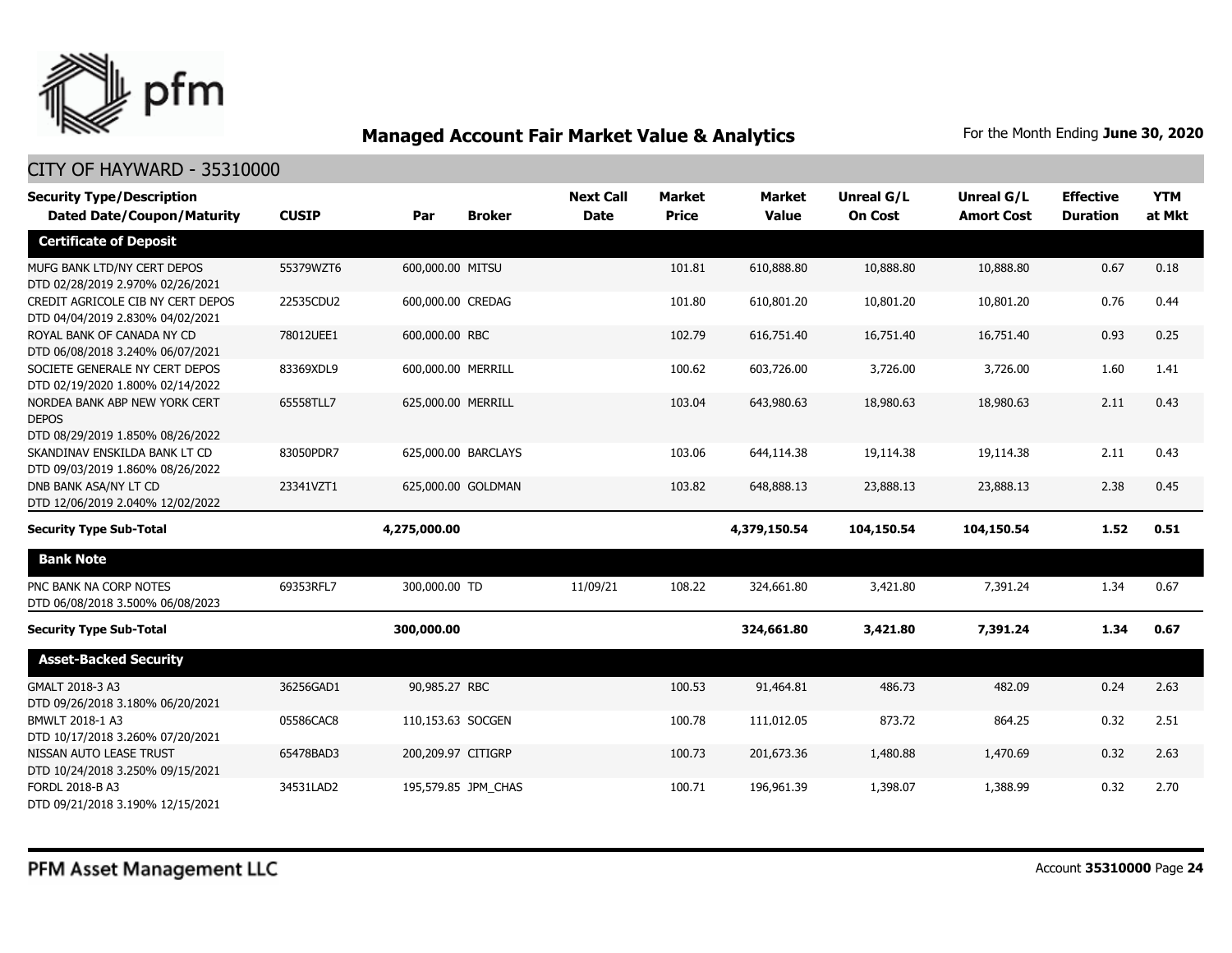

| <b>Security Type/Description</b>                                   |              |                 |                     | <b>Next Call</b> | <b>Market</b> | <b>Market</b> | <b>Unreal G/L</b> | Unreal G/L        | <b>Effective</b> | <b>YTM</b> |
|--------------------------------------------------------------------|--------------|-----------------|---------------------|------------------|---------------|---------------|-------------------|-------------------|------------------|------------|
| <b>Dated Date/Coupon/Maturity</b>                                  | <b>CUSIP</b> | Par             | <b>Broker</b>       | <b>Date</b>      | <b>Price</b>  | <b>Value</b>  | <b>On Cost</b>    | <b>Amort Cost</b> | <b>Duration</b>  | at Mkt     |
| <b>Asset-Backed Security</b>                                       |              |                 |                     |                  |               |               |                   |                   |                  |            |
| GMALT 2019-1 A3<br>DTD 02/21/2019 2.980% 12/20/2021                | 36256UAD0    |                 | 200,000.00 WELLS FA |                  | 101.07        | 202,147.68    | 2,179.08          | 2,164.00          | 0.54             | 2.24       |
| FORDL 2019-A A3<br>DTD 02/25/2019 2.900% 05/15/2022                | 34532FAD4    |                 | 245,000.00 CITIGRP  |                  | 101.36        | 248,321.05    | 3,340.21          | 3,332.19          | 0.66             | 2.16       |
| <b>VWALT 2019-A A3</b><br>DTD 10/04/2019 1.990% 11/21/2022         | 92867XAD8    |                 | 300,000.00 JPM CHAS |                  | 101.67        | 304,999.77    | 5,004.51          | 5,003.39          | 1.45             | 1.28       |
| <b>HART 2018-B A3</b><br>DTD 12/12/2018 3.200% 12/15/2022          | 44933AAC1    |                 | 150,000.00 BARCLAYS |                  | 102.01        | 153,020.48    | 3,022.28          | 3,021.58          | 0.75             | 2.36       |
| <b>HAROT 2019-1 A3</b><br>DTD 02/27/2019 2.830% 03/20/2023         | 43814WAC9    |                 | 170,000.00 MERRILL  |                  | 102.75        | 174,666.52    | 4,671.08          | 4,669.57          | 1.20             | 1.80       |
| FORD CREDIT AUTO OWNER TRUST<br>DTD 10/23/2018 3.240% 04/15/2023   | 34532TAD4    |                 | 200,000.00 BARCLAYS |                  | 102.34        | 204,683.34    | 4,717.54          | 4,704.63          | 0.84             | 2.37       |
| NAROT 2018-C A3<br>DTD 12/12/2018 3.220% 06/15/2023                | 65478NAD7    |                 | 200,000.00 MIZUHO   |                  | 103.10        | 206,205.78    | 6,244.10          | 6,230.90          | 1.05             | 2.14       |
| HYUNDAI AUTO RECEIVABLES TRUST<br>DTD 04/10/2019 2.660% 06/15/2023 | 44932NAD2    |                 | 250,000.00 SOCGEN   |                  | 102.50        | 256,251.48    | 6,284.38          | 6,274.73          | 1.17             | 1.79       |
| CARMAX AUTO OWNER TRUST<br>DTD 07/25/2018 3.130% 06/15/2023        | 14313FAD1    |                 | 281,909.52 BARCLAYS |                  | 102.13        | 287,924.93    | 6,053.84          | 6,038.63          | 0.82             | 2.38       |
| CARMAX AUTO OWNER TRUST<br>DTD 10/24/2018 3.360% 09/15/2023        | 14315EAC4    |                 | 225,000.00 MERRILL  |                  | 103.03        | 231,809.87    | 6,811.94          | 6,811.23          | 1.11             | 2.38       |
| COPAR 2019-1 A3<br>DTD 05/30/2019 2.510% 11/15/2023                | 14042WAC4    |                 | 175,000.00 JPM CHAS |                  | 102.64        | 179,615.66    | 4,651.11          | 4,642.45          | 1.33             | 1.71       |
| FIFTH THIRD AUTO TRUST<br>DTD 05/08/2019 2.640% 12/15/2023         | 31680YAD9    | 215,000.00 CSFB |                     |                  | 102.49        | 220,347.09    | 5,394.35          | 5,382.55          | 1.16             | 1.90       |
| <b>HDMOT 2019-A A3</b><br>DTD 06/26/2019 2.340% 02/15/2024         | 41284WAC4    |                 | 300,000.00 BARCLAYS |                  | 102.01        | 306,026.94    | 6,050.16          | 6,045.08          | 1.21             | 1.77       |
| GMCAR 2019-2 A3<br>DTD 04/17/2019 2.650% 02/16/2024                | 36257FAD2    |                 | 345,000.00 BARCLAYS |                  | 102.47        | 353,520.60    | 8,548.68          | 8,541.67          | 1.09             | 1.94       |
| <b>VZOT 2020-A A1A</b><br>DTD 01/29/2020 1.850% 07/22/2024         | 92348TAA2    |                 | 150,000.00 MERRILL  |                  | 102.47        | 153,698.03    | 3,715.59          | 3,713.94          | 2.00             | 1.23       |
| COMET 2019-A2 A2<br>DTD 09/05/2019 1.720% 08/15/2024               | 14041NFU0    | 600,000.00 RBC  |                     |                  | 102.72        | 616,290.00    | 16,441.08         | 16,415.98         | 2.09             | 1.05       |
| <b>HDMOT 2020-A A3</b><br>DTD 01/29/2020 1.870% 10/15/2024         | 41284UAD6    |                 | 135,000.00 CITIGRP  |                  | 102.31        | 138,121.46    | 3,150.90          | 3,148.27          | 1.89             | 1.32       |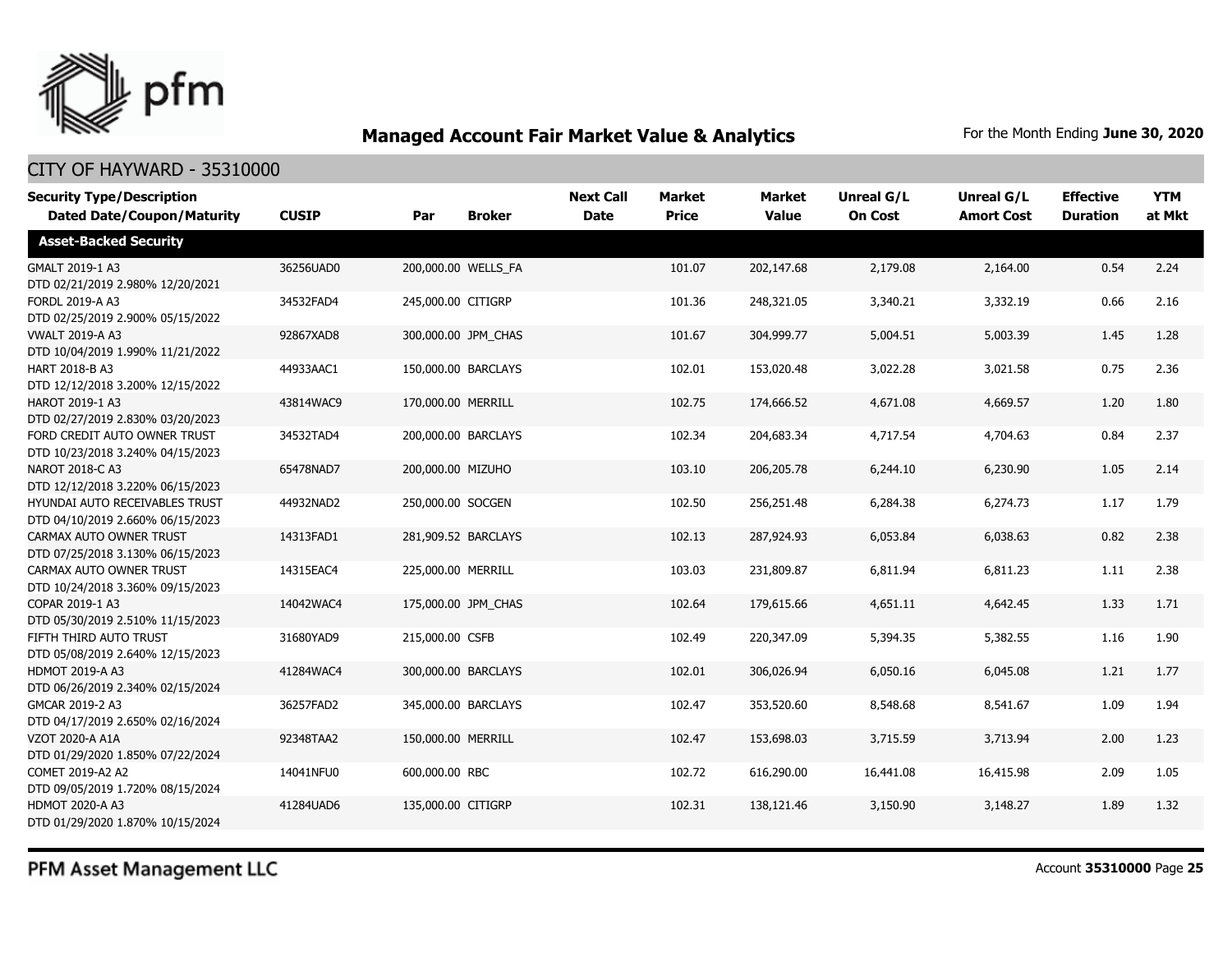

| <b>Security Type/Description</b><br><b>Dated Date/Coupon/Maturity</b> | <b>CUSIP</b> | Par              | <b>Broker</b>      | <b>Next Call</b><br><b>Date</b> | Market<br><b>Price</b> | Market<br><b>Value</b> | Unreal G/L<br><b>On Cost</b> | Unreal G/L<br><b>Amort Cost</b> | <b>Effective</b><br><b>Duration</b> | <b>YTM</b><br>at Mkt |
|-----------------------------------------------------------------------|--------------|------------------|--------------------|---------------------------------|------------------------|------------------------|------------------------------|---------------------------------|-------------------------------------|----------------------|
| <b>Asset-Backed Security</b>                                          |              |                  |                    |                                 |                        |                        |                              |                                 |                                     |                      |
| CARMX 2020-1 A3<br>DTD 01/22/2020 1.890% 12/16/2024                   | 14315XAC2    |                  | 345,000.00 MERRILL |                                 | 102.89                 | 354,966.08             | 10,033.77                    | 10,027.68                       | 2.23                                | 1.22                 |
| <b>Security Type Sub-Total</b>                                        |              | 5,083,838.24     |                    |                                 |                        | 5,193,728.37           | 110,554.00                   | 110,374.49                      | 1.21                                | 1.86                 |
| <b>Managed Account Sub-Total</b>                                      |              | 125,929,414.61   |                    |                                 |                        | 129,045,630.94         | 2,899,244.89                 | 2,849,056.64                    | 1.87                                | 0.49                 |
| <b>Securities Sub-Total</b>                                           |              | \$125,929,414.61 |                    |                                 |                        | \$129,045,630.94       | \$2,899,244.89               | \$2,849,056.64                  | 1.87                                | 0.49%                |
| <b>Accrued Interest</b>                                               |              |                  |                    |                                 |                        | \$608,932.41           |                              |                                 |                                     |                      |
| <b>Total Investments</b>                                              |              |                  |                    |                                 |                        | \$129,654,563.35       |                              |                                 |                                     |                      |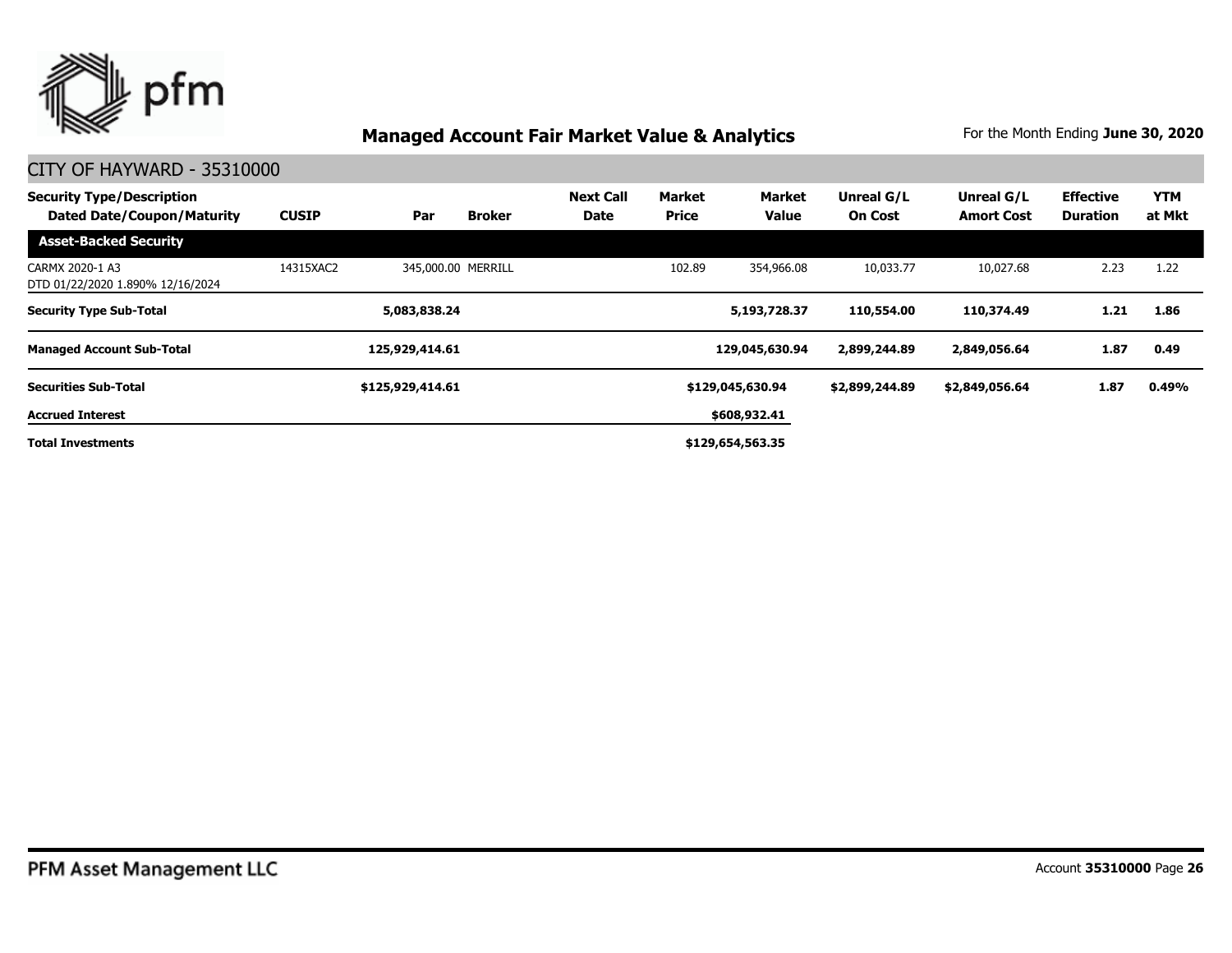

|                 | <b>Transaction Type</b>           |                                                                                       |              |               | <b>Principal</b>  | <b>Accrued</b>  |                 | <b>Realized G/L</b> | <b>Realized G/L</b> | <b>Sale</b> |
|-----------------|-----------------------------------|---------------------------------------------------------------------------------------|--------------|---------------|-------------------|-----------------|-----------------|---------------------|---------------------|-------------|
| <b>Trade</b>    | Settle                            | <b>Security Description</b>                                                           | <b>CUSIP</b> | Par           | <b>Proceeds</b>   | <b>Interest</b> | <b>Total</b>    | Cost                | <b>Amort Cost</b>   | Method      |
| <b>BUY</b>      |                                   |                                                                                       |              |               |                   |                 |                 |                     |                     |             |
| 05/29/20        | 06/11/20                          | CT ST TXBL GO BONDS<br>DTD 06/11/2020 2.500% 07/01/2022                               | 20772KJU4    | 305,000.00    | (310, 130.10)     | 0.00            | (310, 130.10)   |                     |                     |             |
| 06/01/20        | 06/04/20                          | JOHN DEERE CAPITAL CORP<br><b>CORPORATE NOTES</b><br>DTD 06/04/2020 0.700% 07/05/2023 | 24422EVH9    | 200,000.00    | (199, 836.00)     | 0.00            | (199, 836.00)   |                     |                     |             |
| 06/01/20        | 06/08/20                          | PACCAR FINANCIAL CORP CORPORATE<br><b>NOTES</b><br>DTD 06/08/2020 0.800% 06/08/2023   | 69371RQ82    | 175,000.00    | (174, 756.75)     | 0.00            | (174, 756.75)   |                     |                     |             |
| 06/02/20        | 06/03/20                          | FREDDIE MAC NOTES<br>DTD 05/07/2020 0.375% 05/05/2023                                 | 3137EAER6    | 1,750,000.00  | (1,753,605.00)    | (473.96)        | (1,754,078.96)  |                     |                     |             |
| 06/02/20        | 06/03/20                          | <b>FANNIE MAE NOTES</b><br>DTD 05/22/2020 0.250% 05/22/2023                           | 3135G04Q3    | 1,550,000.00  | (1,547,287.50)    | (118.40)        | (1,547,405.90)  |                     |                     |             |
| 06/03/20        | 06/04/20                          | FEDERAL FARM CREDIT BANK NOTES<br>DTD 06/02/2020 0.250% 06/02/2022                    | 3133ELE75    | 2,575,000.00  | (2,573,264.45)    | (35.76)         | (2,573,300.21)  |                     |                     |             |
| 06/12/20        | 06/16/20                          | FREDDIE MAC NOTES<br>DTD 06/16/2020 0.500% 06/16/2023                                 | 3134GVR67    | 1,900,000.00  | (1,900,000.00)    | 0.00            | (1,900,000.00)  |                     |                     |             |
| 06/12/20        | 06/25/20                          | CT ST T/E GO BONDS<br>DTD 06/25/2020 3.000% 06/01/2022                                | 20772KKE8    | 750,000.00    | (784, 837.50)     | 0.00            | (784, 837.50)   |                     |                     |             |
| 06/24/20        | 06/26/20                          | FREDDIE MAC NOTES<br>DTD 06/26/2020 0.250% 06/26/2023                                 | 3137EAES4    | 2,340,000.00  | (2,333,167.20)    | 0.00            | (2,333,167.20)  |                     |                     |             |
|                 | <b>Transaction Type Sub-Total</b> |                                                                                       |              | 11,545,000.00 | (11, 576, 884.50) | (628.12)        | (11,577,512.62) |                     |                     |             |
| <b>INTEREST</b> |                                   |                                                                                       |              |               |                   |                 |                 |                     |                     |             |
| 06/01/20        | 06/25/20                          | FHLMC MULTIFAMILY STRUCTURED P<br>DTD 05/01/2013 2.510% 11/01/2022                    | 3137B1BS0    | 1,565,000.00  | 0.00              | 3,273.46        | 3,273.46        |                     |                     |             |
| 06/01/20        | 06/25/20                          | FHMS KJ27 A1<br>DTD 11/01/2019 2.092% 07/25/2024                                      | 3137FQ3V3    | 483,060.17    | 0.00              | 842.13          | 842.13          |                     |                     |             |
| 06/01/20        | 06/25/20                          | FHMS KP05 A<br>DTD 12/01/2018 3.203% 07/01/2023                                       | 3137FKK39    | 333,746.23    | 0.00              | 890.82          | 890.82          |                     |                     |             |
| 06/01/20        | 06/25/20                          | <b>FHMS J22F A1</b><br>DTD 11/01/2018 3.454% 05/01/2023                               | 3137FJYA1    | 214,701.69    | 0.00              | 1,616.28        | 1,616.28        |                     |                     |             |
| 06/01/20        | 06/25/20                          | FHLMC MULTIFAMILY STRUCTURED P<br>DTD 12/01/2012 2.355% 07/01/2022                    | 3137AVXN2    | 1,797,386.00  | 0.00              | 3,527.37        | 3,527.37        |                     |                     |             |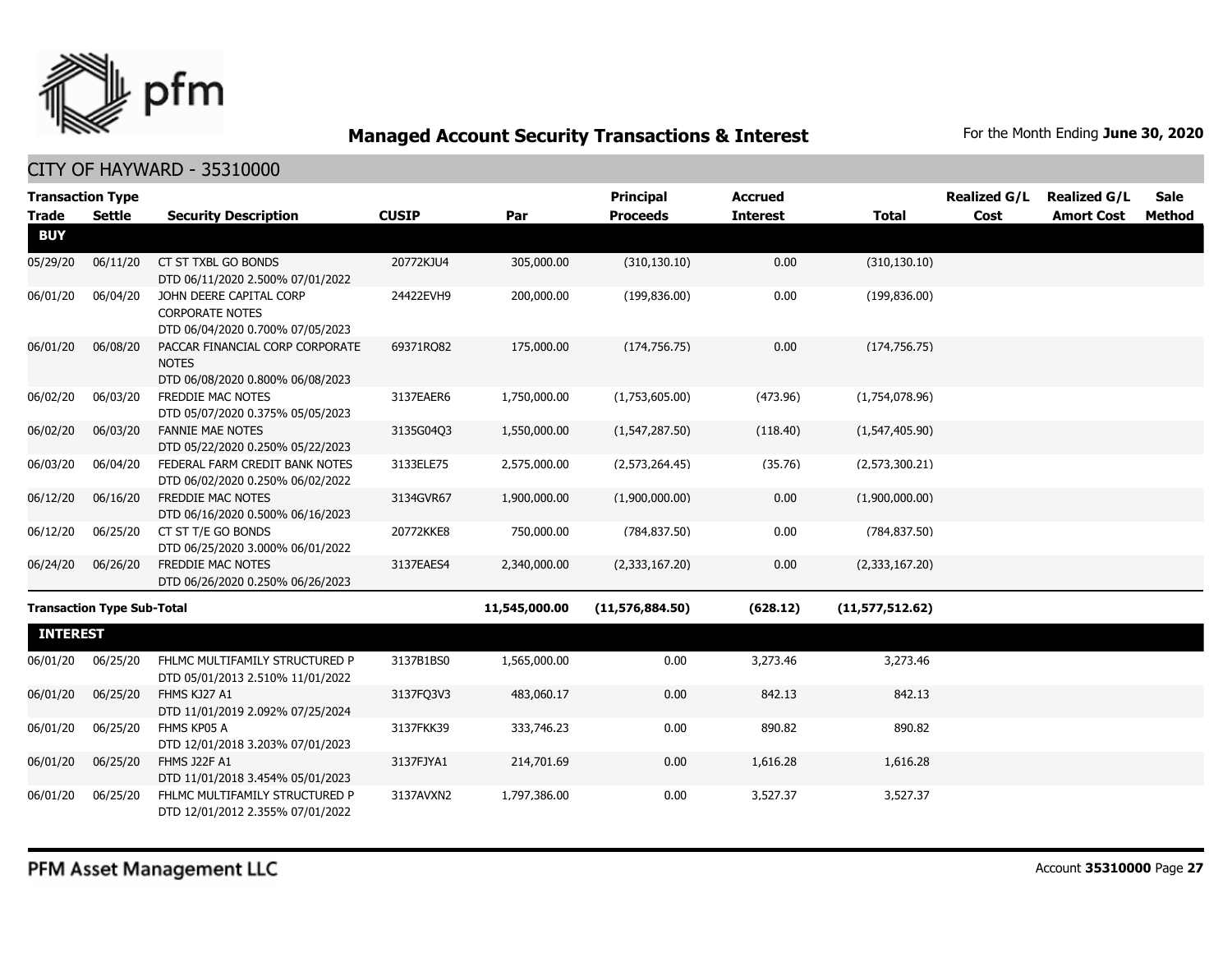

| <b>Trade</b>    | <b>Transaction Type</b><br><b>Settle</b> | <b>Security Description</b>                                                      | <b>CUSIP</b> | Par          | Principal<br><b>Proceeds</b> | <b>Accrued</b><br><b>Interest</b> | <b>Total</b> | <b>Realized G/L</b><br>Cost | <b>Realized G/L</b><br><b>Amort Cost</b> | <b>Sale</b><br>Method |
|-----------------|------------------------------------------|----------------------------------------------------------------------------------|--------------|--------------|------------------------------|-----------------------------------|--------------|-----------------------------|------------------------------------------|-----------------------|
| <b>INTEREST</b> |                                          |                                                                                  |              |              |                              |                                   |              |                             |                                          |                       |
| 06/01/20        | 06/25/20                                 | FNA 2013-M7 A2<br>DTD 05/01/2013 2.280% 12/01/2022                               | 3136AEGQ4    | 766,692.25   | 0.00                         | 1,754.68                          | 1,754.68     |                             |                                          |                       |
| 06/01/20        | 06/25/20                                 | FHMS K023 A1<br>DTD 12/01/2012 1.583% 04/01/2022                                 | 3137AWQG3    | 858,745.72   | 0.00                         | 1,132.83                          | 1,132.83     |                             |                                          |                       |
| 06/01/20        | 06/25/20                                 | FANNIEMAE-ACES<br>DTD 02/01/2013 2.509% 11/01/2022                               | 3136ACGJ4    | 1,073,239.05 | 0.00                         | 2,421.50                          | 2,421.50     |                             |                                          |                       |
| 06/01/20        | 06/25/20                                 | FHMS K019 A2<br>DTD 08/01/2012 2.272% 03/01/2022                                 | 3137ASNJ9    | 590,448.69   | 0.00                         | 1,117.92                          | 1,117.92     |                             |                                          |                       |
| 06/01/20        | 06/25/20                                 | FHMS KJ23 A1<br>DTD 12/01/2018 3.174% 03/01/2022                                 | 3137FKK70    | 257,379.71   | 0.00                         | 680.77                            | 680.77       |                             |                                          |                       |
| 06/01/20        | 06/25/20                                 | FHLMC MULTIFAMILY STRUCTURED P<br>DTD 12/01/2012 2.307% 08/01/2022               | 3137AWOH1    | 1,250,000.00 | 0.00                         | 2,403.13                          | 2,403.13     |                             |                                          |                       |
| 06/01/20        | 06/25/20                                 | FHLMC MULTIFAMILY STRUCTURED P<br>DTD 11/01/2015 2.716% 06/01/2022               | 3137BLUR7    | 600,000.00   | 0.00                         | 1,358.00                          | 1,358.00     |                             |                                          |                       |
| 06/01/20        | 06/25/20                                 | FHMS K714 A2<br>DTD 01/01/2014 3.034% 10/01/2020                                 | 3137B6ZM6    | 546,964.26   | 0.00                         | 1,382.91                          | 1,382.91     |                             |                                          |                       |
| 06/01/20        | 06/25/20                                 | FHLMC MULTIFAMILY STRUCTURED P<br>DTD 05/01/2015 2.791% 01/01/2022               | 3137BHXY8    | 1,250,000.00 | 0.00                         | 2,907.29                          | 2,907.29     |                             |                                          |                       |
| 06/01/20        | 06/25/20                                 | FNA 2018-M5 A2<br>DTD 04/01/2018 3.560% 09/01/2021                               | 3136B1XP4    | 476,020.36   | 0.00                         | 1,427.47                          | 1,427.47     |                             |                                          |                       |
| 06/01/20        | 06/25/20                                 | FHLMC SERIES K013 A1<br>DTD 05/01/2011 2.902% 08/01/2020                         | 3137AA4V2    | 49,484.80    | 0.00                         | 119.67                            | 119.67       |                             |                                          |                       |
| 06/01/20        | 06/25/20                                 | FHMS K720 A1<br>DTD 11/01/2015 2.316% 11/01/2021                                 | 3137BLUO9    | 195,984.31   | 0.00                         | 378.25                            | 378.25       |                             |                                          |                       |
| 06/02/20        | 06/02/20                                 | DNB BANK ASA/NY LT CD<br>DTD 12/06/2019 2.040% 12/02/2022                        | 23341VZT1    | 625,000.00   | 0.00                         | 6,339.58                          | 6,339.58     |                             |                                          |                       |
| 06/07/20        | 06/07/20                                 | ROYAL BANK OF CANADA NY CD<br>DTD 06/08/2018 3.240% 06/07/2021                   | 78012UEE1    | 600,000.00   | 0.00                         | 9,720.00                          | 9,720.00     |                             |                                          |                       |
| 06/08/20        | 06/08/20                                 | PNC BANK NA CORP NOTES<br>DTD 06/08/2018 3.500% 06/08/2023                       | 69353RFL7    | 300,000.00   | 0.00                         | 5,250.00                          | 5,250.00     |                             |                                          |                       |
| 06/08/20        | 06/08/20                                 | CITIGROUP INC CORP (CALLABLE)<br><b>NOTE</b><br>DTD 12/08/2016 2.900% 12/08/2021 | 172967LC3    | 300,000.00   | 0.00                         | 4,350.00                          | 4,350.00     |                             |                                          |                       |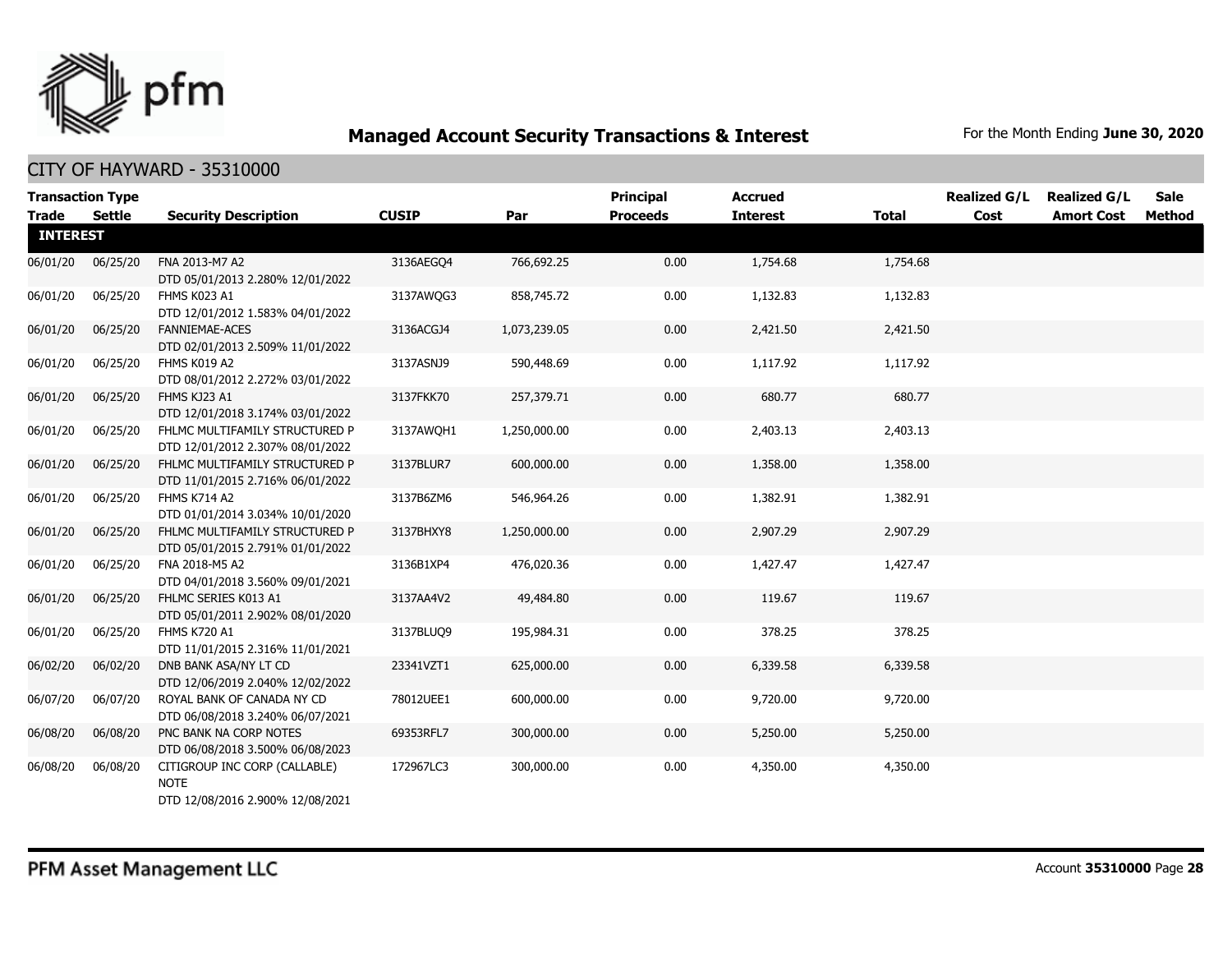

| <b>Transaction Type</b> |               |                                                                    |              |              | <b>Principal</b> | <b>Accrued</b>  |              | <b>Realized G/L</b> | <b>Realized G/L</b> | Sale   |
|-------------------------|---------------|--------------------------------------------------------------------|--------------|--------------|------------------|-----------------|--------------|---------------------|---------------------|--------|
| <b>Trade</b>            | <b>Settle</b> | <b>Security Description</b>                                        | <b>CUSIP</b> | Par          | <b>Proceeds</b>  | <b>Interest</b> | <b>Total</b> | Cost                | <b>Amort Cost</b>   | Method |
| <b>INTEREST</b>         |               |                                                                    |              |              |                  |                 |              |                     |                     |        |
| 06/10/20                | 06/10/20      | FEDERAL HOME LOAN BANK<br>DTD 06/01/2012 2.125% 06/10/2022         | 313379Q69    | 2,475,000.00 | 0.00             | 26,296.88       | 26,296.88    |                     |                     |        |
| 06/15/20                | 06/15/20      | COPAR 2019-1 A3<br>DTD 05/30/2019 2.510% 11/15/2023                | 14042WAC4    | 175,000.00   | 0.00             | 366.04          | 366.04       |                     |                     |        |
| 06/15/20                | 06/15/20      | COMET 2019-A2 A2<br>DTD 09/05/2019 1.720% 08/15/2024               | 14041NFU0    | 600,000.00   | 0.00             | 860.00          | 860.00       |                     |                     |        |
| 06/15/20                | 06/15/20      | CARMAX AUTO OWNER TRUST<br>DTD 10/24/2018 3.360% 09/15/2023        | 14315EAC4    | 225,000.00   | 0.00             | 630.00          | 630.00       |                     |                     |        |
| 06/15/20                | 06/15/20      | <b>HDMOT 2020-A A3</b><br>DTD 01/29/2020 1.870% 10/15/2024         | 41284UAD6    | 135,000.00   | 0.00             | 210.38          | 210.38       |                     |                     |        |
| 06/15/20                | 06/15/20      | CARMX 2020-1 A3<br>DTD 01/22/2020 1.890% 12/16/2024                | 14315XAC2    | 345,000.00   | 0.00             | 543.38          | 543.38       |                     |                     |        |
| 06/15/20                | 06/15/20      | NAROT 2018-C A3<br>DTD 12/12/2018 3.220% 06/15/2023                | 65478NAD7    | 200,000.00   | 0.00             | 536.67          | 536.67       |                     |                     |        |
| 06/15/20                | 06/15/20      | FORDL 2019-A A3<br>DTD 02/25/2019 2.900% 05/15/2022                | 34532FAD4    | 245,000.00   | 0.00             | 592.08          | 592.08       |                     |                     |        |
| 06/15/20                | 06/15/20      | HYUNDAI AUTO RECEIVABLES TRUST<br>DTD 04/10/2019 2.660% 06/15/2023 | 44932NAD2    | 250,000.00   | 0.00             | 554.17          | 554.17       |                     |                     |        |
| 06/15/20                | 06/15/20      | CARMAX AUTO OWNER TRUST<br>DTD 07/25/2018 3.130% 06/15/2023        | 14313FAD1    | 285,000.00   | 0.00             | 743.38          | 743.38       |                     |                     |        |
| 06/15/20                | 06/15/20      | FIFTH THIRD AUTO TRUST<br>DTD 05/08/2019 2.640% 12/15/2023         | 31680YAD9    | 215,000.00   | 0.00             | 473.00          | 473.00       |                     |                     |        |
| 06/15/20                | 06/15/20      | NISSAN AUTO LEASE TRUST<br>DTD 10/24/2018 3.250% 09/15/2021        | 65478BAD3    | 224,660.64   | 0.00             | 608.46          | 608.46       |                     |                     |        |
| 06/15/20                | 06/15/20      | FORDL 2018-B A3<br>DTD 09/21/2018 3.190% 12/15/2021                | 34531LAD2    | 215,986.59   | 0.00             | 574.16          | 574.16       |                     |                     |        |
| 06/15/20                | 06/15/20      | <b>HART 2018-B A3</b><br>DTD 12/12/2018 3.200% 12/15/2022          | 44933AAC1    | 150,000.00   | 0.00             | 400.00          | 400.00       |                     |                     |        |
| 06/15/20                | 06/15/20      | FORD CREDIT AUTO OWNER TRUST<br>DTD 10/23/2018 3.240% 04/15/2023   | 34532TAD4    | 200,000.00   | 0.00             | 540.00          | 540.00       |                     |                     |        |
| 06/15/20                | 06/15/20      | HDMOT 2019-A A3<br>DTD 06/26/2019 2.340% 02/15/2024                | 41284WAC4    | 300,000.00   | 0.00             | 585.00          | 585.00       |                     |                     |        |
| 06/16/20                | 06/16/20      | GMCAR 2019-2 A3<br>DTD 04/17/2019 2.650% 02/16/2024                | 36257FAD2    | 345,000.00   | 0.00             | 761.88          | 761.88       |                     |                     |        |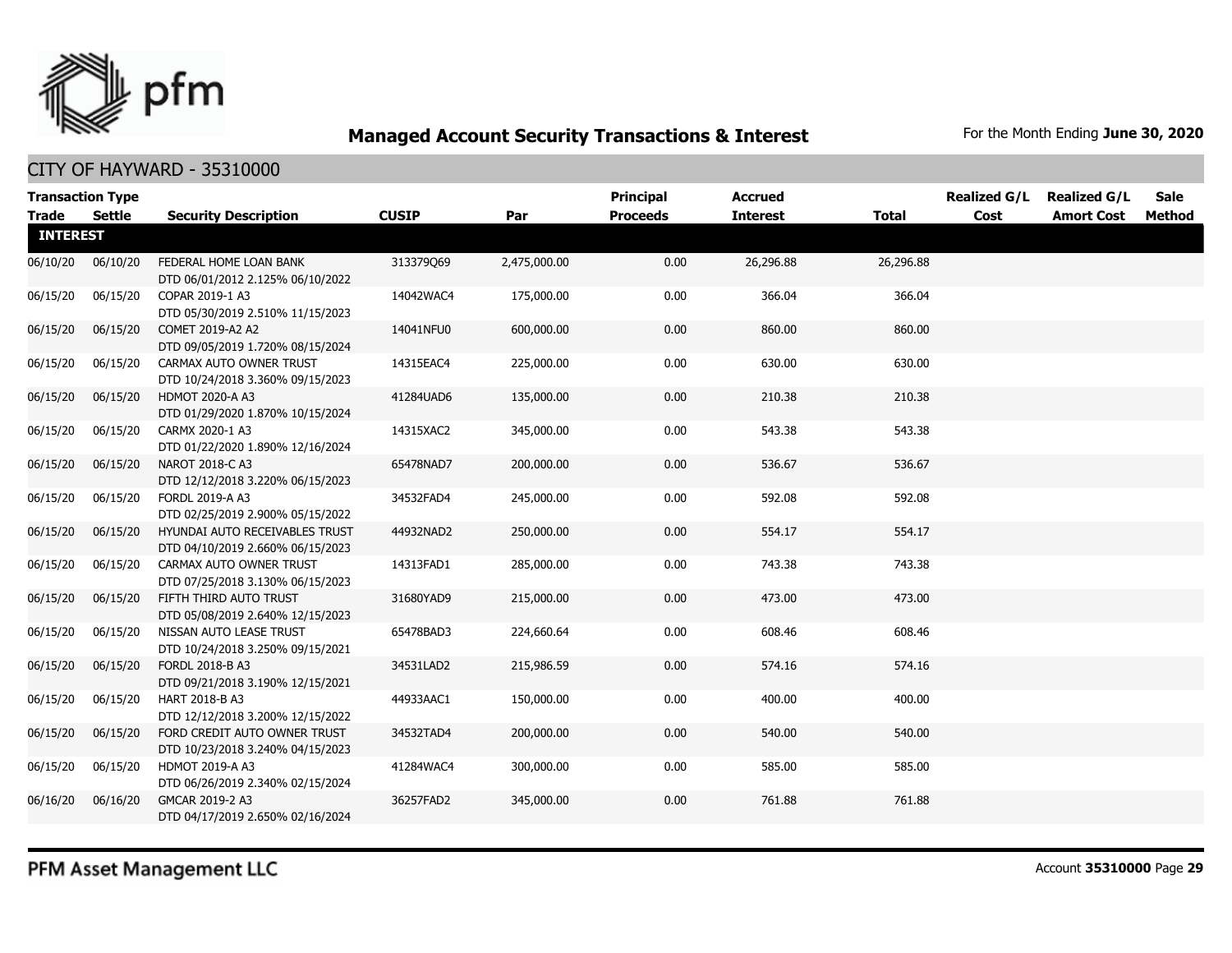

|                 | <b>Transaction Type</b>           |                                                                    |              |               | <b>Principal</b> | <b>Accrued</b>  |              | <b>Realized G/L</b> | <b>Realized G/L</b> | <b>Sale</b> |
|-----------------|-----------------------------------|--------------------------------------------------------------------|--------------|---------------|------------------|-----------------|--------------|---------------------|---------------------|-------------|
| <b>Trade</b>    | <b>Settle</b>                     | <b>Security Description</b>                                        | <b>CUSIP</b> | Par           | <b>Proceeds</b>  | <b>Interest</b> | <b>Total</b> | Cost                | <b>Amort Cost</b>   | Method      |
| <b>INTEREST</b> |                                   |                                                                    |              |               |                  |                 |              |                     |                     |             |
| 06/18/20        | 06/18/20                          | HAROT 2019-1 A3<br>DTD 02/27/2019 2.830% 03/20/2023                | 43814WAC9    | 170,000.00    | 0.00             | 400.92          | 400.92       |                     |                     |             |
| 06/18/20        | 06/18/20                          | JPMORGAN CHASE & CO CORP NOTES<br>DTD 06/18/2018 3.514% 06/18/2022 | 46647PAS5    | 600,000.00    | 0.00             | 10,542.00       | 10,542.00    |                     |                     |             |
| 06/20/20        | 06/20/20                          | BMWLT 2018-1 A3<br>DTD 10/17/2018 3.260% 07/20/2021                | 05586CAC8    | 121,706.36    | 0.00             | 330.64          | 330.64       |                     |                     |             |
| 06/20/20        | 06/20/20                          | VZOT 2020-A A1A<br>DTD 01/29/2020 1.850% 07/22/2024                | 92348TAA2    | 150,000.00    | 0.00             | 231.25          | 231.25       |                     |                     |             |
| 06/20/20        | 06/20/20                          | GMALT 2019-1 A3<br>DTD 02/21/2019 2.980% 12/20/2021                | 36256UAD0    | 200,000.00    | 0.00             | 496.67          | 496.67       |                     |                     |             |
| 06/20/20        | 06/20/20                          | GMALT 2018-3 A3<br>DTD 09/26/2018 3.180% 06/20/2021                | 36256GAD1    | 104,179.57    | 0.00             | 276.08          | 276.08       |                     |                     |             |
| 06/20/20        | 06/20/20                          | <b>VWALT 2019-A A3</b><br>DTD 10/04/2019 1.990% 11/21/2022         | 92867XAD8    | 300,000.00    | 0.00             | 497.50          | 497.50       |                     |                     |             |
| 06/22/20        | 06/22/20                          | <b>FANNIE MAE NOTES</b><br>DTD 06/25/2018 2.750% 06/22/2021        | 3135G0U35    | 1,745,000.00  | 0.00             | 23,993.75       | 23,993.75    |                     |                     |             |
| 06/27/20        | 06/27/20                          | AMERICAN HONDA FINANCE<br>DTD 06/27/2019 2.200% 06/27/2022         | 02665WCY5    | 600,000.00    | 0.00             | 6,600.00        | 6,600.00     |                     |                     |             |
|                 | <b>Transaction Type Sub-Total</b> |                                                                    |              | 24,710,386.40 | 0.00             | 131,538.35      | 131,538.35   |                     |                     |             |
| <b>PAYDOWNS</b> |                                   |                                                                    |              |               |                  |                 |              |                     |                     |             |
| 06/01/20        | 06/25/20                          | FHMS K023 A1<br>DTD 12/01/2012 1.583% 04/01/2022                   | 3137AWQG3    | 21,867.80     | 21,867.80        | 0.00            | 21,867.80    | 478.36              | 0.00                |             |
| 06/01/20        | 06/25/20                          | FNA 2013-M7 A2<br>DTD 05/01/2013 2.280% 12/01/2022                 | 3136AEGO4    | 15,937.72     | 15,937.72        | 0.00            | 15,937.72    | (208.80)            | 0.00                |             |
| 06/01/20        | 06/25/20                          | <b>FHMS K720 A1</b><br>DTD 11/01/2015 2.316% 11/01/2021            | 3137BLUO9    | 8,950.07      | 8,950.07         | 0.00            | 8,950.07     | (24.47)             | 0.00                |             |
| 06/01/20        | 06/25/20                          | FHMS KP05 A<br>DTD 12/01/2018 3.203% 07/01/2023                    | 3137FKK39    | 38,694.75     | 38,694.75        | 0.00            | 38,694.75    | 0.12                | 0.00                |             |
| 06/01/20        | 06/25/20                          | FNA 2013-M7 A2<br>DTD 05/01/2013 2.280% 12/01/2022                 | 3136AEGO4    | 12,030.40     | 12,030.40        | 0.00            | 12,030.40    | (74.97)             | 0.00                |             |
| 06/01/20        | 06/25/20                          | FHMS K023 A1<br>DTD 12/01/2012 1.583% 04/01/2022                   | 3137AWQG3    | 10,638.39     | 10,638.39        | 0.00            | 10,638.39    | 268.87              | 0.00                |             |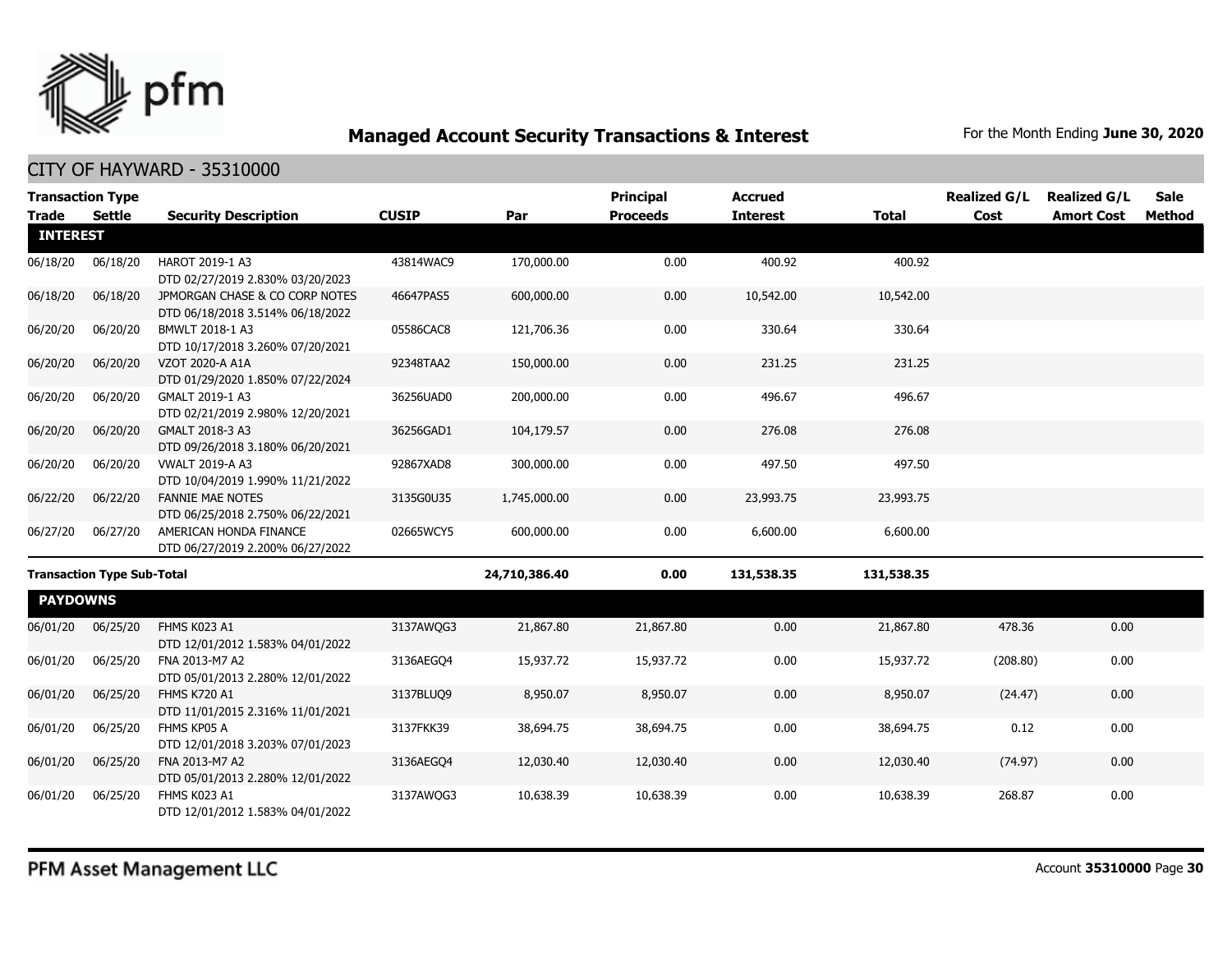

#### CITY OF HAYWARD - 35310000

| <b>Transaction Type</b><br>Trade | Settle                            | <b>Security Description</b>                                       | <b>CUSIP</b> | Par        | <b>Principal</b><br><b>Proceeds</b> | <b>Accrued</b><br><b>Interest</b> | <b>Total</b> | <b>Realized G/L</b><br>Cost | <b>Realized G/L</b><br><b>Amort Cost</b> | <b>Sale</b><br>Method |
|----------------------------------|-----------------------------------|-------------------------------------------------------------------|--------------|------------|-------------------------------------|-----------------------------------|--------------|-----------------------------|------------------------------------------|-----------------------|
| <b>PAYDOWNS</b>                  |                                   |                                                                   |              |            |                                     |                                   |              |                             |                                          |                       |
| 06/01/20                         | 06/25/20                          | FHMS K023 A1<br>DTD 12/01/2012 1.583% 04/01/2022                  | 3137AWQG3    | 2,423.19   | 2,423.19                            | 0.00                              | 2,423.19     | 52.63                       | 0.00                                     |                       |
| 06/01/20                         | 06/25/20                          | <b>FANNIEMAE-ACES</b><br>DTD 02/01/2013 2.509% 11/01/2022         | 3136ACGJ4    | 15,942.74  | 15,942.74                           | 0.00                              | 15,942.74    | (196.79)                    | 0.00                                     |                       |
| 06/01/20                         | 06/25/20                          | FHMS J22F A1<br>DTD 11/01/2018 3.454% 05/01/2023                  | 3137FJYA1    | 12,906.87  | 12,906.87                           | 0.00                              | 12,906.87    | 0.35                        | 0.00                                     |                       |
| 06/01/20                         | 06/25/20                          | FHMS KJ23 A1<br>DTD 12/01/2018 3.174% 03/01/2022                  | 3137FKK70    | 3,061.14   | 3,061.14                            | 0.00                              | 3,061.14     | 0.02                        | 0.00                                     |                       |
| 06/01/20                         | 06/25/20                          | <b>FHMS K714 A2</b><br>DTD 01/01/2014 3.034% 10/01/2020           | 3137B6ZM6    | 158,405.11 | 158,405.11                          | 0.00                              | 158,405.11   | (4,399.46)                  | 0.00                                     |                       |
| 06/01/20                         | 06/25/20                          | FNA 2018-M5 A2<br>DTD 04/01/2018 3.560% 09/01/2021                | 3136B1XP4    | 10,683.18  | 10,683.18                           | 0.00                              | 10,683.18    | (212.50)                    | 0.00                                     |                       |
| 06/01/20                         | 06/25/20                          | FHLMC SERIES K013 A1<br>DTD 05/01/2011 2.902% 08/01/2020          | 3137AA4V2    | 49,484.80  | 49,484.80                           | 0.00                              | 49,484.80    | (941.37)                    | 0.00                                     |                       |
| 06/01/20                         | 06/25/20                          | FHMS K019 A2<br>DTD 08/01/2012 2.272% 03/01/2022                  | 3137ASNJ9    | 1,459.84   | 1,459.84                            | 0.00                              | 1,459.84     | 10.78                       | 0.00                                     |                       |
| 06/01/20                         | 06/25/20                          | FHMS KJ27 A1<br>DTD 11/01/2019 2.092% 07/25/2024                  | 3137FQ3V3    | 790.87     | 790.87                              | 0.00                              | 790.87       | 0.02                        | 0.00                                     |                       |
| 06/15/20                         | 06/15/20                          | CARMAX AUTO OWNER TRUST<br>DTD 07/25/2018 3.130% 06/15/2023       | 14313FAD1    | 3,090.48   | 3,090.48                            | 0.00                              | 3,090.48     | 0.42                        | 0.00                                     |                       |
| 06/15/20                         | 06/15/20                          | NISSAN AUTO LEASE TRUST<br>DTD 10/24/2018 3.250% 09/15/2021       | 65478BAD3    | 24,450.67  | 24,450.67                           | 0.00                              | 24,450.67    | 2.14                        | 0.00                                     |                       |
| 06/15/20                         | 06/15/20                          | FORDL 2018-B A3<br>DTD 09/21/2018 3.190% 12/15/2021               | 34531LAD2    | 20,406.74  | 20,406.74                           | 0.00                              | 20,406.74    | 1.72                        | 0.00                                     |                       |
| 06/20/20                         | 06/20/20                          | BMWLT 2018-1 A3<br>DTD 10/17/2018 3.260% 07/20/2021               | 05586CAC8    | 11,552.73  | 11,552.73                           | 0.00                              | 11,552.73    | 1.61                        | 0.00                                     |                       |
| 06/20/20                         | 06/20/20                          | GMALT 2018-3 A3<br>DTD 09/26/2018 3.180% 06/20/2021               | 36256GAD1    | 13,194.30  | 13,194.30                           | 0.00                              | 13,194.30    | 1.04                        | 0.00                                     |                       |
|                                  | <b>Transaction Type Sub-Total</b> |                                                                   |              | 435,971.79 | 435,971.79                          | 0.00                              | 435,971.79   | (5,240.28)                  | 0.00                                     |                       |
| <b>SELL</b>                      |                                   |                                                                   |              |            |                                     |                                   |              |                             |                                          |                       |
| 06/01/20                         | 06/04/20                          | NATIONAL RURAL UTIL COOP NOTE<br>DTD 02/26/2018 2.900% 03/15/2021 | 63743HER9    | 250,000.00 | 254,582.50                          | 1,590.97                          | 256,173.47   | 4,860.00                    | 4,653.31                                 | <b>FIFO</b>           |